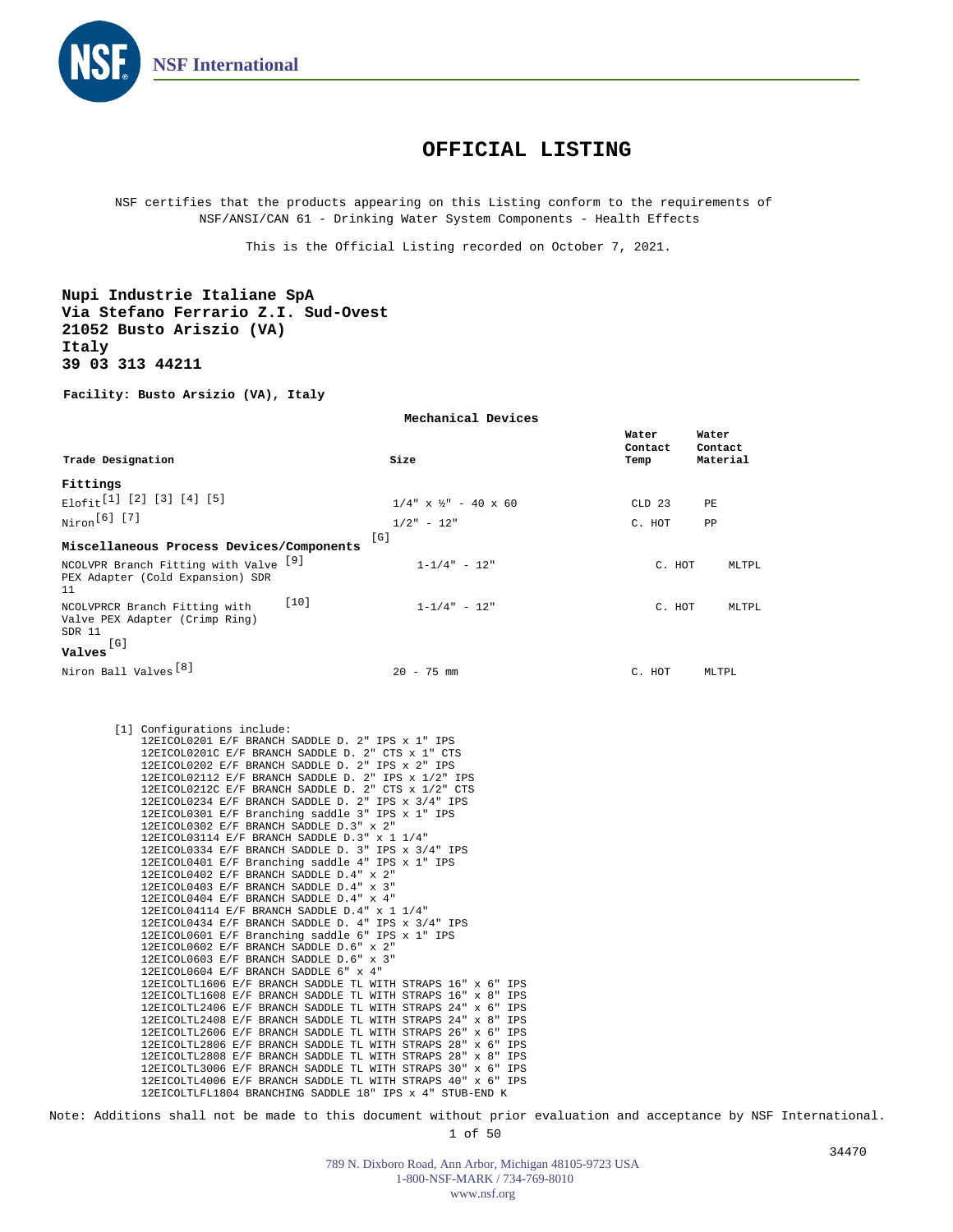

12EICOLTLS0606 E/F BRANCH SADDLE TL SHORT 6" x 6" IPS 12EICOLTLS0806 E/F BRANCH SADDLE TL SHORT 8" x 6" IPS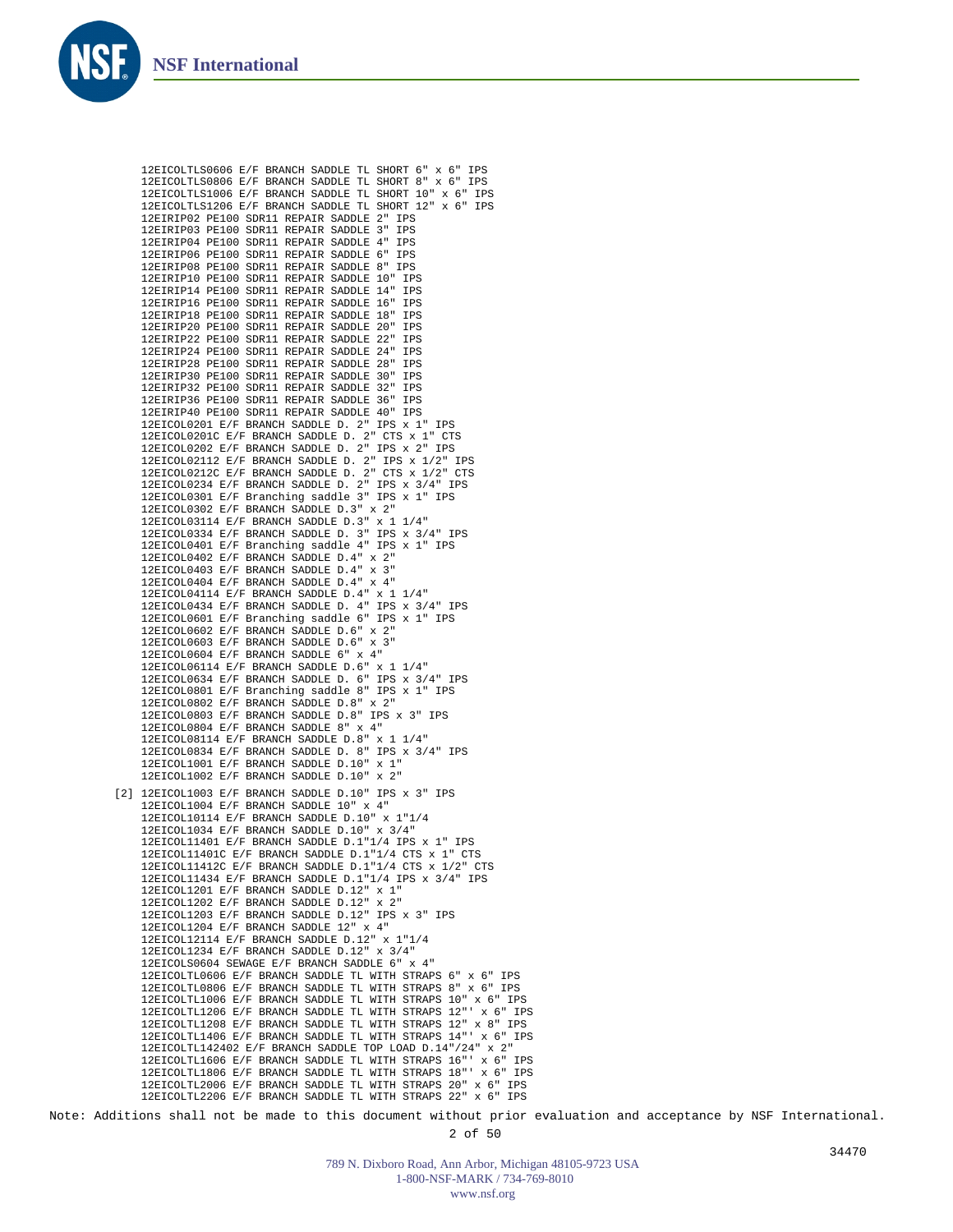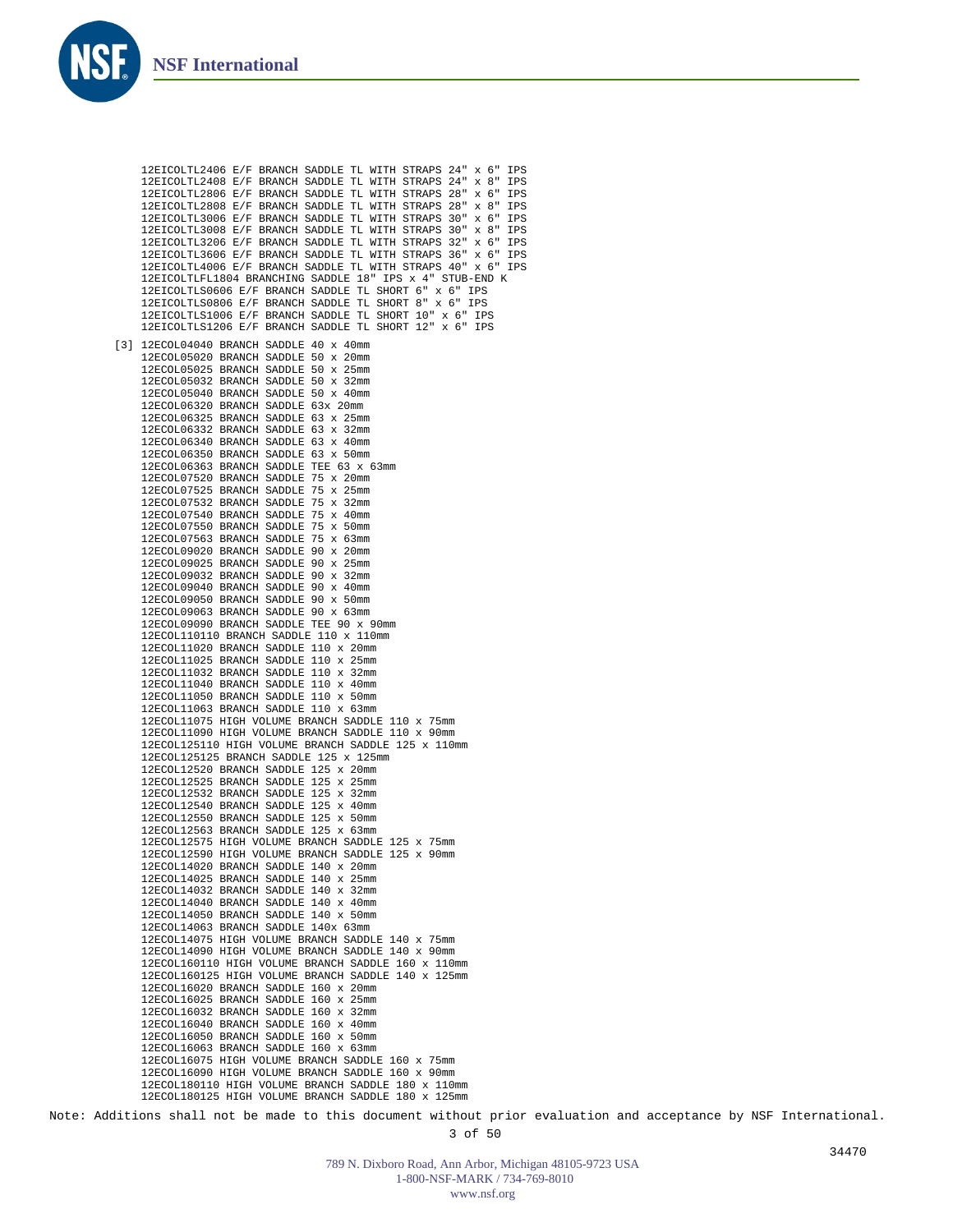

12ECOL18020 BRANCH SADDLE 180 x 20mm 12ECOL18025 BRANCH SADDLE 180 x 25mm 12ECOL18032 BRANCH SADDLE 180 x 32mm 12ECOL18040 BRANCH SADDLE 180 x 40mm 12ECOL18050 BRANCH SADDLE 180 x 50mm 12ECOL18063 BRANCH SADDLE 180 x 63mm 12ECOL18075 HIGH VOLUME BRANCH SADDLE 180 x 75mm 12ECOL18090 HIGH VOLUME BRANCH SADDLE 180 x 90mm 12ECOL200110 HIGH VOLUME BRANCH SADDLE 200 x 110mm 12ECOL200125 HIGH VOLUME BRANCH SADDLE 200 x 125mm 12ECOL20020 BRANCH SADDLE 200 x 20mm 12ECOL20025 BRANCH SADDLE 200 x 25mm 12ECOL20032 BRANCH SADDLE 200 x 32mm 12ECOL20040 BRANCH SADDLE 200 x 40mm 12ECOL20050 BRANCH SADDLE 200 x 50mm 12ECOL20063 BRANCH SADDLE 200 x 63mm 12ECOL20075 HIGH VOLUME BRANCH SADDLE 200 x 75mm 12ECOL20090 HIGH VOLUME BRANCH SADDLE 200 x 90mm 12ECOL225110 HIGH VOLUME BRANCH SADDLE 225 x 110mm 12ECOL225125 HIGH VOLUME BRANCH SADDLE 225 x 125mm 12ECOL22520 BRANCH SADDLE 225 x 20mm 12ECOL22525 BRANCH SADDLE 225 x 25mm 12ECOL22532 BRANCH SADDLE 225 x 32mm 12ECOL22540 BRANCH SADDLE 225 x 40mm 12ECOL22550 BRANCH SADDLE 225 x 50mm 12ECOL22563 BRANCH SADDLE 225 x 63mm 12ECOL22590 HIGH VOLUME BRANCH SADDLE 225 x 90mm 12ECOL250110 HIGH VOLUME BRANCH SADDLE 250 x 110mm 12ECOL250125 HIGH VOLUME BRANCH SADDLE 50 x 125mm 12ECOL25020 BRANCH SADDLE 250 x 20mm 12ECOL25025 BRANCH SADDLE 250 x 25mm 12ECOL25032 BRANCH SADDLE 250 x 32mm 12ECOL25040 BRANCH SADDLE 250 x 40mm 12ECOL25050 BRANCH SADDLE 250 x 50mm 12ECOL25063 BRANCH SADDLE 250 x 63mm 12ECOL25090 HIGH VOLUME BRANCH SADDLE 250 x 90mm [4]12ECOL280110 HIGH VOLUME BRANCH SADDLE 280 x 110mm 12ECOL280125 HIGH VOLUME BRANCH SADDLE 280 x 125mm 12ECOL28020 BRANCH SADDLE 280 x 20mm 12ECOL28025 BRANCH SADDLE 280 x 25mm 12ECOL28032 BRANCH SADDLE 280 x 32mm 12ECOL28040 BRANCH SADDLE 280 x 40mm 12ECOL28050 BRANCH SADDLE 280 x 50mm 12ECOL28063 BRANCH SADDLE 280 x 63mm 12ECOL28090 HIGH VOLUME BRANCH SADDLE 280 x 90mm 12ECOL315110 HIGH VOLUME BRANCH SADDLE 315 x 110mm 12ECOL315125 HIGH VOLUME BRANCH SADDLE 315 x 125mm 12ECOL31520 BRANCH SADDLE 315 x 20mm 12ECOL31525 BRANCH SADDLE 315 x 25mm 12ECOL31532 BRANCH SADDLE 315 x 32mm 12ECOL31540 BRANCH SADDLE 315 x 40mm 12ECOL31550 BRANCH SADDLE 315 x 50mm 12ECOL31563 BRANCH SADDLE 315 x 63mm 12ECOL31590 HIGH VOLUME BRANCH SADDLE 315 x 90mm 12ECOLTL1000160 HIGH VOLUME BRANCH SADDLE WITH BELT 1000 x 160mm 12ECOLTL1000180 HIGH VOLUME BRANCH SADDLE WITH BELT 1000 x 180mm 12ECOLTL1000200 HIGH VOLUME BRANCH SADDLE WITH BELT 1000 x 200mm 12ECOLTL1000225 HIGH VOLUME BRANCH SADDLE WITH BELT 1000 x 225mm 12ECOLTL100090 HIGH VOLUME BRANCH SADDLE WITH BELT 1000 x 90mm 12ECOLTL160160 HIGH VOLUME BRANCH SADDLE WITH BELT 160 x 160mm 12ECOLTL180160 HIGH VOLUME BRANCH SADDLE WITH BELT 180 x 160mm 12ECOLTL180180 HIGH VOLUME BRANCH SADDLE WITH BELT 180 x 180mm 12ECOLTL200160 HIGH VOLUME BRANCH SADDLE WITH BELT 200 x 160mm 12ECOLTL200180 HIGH VOLUME BRANCH SADDLE WITH BELT 200 x 180mm 12ECOLTL200200 HIGH VOLUME BRANCH SADDLE WITH BELT 200 x 200mm 12ECOLTL225160 HIGH VOLUME BRANCH SADDLE WITH BELT 225 x 160mm 12ECOLTL225180 HIGH VOLUME BRANCH SADDLE WITH BELT 225 x 180mm 12ECOLTL225200 HIGH VOLUME BRANCH SADDLE WITH BELT 225 x 200mm 12ECOLTL225225 HIGH VOLUME BRANCH SADDLE WITH BELT 225 x 225mm 12ECOLTL250160 HIGH VOLUME BRANCH SADDLE WITH BELT 250 x 160mm 12ECOLTL250180 HIGH VOLUME BRANCH SADDLE WITH BELT 250 x 180mm 12ECOLTL250200 HIGH VOLUME BRANCH SADDLE WITH BELT 250 x 200mm 12ECOLTL250225 HIGH VOLUME BRANCH SADDLE WITH BELT 250 x 225mm 12ECOLTL280160 HIGH VOLUME BRANCH SADDLE WITH BELT 280 x 160mm 12ECOLTL280180 HIGH VOLUME BRANCH SADDLE WITH BELT 280 x 180mm 12ECOLTL280200 HIGH VOLUME BRANCH SADDLE WITH BELT 280 x 200mm 12ECOLTL280225 HIGH VOLUME BRANCH SADDLE WITH BELT 280 x 225mm

Note: Additions shall not be made to this document without prior evaluation and acceptance by NSF International.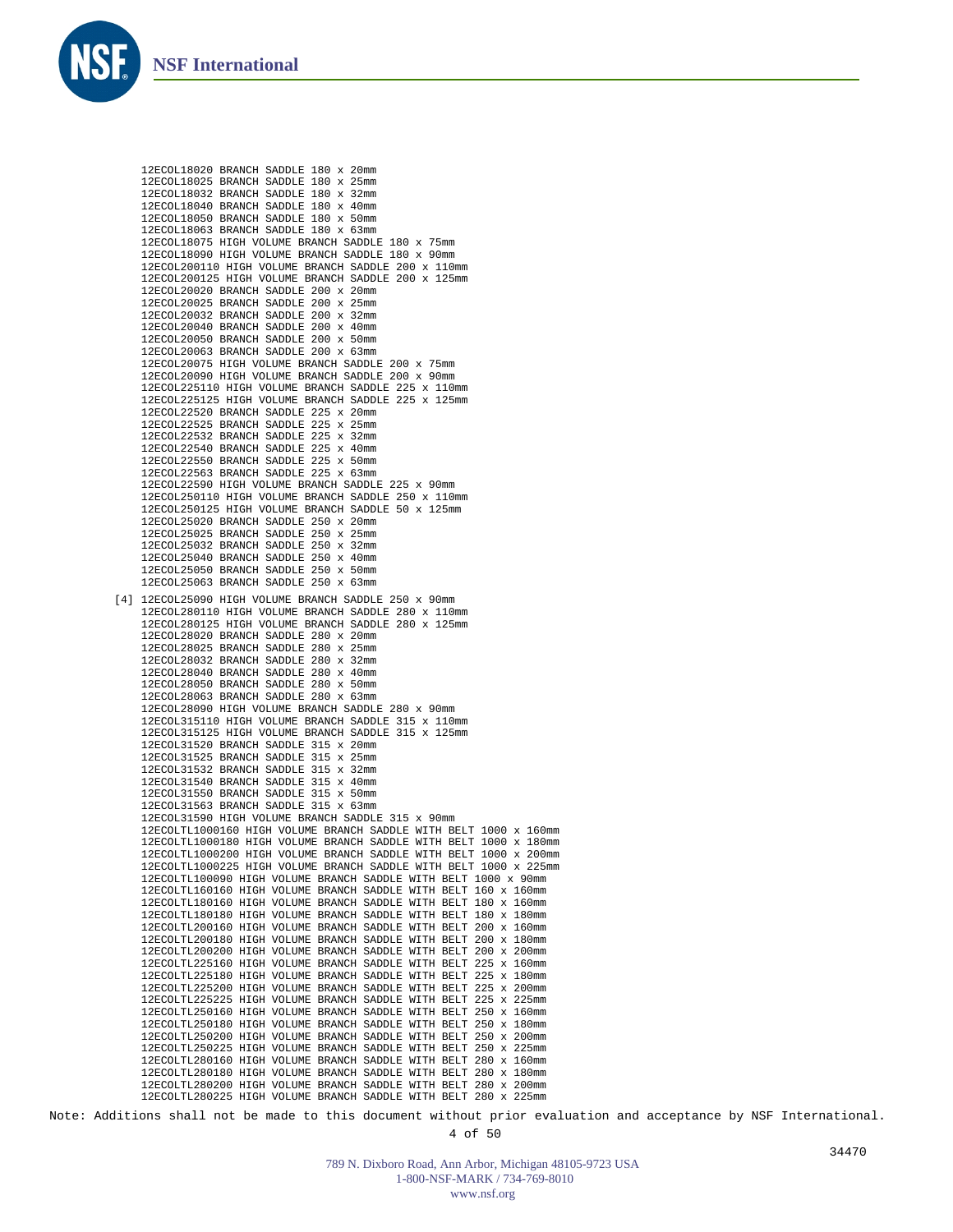

Welding Saddles Socket Fusion Outlet 1/2" x 1 1/2" (27NGS2050) 3/4"x 1 1/2" (27NGS2550)

Note: Additions shall not be made to this document without prior evaluation and acceptance by NSF International.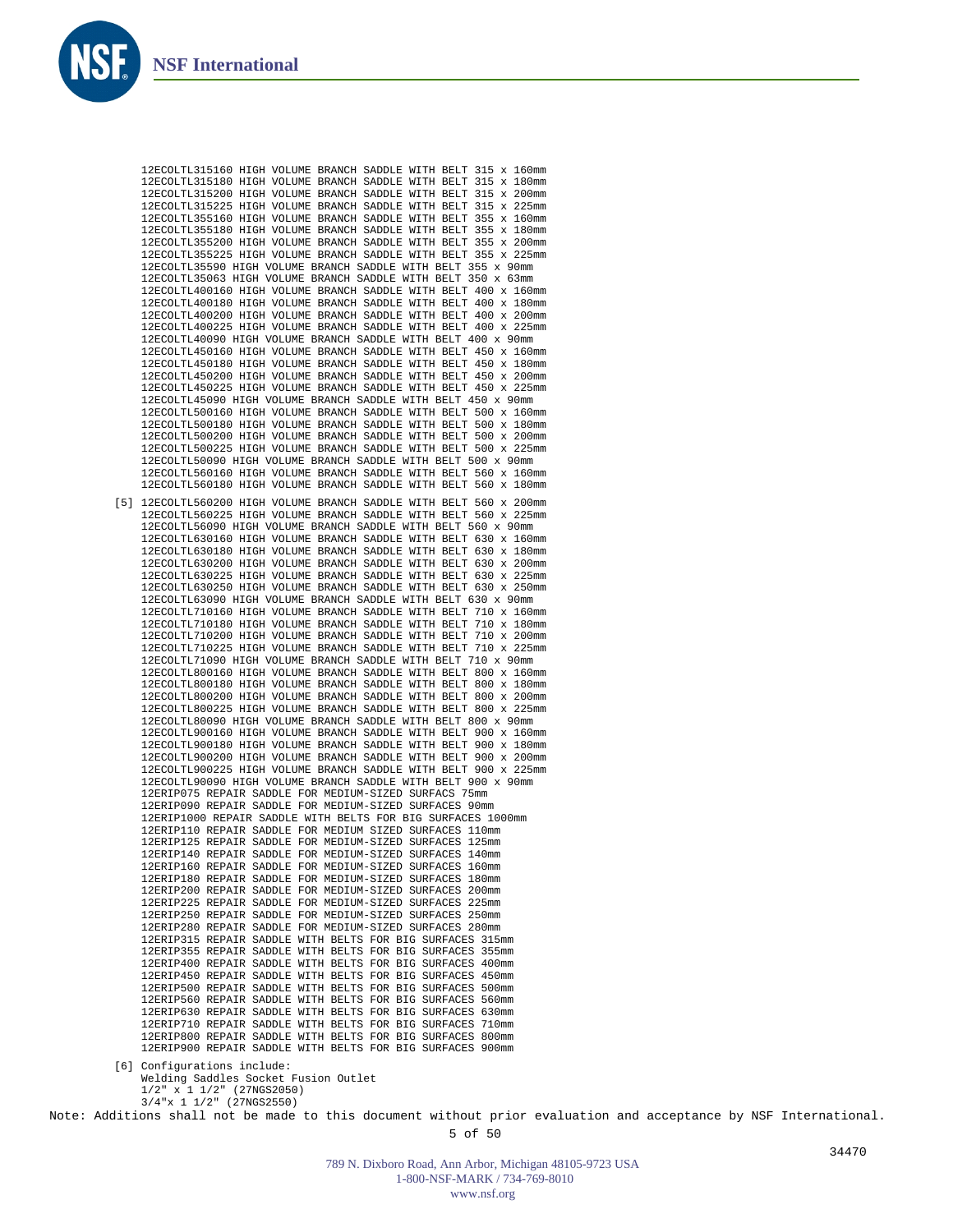

1/2"x 2"/2 1/2" (27NGS206375) 3/4"x 2"/2 1/2" (27NGS256375) 1"x 2"/2 1/2" (27NGS326375) 1"x 3"/3 1/2"/4" (27NGS3290110125) 1/2"x 3"/3 1/2"/4" (27NGS2090110125) 3/4"x 3"/3 1/2"/4" (27NGS2590110125) 1"x 3"/3 1/2"/4" (27NGS3290110125) 2"x 4" (27NGS63125) 1 1/4"x 6"/8" (27NGS40160200) 2" x 6" (27NGS63160) Male Side Fusion Welding Saddle 2" x 8" (27NGS63M200) 2" x 10" (27NGS63M250) 2" x 12" (27NGS63M315) 3" x 6" (27NGS90M160) 3" x 8" (27NGS90M200) 3" x 10" (27NGS90M250) 3" x 12" (27NGS90M315) 4" x 6" (27NGS125M160) 4" x 8" (27NGS125M200) 4" x 10" (27NGS125M250) 4" x 12" (27NGS125M315) 6" x 8" (27NGS160M200) 6" x 10" (27NGS160M250) 6" x 12" (27NGS160M315) Female Side Fusion Welding Saddle w/NPT Lead Free Brass 1 1/4"x1 1/2"x1/2'' NPT (27NGSF124050NPT) 1 1/4"x1 1/2"x3/4'' NPT (27NGSF344050NPT) 2"x2 1/2"x1/2'' NPT (27NGSF126375NPT) 2"x2 1/2"x3/4'' NPT (27NGSF346375NPT) 2"x2 1/2"x1'' (27NGSF016375NPT) 2"x2 1/2"x1/2'' NPT (27NGSF126375NPT) 3" x 3/4" NPT (27NGSF9034NPT) 3"x3 1/2"x4"x1/2'' NPT (27NGSF1290110125NPT) 3"x3 1/2"x4"x3/4'' NPT (27NGSF3490110125NPT) 3"x3 1/2"x4"x1'' NPT (27NGSF0190110125NPT) Welding Saddles Socket Fusion Outlets 6" x 3 1/2" (27NGS110M160) 1/2" x 6" / 8" (27NGS20160200) 1/2" x 10" / 12" (27NGS20250315) 1/2" x 14" / 24" (27NGS20355630) 1/2" x 1 1/4" (27NGS2040) 1/2" x 1 1/2" (27NGS2050) 1/2" x 2" / 2 1/2" (27NGS206375) 1/2"x3"/3 1/2"/4" (27NGS2090110125) 3/4" x 6" / 8" (27NGS25160200) 3/4" x 10" / 12" (27NGS25250315) 3/4" x 14" / 24" (27NGS25355630) 3/4" x 1 1/4" (27NGS2540) 3/4" x 1 1/2" (27NGS2550) 3/4" x 2" / 2 1/2" (27NGS256375) 3/4"x 3"/3 1/2"/4" (27NGS2590110125) 1" x 6" / 8" (27NGS32160200) 1" x 10" / 12" (27NGS32250315)  $1'' \times 14'' / 24'' (27NGS32355630)$ 1" x 2" / 2 1/2" (27NGS326375) 1 "x 3"/3 1/2"/4" (27NGS3290110125)<br>1 1/4" x 3 1/2" (27NGS40110)<br>1 1/4" x 6" / 8" (27NGS40160200)<br>1 1/4" x 14" / 24" W (27NGS40250315)<br>1 1/4" x 14" / 24" W (27NGS40355630)<br>1 1/4" x 3" (27NGS4090) 1 1/2" x 3 1/2" (27NGS50110) 1 1/2" x 4" (27NGS50125) 1 1/2" x 6" (27NGS50160) 1 1/2" x 8" (27NGS50200) 1 1/2" x 10" (27NGS50250) 1 1/2" x 12" (27NGS50315) 1 1/2" x 14" / 18" (27NGS50355450) 1 1/2" x 20" / 24" (27NGS50500630) 1 1/2" x 3" (27NGS5090) 2" x 3 1/2" (27NGS63110) 2"x 4" (27NGS63125) 2" x 6" (27NGS63160) 2" x 8" (27NGS63200) 2" x 10" (27NGS63250) 2" x 12" (27NGS63315)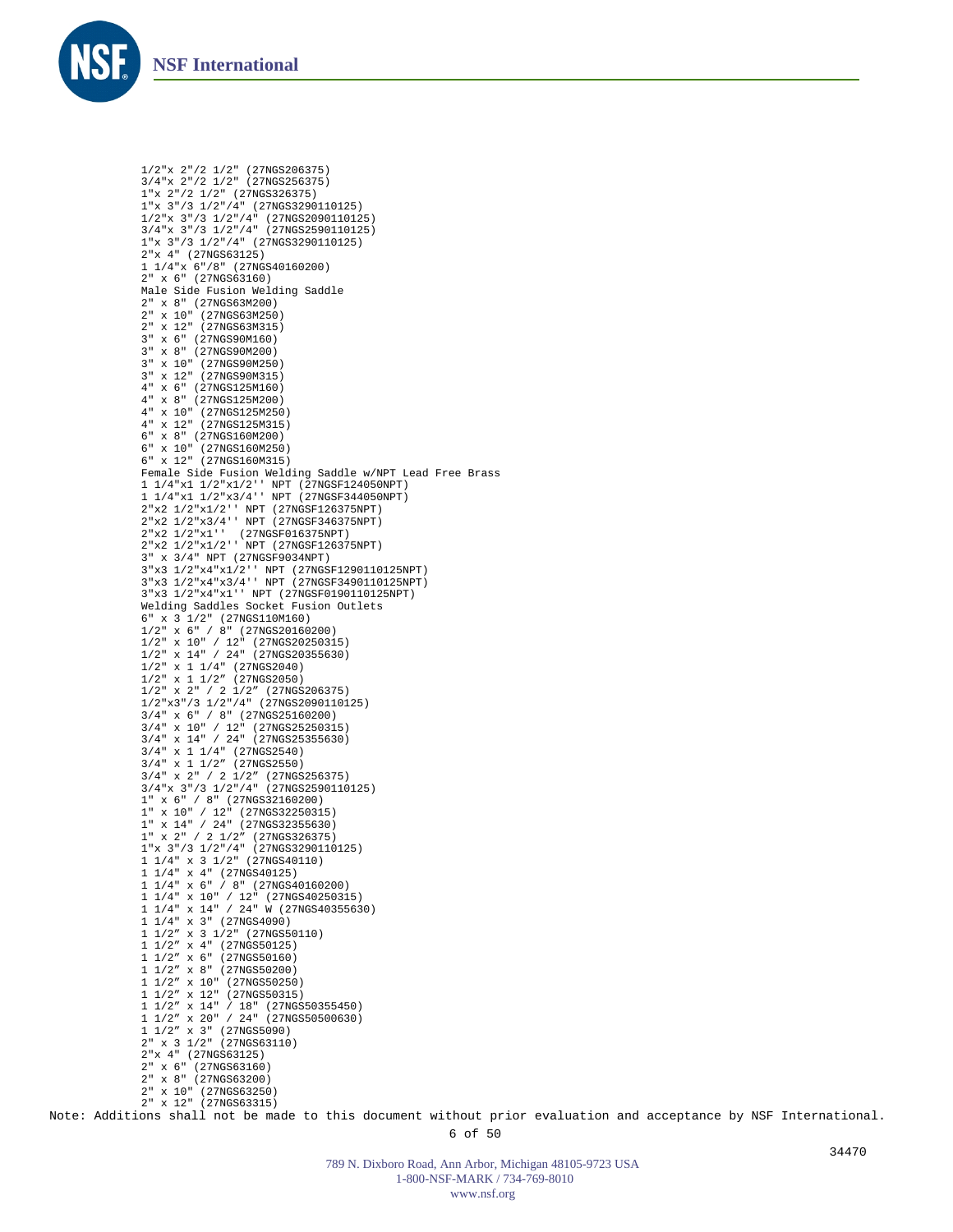

2" x 14" / 18" (27NGS63355450) 2" x 20" / 24" (27NGS63500630) FemThrWeld Sad w/NPT & L.F.B. - Socket Fus 1" x 6" - 8" (27NGSF01160200NPT) 1" x 6" - 8" (27NGSF01160200NPTL) 1" x 10" - 12" (27NGSF01250315NPT) 1" x 10" - 12" (27NGSF01250315NPTL) 1" x 14" - 24" (27NGSF01355630NPT) 3"x3 1/2"x4"x1" (27NGSF016375NPT) 3"x3 1/2"x4"x1" (27NGSF016375NPTL) 1" x 3" - 3 1/2" - 4" (27NGSF0190110125NPT) 1" x 3" - 3 1/2" - 4" (27NGSF0190110125NPTL) 1/2" x 6" - 8" (27NGSF12160200NPT) 1/2" x 6" - 8" (27NGSF12160200NPTL) 1/2" x 10" - 12" (27NGSF12250315NPT) 1/2" x 10" - 12" (27NGSF12250315NPTL) 1/2" x 14" - 24" (27NGSF12355630NPT) 1 1/4"x1 1/2"x1/2'' (27NGSF124050NPT) 1 1/4"x1 1/2"x1/2'' (27NGSF124050NPTL) 2"x2 1/2"x1/2'' (27NGSF126375NPT) 2"x2 1/2"x1/2'' (27NGSF126375NPTL) 3"x3 1/2"x4"x1/2'' (27NGSF1290110125NPT) 3"x3 1/2"x4"x1/2'' (27NGSF1290110125NPTL) 3/4" x 6" - 8" (27NGSF34160200NPT) 3/4" x 6" - 8" (27NGSF34160200NPTL) 3/4" x 10" - 12" (27NGSF34250315NPT) 3/4" x 10" - 12" (27NGSF34250315NPTL) 3/4" x 14" - 24" (27NGSF34355630NPT) 1 1/4"x1 1/2"x3/4'' (27NGSF344050NPT) 1 1/4"x1 1/2"x3/4'' (27NGSF344050NPTL) 2"x2 1/2"x3/4'' (27NGSF346375NPT) 2"x2 1/2"x3/4'' (27NGSF346375NPTL) 3"x3 1/2"x4"x3/4'' (27NGSF3490110125NPT) 3"x3 1/2"x4"x3/4'' (27NGSF3490110125NPTL) [7] Electrofusion Saddle 3 1/2" - 3 1/2" (27NCOL110110) 3 1/2" x 3/4" (27NCOL11025) 3 1/2" x 1"E (27NCOL11032) 3 1/2" x 2" (27NCOL11063) 3 1/2" x 2 1/2" (27NCOL11075) 3 1/2" x 3" (27NCOL11090) 4" x 3/4" (27NCOL12525) 4" x 1" (27NCOL12532) 4" x 2" (27NCOL12563) 4" x 2 1/2" (27NCOL12575) 4" x 3" (27NCOL12590) 6" x 3/4" (27NCOL16025) 6" x 1" (27NCOL16032)  $6" x 2" (27NCOL16063)$ 6" x 2 1/2" (27NCOL16075) 6" x 3" (27NCOL16090) 8" x 3 1/2" (27NCOL200110) 8" x 4" (27NCOL200125) 8" x 1" (27NCOL20032) 8" x 2" (27NCOL20063) 8" x 2 1 / 2" (27NCOL20075) 8" x 3" (27NCOL20090) 10" x 3 1/2" (27NCOL250110) 10" x 4" (27NCOL250125) 10" x 1" (27NCOL25032) 10" x 2" (27NCOL25063) 10" x 3" (27NCOL25090) 12" x 3 1/2" (27NCOL315110) 12" x 4" (27NCOL315125) 12" x 1" (27NCOL31532) 12" x 2" (27NCOL31563) 12" x 3" (27NCOL31590) 1 1/4" x 3/4" (27NCOL4025) 1 1/4" x 1" (27NCOL4032) 1 1/2" x 3/4" (27NCOL5025) 1 1/2" x 1" (27NCOL5032) 2" x 3/4" (27NCOL6325) 2" x 1" (27NCOL6332) 2" x 2" (27NCOL6363) 2 1/2" x 3/4" (27NCOL7525) 2 1/2" x 1" (27NCOL7532) 2 1/2" x 1 1/4" (27NCOL7540)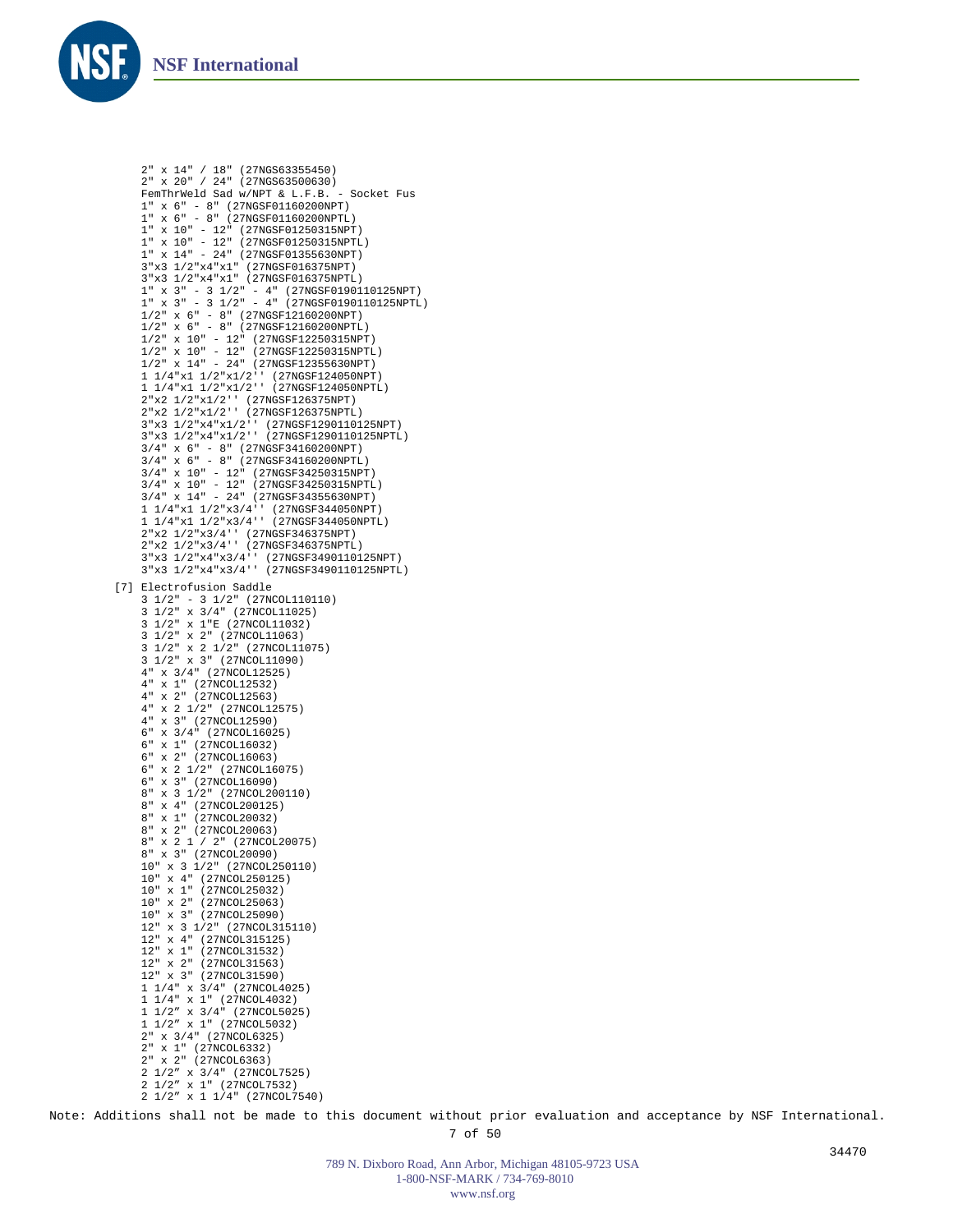

```
3" x 3/4" (27NCOL9025)
     3" x 1" (27NCOL9032)
3" x 2" (27NCOL9063)
    3" x 3" (27NCOL9090)
 [8] Configurations include:
    PPR True Union Ball Valve PP-RCT Socket Fusion Ends 
    20 mm (27NRSPPRCT20) (1/2") 
     25 mm (27NRSPPRCT25) (3/4") 
    32 mm (27NRSPPRCT32) (1") 
     40 mm (27NRSPPRCT40) (1-1/4") 
    50 mm (27NRSPPRCT50) (1-1/2") 
    63 mm (27NRSPPRCT63) (2") 
    PPR True Union Ball Valve PP-RCT Spigot Ends - SDR 11 
    25 mm (27NRSPPRCTS25) (3/4") 
     32 mm (27NRSPPRCTS32) (1") 
     40 mm (27NRSPPRCTS40) (1-1/4") 
    50 mm (27NRSPPRCTS50) (1-1/2") 
     63 mm (27NRSPPRCTS63) (2") 
    75 mm (27NRSPPRCTS75) (2-1/2") 
 [9] Certified for the following configurations:
     40 mm (27NCOLVPR403212) 1-1/4''
     50 mm (27NCOLVPR503212) 1-1/2"
     63 mm (27NCOLVPR633212) 2"
    75 mm (27NCOLVPR753212) 2-1/2"
    90 mm (27NCOLVPR903212) 3"
    110 mm (27NCOLVPR1103212) 3 1/2"
     40 mm (27NCOLVPR403234) 1-1/4"
    50 mm (27NCOLVPR503234) 1-1/2"
    63 mm (27NCOLVPR633234) 2"
    75 mm (27NCOLVPR753234) 2-1/2"
    90 mm (27NCOLVPR903234) 3"
    110 mm (27NCOLVPR1103234) 3 1/2"
    40 mm (27NCOLVPR40321) 1-1/4"
    50 mm (27NCOLVPR50321) 1-1/2"
    63 mm (27NCOLVPR63321) 2"
     75 mm (27NCOLVPR75321) 2-1/2"
    90 mm (27NCOLVPR90321) 3"
    110 mm (27NCOLVPR110321) 3 1/2"
    125 mm (27NCOLVPR1253212) 4"
    160 mm (27NCOLVPR1603212) 6"
     200 mm (27NCOLVPR2003212) 8"
    250 mm (27NCOLVPR2503212) 10"
    315 mm (27NCOLVPR3153212) 12"
    125 mm (27NCOLVPR1253234) 4"
    160 mm (27NCOLVPR1603234) 6"
    200 mm (27NCOLVPR2003234) 8"
    250 mm (27NCOLVPR2503234) 10"
    315 mm (27NCOLVPR3153234) 12"
    125 mm (27NCOLVPR125321) 4"
    160 mm (27NCOLVPR160321) 6"
    200 mm (27NCOLVPR200321) 8"
    250 mm (27NCOLVPR250321) 10"
    315 mm (27NCOLVPR315321) 12"
 [G] Product is Certified to NSF/ANSI 372 and conforms with the lead content requirements for "lead free"
    plumbing as defined by California, Vermont, Maryland, and Louisiana state laws and the U.S. Safe 
    Drinking Water Act.

[10] Certified for the following configurations:
     40 mm (27NCOLVPRCR403212) 1-1/4"
    50 mm (27NCOLVPRCR503212) 1-1/2"
     63 mm (27NCOLVPRCR633212) 2"
     75 mm (27NCOLVPRCR753212) 2-1/2"
    90 mm (27NCOLVPRCR903212) 3"
    110 mm (27NCOLVPRCR1103212) 3 1/2"
     40 mm (27NCOLVPRCR403234) 1-1/4"
    50 mm (27NCOLVPRCR503234) 1-1/2"
    63 mm (27NCOLVPRCR633234) 2"
```
- 
- - 75 mm (27NCOLVPRCR753234) 2-1/2" 90 mm (27NCOLVPRCR903234) 3" 110 mm (27NCOLVPRCR1103234) 3 1/2" 40 mm (27NCOLVPRCR40321) 1-1/4" 50 mm (27NCOLVPRCR50321) 1-1/2" 63 mm (27NCOLVPRCR63321) 2"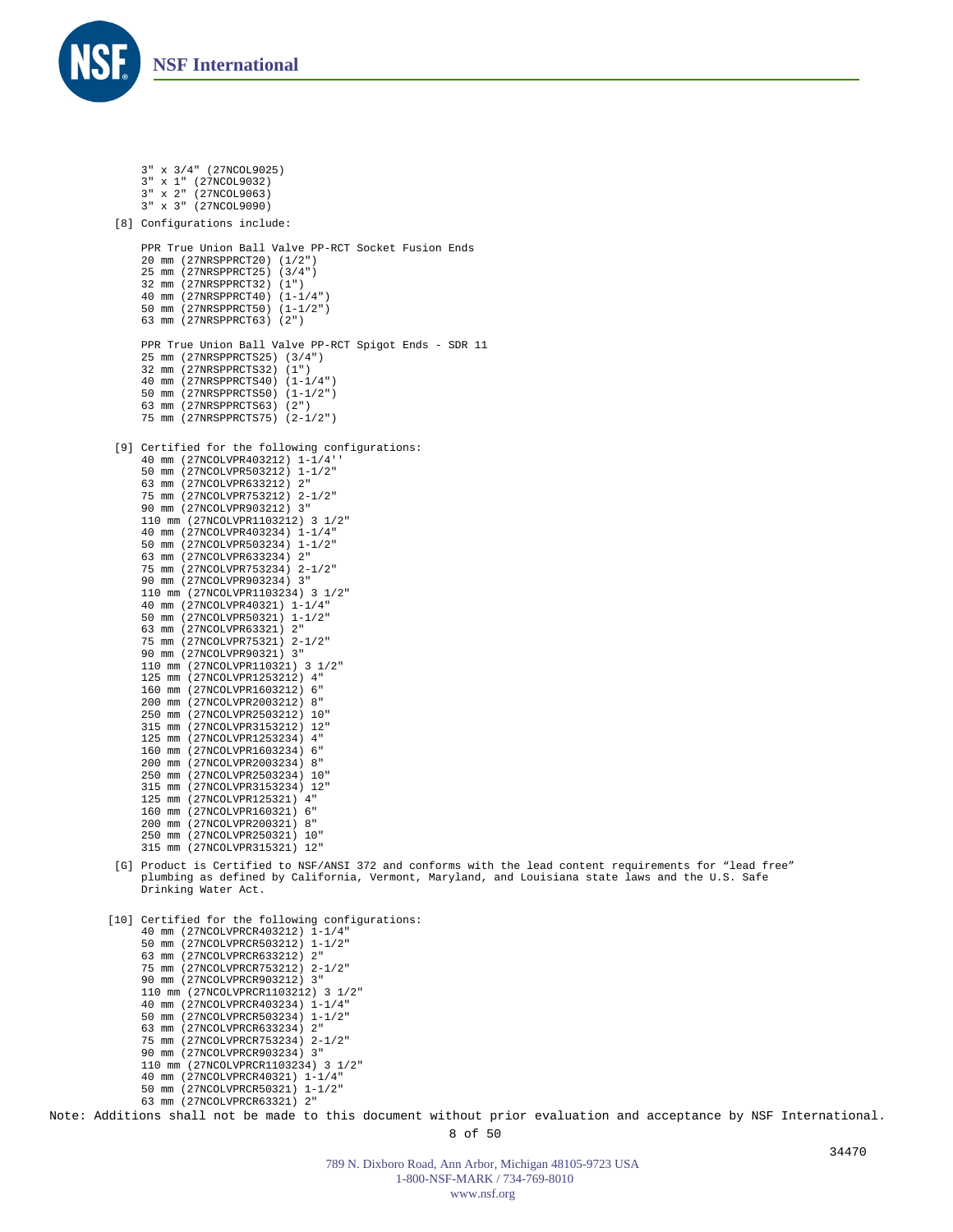

75 mm (27NCOLVPRCR75321) 2-1/2" 90 mm (27NCOLVPRCR90321) 3" 110 mm (27NCOLVPRCR110321) 3 1/2" 125 mm (27NCOLVPRCR1253212) 4" 160 mm (27NCOLVPRCR1603212) 6" 200 mm (27NCOLVPRCR2003212) 8" 250 mm (27NCOLVPRCR2503212) 10" 315 mm (27NCOLVPRCR3153212) 12" 125 mm (27NCOLVPRCR1253234) 4" 160 mm (27NCOLVPRCR1603234) 6" 200 mm (27NCOLVPRCR2003234) 8" 250 mm (27NCOLVPRCR2503234) 10" 315 mm (27NCOLVPRCR3153234) 12" 125 mm (27NCOLVPRCR125321) 4" 160 mm (27NCOLVPRCR160321) 6" 200 mm (27NCOLVPRCR200321) 8" 250 mm (27NCOLVPRCR250321) 10" 315 mm (27NCOLVPRCR315321) 12"

NOTE: Only products bearing the NSF Mark on the product, product packaging, and/or documentation shipped with the product are Certified.

## **Pipes and Related Products**

| Trade Designation<br>[ G ]<br>Fittings        | Size                        | Water<br>Contact Contact<br>Temp | Water<br>Material |
|-----------------------------------------------|-----------------------------|----------------------------------|-------------------|
| ELOFIT [1]-[35]<br>[G]<br>Fittings            | $1/2" - 42"$                | $CLD$ 23                         | PE                |
| Niron [36]-[43]<br>Niron <sup>[44]</sup> [45] | $1/2" - 24"$<br>$1/2" - 4"$ | C. HOT<br>HOT<br>C.              | PP-RCT<br>MLTPL   |

|  | [1] Configurations include:                              |  |  |  |            |  |
|--|----------------------------------------------------------|--|--|--|------------|--|
|  | 12DICRT02 PE4710 SDR17 FLANGE ADAPTER 2"                 |  |  |  | IPS        |  |
|  | 12DICRT03 PE4710 SDR17 FLANGE ADAPTER 3"                 |  |  |  | IPS        |  |
|  | 12DICRT04 PE4710 SDR17 FLANGE ADAPTER 4" IPS             |  |  |  |            |  |
|  | 12DICRT06 PE4710 SDR17 FLANGE ADAPTER 6" IPS             |  |  |  |            |  |
|  | 12DICRT08 PE4710 SDR17 FLANGE ADAPTER 8" IPS             |  |  |  |            |  |
|  | 12DICRT10 PE4710 SDR17 FLANGE ADAPTER 10" IPS            |  |  |  |            |  |
|  | 12DICRT12 PE4710 SDR17 FLANGE ADAPTER 12"                |  |  |  | <b>IPS</b> |  |
|  | 12DICRT14 PE4710 SDR17 FLANGE ADAPTER 14" IPS            |  |  |  |            |  |
|  | 12DICRT16 PE4710 SDR17 FLANGE ADAPTER 16"                |  |  |  | <b>IPS</b> |  |
|  | 12DICRT18 PE4710 SDR17 FLANGE ADAPTER 18"                |  |  |  | <b>IPS</b> |  |
|  | 12DICRT20 PE4710 SDR17 FLANGE ADAPTER 20"                |  |  |  | IPS        |  |
|  | 12DICRT22 PE4710 SDR17 FLANGE ADAPTER 22" IPS            |  |  |  |            |  |
|  | 12DICRT24 PE4710 SDR17 FLANGE ADAPTER 24" IPS            |  |  |  |            |  |
|  | 12EIC02 CURVA 45° 2" IPS CODOLO LUNGO                    |  |  |  |            |  |
|  | 12EIC03 CURVA 45° 3" IPS CODOLO LUNGO                    |  |  |  |            |  |
|  | 12EIC04 CURVA 45° 4" IPS CODOLO LUNGO                    |  |  |  |            |  |
|  | 12EIC06 CURVA 45° 6" IPS CODOLO LUNGO                    |  |  |  |            |  |
|  | 12EICAL03 CALOTTA DI CHIUSURA 3" IPS CODOLO LUNGO        |  |  |  |            |  |
|  | 12EICEM02 PE100 SDR11 E/F SINGLE WIRE 45° ELBOW D.2" IPS |  |  |  |            |  |
|  | 12EICRT02 PE4710 SDR11 FLANGE ADAPTER 2" IPS             |  |  |  |            |  |
|  | 12EICRT03 PE4710 SDR11 FLANGE ADAPTER 3" IPS             |  |  |  |            |  |
|  | 12EICRT04 PE4710 SDR11 FLANGE ADAPTER 4" IPS             |  |  |  |            |  |
|  | 12EICRT06 PE4710 SDR11 FLANGE ADAPTER 6" IPS             |  |  |  |            |  |
|  | 12EICRT08 PE4710 SDR11 FLANGE ADAPTER 8" IPS             |  |  |  |            |  |
|  | 12EICRT10 PE4710 SDR11 FLANGE ADAPTER 10" IPS            |  |  |  |            |  |
|  | 12EICRT12 PE4710 SDR11 FLANGE ADAPTER 12" IPS            |  |  |  |            |  |
|  | 12EICRT14 PE4710 SDR11 FLANGE ADAPTER 14" IPS            |  |  |  |            |  |
|  | 12EICRT16 PE4710 SDR11 FLANGE ADAPTER 16" IPS            |  |  |  |            |  |
|  | 12EICRT18 PE4710 SDR11 FLANGE ADAPTER 18" IPS            |  |  |  |            |  |
|  | 12EICRT20 PE4710 SDR11 FLANGE ADAPTER 20"                |  |  |  | <b>IPS</b> |  |
|  | 12EICRT22 PE4710 SDR11 FLANGE ADAPTER 22"                |  |  |  | <b>IPS</b> |  |
|  | 12EICRT24 PE4710 SDR11 FLANGE ADAPTER 24"                |  |  |  | <b>IPS</b> |  |
|  | 12EICRTB02 PE4710 SDR11 FLANGE ADAPTER 2" IPS BEVELED    |  |  |  |            |  |
|  | 12EICRTB03 PE4710 SDR11 FLANGE ADAPTER 3" IPS BEVELED    |  |  |  |            |  |
|  | 12EICRTB04 PE4710 SDR11 FLANGE ADAPTER 4" IPS BEVELED    |  |  |  |            |  |
|  | 12EICRTB06 PE4710 SDR11 FLANGE ADAPTER 6" IPS BEVELED    |  |  |  |            |  |
|  | 12EICRTB10 PE4710 SDR11 FLANGE ADAPTER 10" IPS           |  |  |  |            |  |
|  | 12EICRTB12 PE4710 SDR11 FLANGE ADAPTER 12" IPS BEVELED   |  |  |  |            |  |
|  | 12EICRTB20 PE4710 SDR11 FLANGE ADAPTER 20" IPS BEVELED   |  |  |  |            |  |
|  |                                                          |  |  |  |            |  |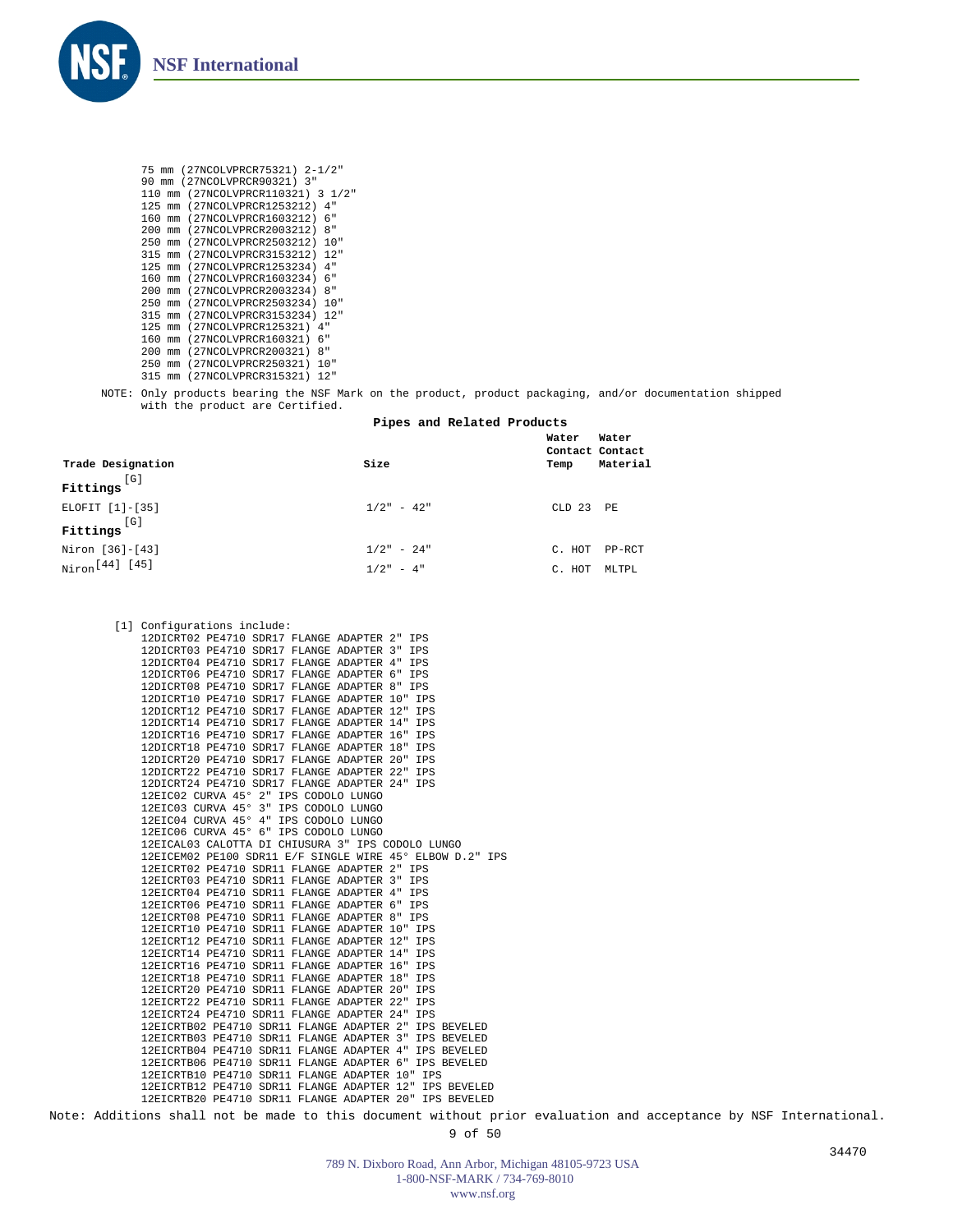

12EIMJ02 MALE JOINT ADAPTER D.2" IPS 12EIRIP12 PE100 SDR11 COLLARE DI RIPARAZIONE 12" IPS 12EIRIP14 PE100 SDR11 COLLARE DI RIPARAZIONE 14" IPS 12EIRIP16 PE100 SDR11 COLLARE DI RIPARAZIONE 16" 12EIRIP18 PE100 SDR11 COLLARE DI RIPARAZIONE 18" IPS 12EIRIP20 PE100 SDR11 COLLARE DI RIPARAZIONE 20" 12EIRIP22 PE100 SDR11 COLLARE DI RIPARAZIONE 22" IPS 12EIRIP24 PE100 SDR11 COLLARE DI RIPARAZIONE 24" IPS 12EIRIP28 PE100 SDR11 COLLARE DI RIPARAZIONE 28" IPS 12EIRIP30 PE100 SDR11 COLLARE DI RIPARAZIONE 12EIRIP32 PE100 SDR11 COLLARE DI RIPARAZIONE 32" IPS 12EIRIP36 PE100 SDR11 COLLARE DI RIPARAZIONE 36" IPS 12EIRIP40 PE100 SDR11 COLLARE DI RIPARAZIONE 40" IPS 12EIRS0201 SOCKET FUSION REDUCING DN 2" - 1" IPS 12EIRS02034 SOCKET FUSION REDUCING DN 2" - 3/4" IPS 12EIRS02112 SOCKET FUSION REDUCING DN 2" - 1"1/2 IPS 12EIRS02114 SOCKET FUSION REDUCING DN 2" - 1"1/4 IPS 12EIRS11201 SOCKET FUSION REDUCING DN 1"1/2 - 1" IPS 12EIRS112034 SOCKET FUSION REDUCING DN 1"1/2 - 3/4" IPS 12EIRS112114 SOCKET FUSION REDUCING DN 1"1/2 - 1"1/4 IPS 12EIRS11401 SOCKET FUSION REDUCING DN 1"1/4 - 1" IPS 12EIRS114034 SOCKET FUSION REDUCING DN 1"1/4 - 3/4" IPS 12EIRSC02114 SOCKET FUSION FEM. RED. COUPLING D. 2"-1"1/4 IPS 12EIRSC11401 SOCKET FUSION FEM. RED. COUPLING D. 1"1/4-1" IPS 12EISC01 SOCKET FUSION COUPLING DN 1" IPS 12EISC02 SOCKET FUSION COUPLING DN 2" IPS 12EISC034 SOCKET FUSION COUPLING DN 3/4" IPS 12EISC112 SOCKET FUSION COUPLING DN 1"1/2 IPS 12EISC114 SOCKET FUSION COUPLING DN 1"1/4 IPS 12EISC4502 SOCKET FUSION 45° ELBOW DN 2" IPS 12EISC45114 SOCKET FUSION 45° ELBOW DN 1"1/4 IPS 12EISCAP01 SOCKET FUSION END CAP D.1" IPS 12EISCAP02 SOCKET FUSION END CAP D.2" IPS 12EISCAP034 SOCKET FUSION END CAP D.3/4" IPS 12EISCAP114 SOCKET FUSION END CAP D.1" 1/4 IPS 12EISCG114 SOCKET FUSION GEOTHERMAL COUPLING DN 1"1/4 IPS [2] 12EISG01 SOCKET FUSION 90° ELBOW D. 1" IPS 12EISG02 SOCKET FUSION 90° ELBOW DN 2" IPS 12EISG034 SOCKET FUSION 90° ELBOW DN 3/4" IPS 12EISG112 SOCKET FUSION 90° ELBOW DN 1"1/2 IPS 12EISG114 SOCKET FUSION 90° ELBOW DN 1"1/4 IPS 12EISGG114 SOCKET FUSION GEOTHERMAL 90° ELBOW DN 1"1/4 IPS 12EIST01 SOCKET FUSION TEE D.1" IPS 12EIST02 SOCKET FUSION TEE D.2" IPS 12EIST034 SOCKET FUSION TEE D.3/4" IPS 12EIST112 SOCKET FUSION TEE D.1"1/2 IPS 12EIST114 SOCKET FUSION TEE D.1"1/4 IPS 12EISTR0101034 SOCKET FUSION RED. TEE D.1"-1"-3/4" IPS 12EISTR020201 SOCKET FUSION RED. TEE D.2"-2''-1" IPS 12EISTR0202034 SOCKET FUSION RED. TEE D.2"-2"-3/4" IPS 12EISTR0202114 SOCKET FUSION RED. TEE D.2"-2"-1"1/4 IPS 12EISTR0211201 SOCKET FUSION RED. TEE D.2"-1"1/2-1" IPS 12EISTR02112034 SOCKET FUSION RED. TEE D.2"-1"1/2-3/4" IPS 12EISTR02112114 SOCKET FUSION RED. TEE D.2"-1"1/2-1''1/4 IPS 12EISTR0211401 SOCKET FUSION RED. TEE D.2"-1"1/4-1'' IPS 12EISTR02114034 SOCKET FUSION RED. TEE D.2"-1"1/4-3/4'' IPS 12EISTR02114114 SOCKET FUSION RED. TEE D.2"-1"1/4-1"1/4 IPS 12EISTR11211201 SOCKET FUSION RED. TEE DN 1"1/2 - 1"1/2 - 1" IPS 12EISTR112112034 SOCKET FUSION RED. TEE DN 1"1/2 - 1"1/2 - 3/4" IPS 12EISTR112112114 SOCKET FUSION RED. TEE D.1"1/2-1"1/2-1"1/4 IPS 12EISTR11211401 SOCKET FUSION RED. TEE D.1"1/2-1"1/4-1" IPS 12EISTR112114034 SOCKET FUSION RED. TEE D.1"1/2-1"1/4-3/4" IPS 12EISTR112114114 SOCKET FUSION RED. TEE D.1'1/2-1"1/4-1"1/4 IPS 12EISTR1140101 SOCKET FUSION RED. TEE DN 1"1/4 - 1" - 1" IPS 12EISTR114034034 SOCKET FUSION RED. TEE DN 1"1/4 - 3/4" - 3/4" IPS 12EISTR11411401 SOCKET FUSION RED. TEE DN 1"1/4 - 1"1/4 - 1" IPS 12EISTR114114034 SOCKET FUSION RED. TEE DN 1"1/4 - 1"1/4 - 3/4" IPS 12EIT02 PE100 SDR11 BUTT FUSION TEE 2" IPS 12EIT03 PE100 SDR11 BUTT FUSION TEE 3" IPS 12EIT04 PE100 SDR11 BUTT FUSION TEE 4'' IPS 12EIT06 PE100 SDR11 BUTT FUSION TEE 6" IPS 12EITCE012C S. WIRE E/F TEE W/SPIGOT END D.1/2" CTS 12EITCE01C S. WIRE E/F TEE W/SPIGOT END D.1" CTS 12EITCE02 S. WIRE E/F TEE W/SPIGOT END D.2" IPS 12EITCE114 S. WIRE E/F TEE W/SPIGOT END D.1" 1/4 IPS 12EITRMC1612 PE4710 SDR11 REDUCING TEE 16" IPS x 12" IPS 12EIVLRS04180 VARIABLE LENGHT REPAIR SLEEVE 4" IPS 180°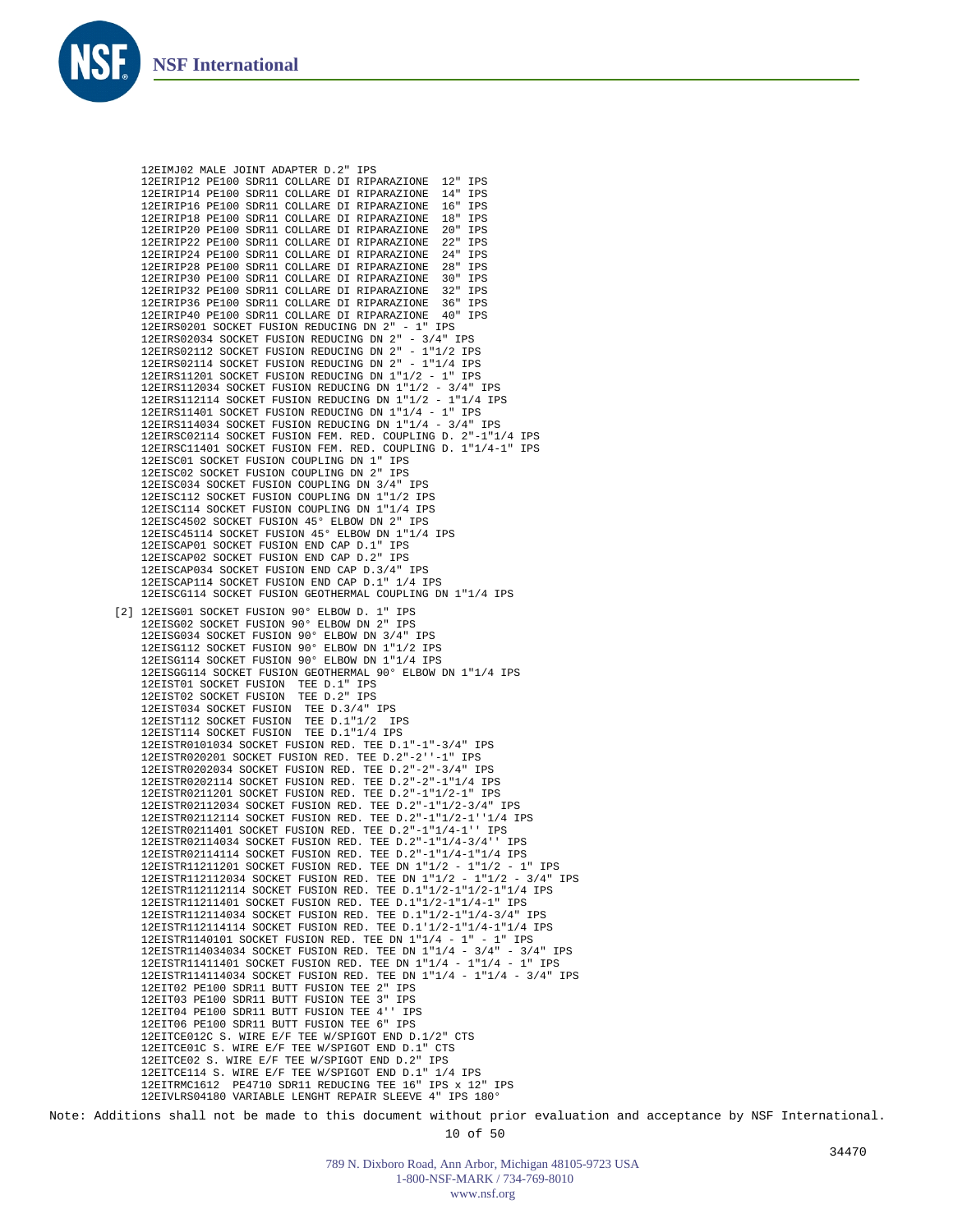

12EIVLRS04180M MODULAR VARIABLE LENGTH REPAIR SLEEVE 4" IPS 180° 12EIVLRS06180 VARIABLE LENGHT REPAIR SLEEVE 6" IPS 180° 12EIVLRS06180M MODULAR VARIABLE LENGHT REPAIR SLEEVE 6" IPS 180° 12EIWYE02 BUTT FUSION 45° WYE 2" IPS PE4710 SDR11 12GICRT02 PE4710 SDR 7 FLANGE ADAPTER 2" IPS 12GICRT03 PE4710 SDR 7 FLANGE ADAPTER 3" IPS 12GICRT04 PE4710 SDR 7 FLANGE ADAPTER 4" IPS 12GICRT06 PE4710 SDR 7 FLANGE ADAPTER 6" IPS 12GICRT08 PE4710 SDR 7 FLANGE ADAPTER 8" IPS 12GICRT10 PE4710 SDR 7 FLANGE ADAPTER 10" IPS 12GICRT12 PE4710 SDR 7 FLANGE ADAPTER 12" IPS 12GICRT14 PE4710 SDR 7 FLANGE ADAPTER 14" IPS 12GICRT16 PE4710 SDR 7 FLANGE ADAPTER 16" IPS 12GICRT18 PE4710 SDR 7 FLANGE ADAPTER 18" IPS 12GICRT20 PE4710 SDR 7 FLANGE ADAPTER 20" IPS 12GICRT24 PE4710 SDR 7 FLANGE ADAPTER 24" IPS 12GIG04 PE100 SDR7 BUTT FUSION 90° ELBOW 4" IPS 12GIME06 E/F COUPLER D.6" IPS 380PSI 12GIME08 E/F COUPLER D.8 IPS 380PSI 12GIME10 E/F COUPLER D.10" IPS 380PSI 12GIME12 E/F Coupler 12" IPS 380PSI 12GIR0302 BUT FUSION REDUCER D. 3" IPS x 2" IPS PE100 SDR7 12GIR0402 BUT FUSION REDUCER D. 4" IPS x 2" IPS PE100 SDR7 12GIR0403 BUT FUSION REDUCER D. 4" IPS x 3" IPS PE100 SDR7 12GIR0604 BUT FUSION REDUCER D. 6" IPS x 4" IPS PE100 SDR7 12GIR1006 BUT FUSION REDUCER D. 10" IPS x 6" IPS PE100 SDR7 12GIR1008 BUT FUSION REDUCER D. 10" IPS x 8" IPS PE100 SDR7 12GIR1208 BUT FUSION REDUCER D. 12" IPS x 8" IPS PE100 SDR7 12GIT04 PE100 SDR7 BUTT FUSION TEE 4" IPS 12HICRT02 PE4710 SDR 9 FLANGE ADAPTER 2" IPS 12HICRT03 PE4710 SDR 9 FLANGE ADAPTER 3" IPS 12HICRT04 PE4710 SDR 9 FLANGE ADAPTER 4" IPS 12HICRT06 PE4710 SDR 9 FLANGE ADAPTER 6" IPS 12HICRT08 PE4710 SDR 9 FLANGE ADAPTER 8" IPS 12HICRT10 PE4710 SDR 9 FLANGE ADAPTER 10" IPS [3] 12EIGEM02 PE100 SDR11 E/F SINGLE WIRE 90° ELBOW D.2" IPS 12EIGEM03 PE100 SDR11 E/F SINGLE WIRE 90° ELBOW D.3" IPS 12EIME01 PE100 SDR11 E/F COUPLER D.1" IPS 12EIME012C PE100 SDR11 E/F COUPLER D.1/2" CTS 12EIME01C PE100 SDR11 E/F COUPLER D.1" CTS 12EIME02 PE100 SDR11 E/F COUPLER D.2" 12EIME03 PE100 SDR11 E/F COUPLER D.3" 12EIME034 PE100 SDR11 E/F COUPLER D.3/4" 12EIME04 PE100 SDR11 E/F COUPLER D.4" 12EIME06 PE100 SDR11 E/F COUPLER D.6" 12EIME08 PE100 SDR11 E/F COUPLER D.8" 12EIME10 PE100 SDR11 E/F COUPLER D.10" 12EIME112 PE100 SDR11 E/F COUPLER D.1"1/2 12EIME114 PE100 SDR11 E/F COUPLER D.1"1/4 12EIME12 PE100 SDR11 E/F COUPLER D.12" 12EIME14 PE100 SDR11 E/F COUPLER D.14" 12EIME16 PE100 SDR11 E/F COUPLER D.16" 12EIME18 PE100 SDR11 E/F COUPLER D.18"' 12EIME20 PE100 SDR11 E/F COUPLER D.20" 12EIME22 PE100 SDR11 E/F COUPLER D.22" 12EIME24 PE100 SDR11 E/F COUPLER D.24" 12EIME30 PE100 SDR11 E/F COUPLER D.30" IPS 12EIMED08 PE100 E/F COUPLER D.8" DIPS 230 psi 12EIMED10 PE100 E/F COUPLER D.10" DIPS 230 psi 12EIMED12 PE100 E/F COUPLER D.12" DIPS 230 psi 12EIRDE01034 E/F REDUCER D.1"IPSx3/4"IPS 12EIRDE01C012C E/F REDUCER D.1"CTSx1/2"CTS 12EIRDE01C034 E/F REDUCER D.1"CTSx3/4"IPS 12EIRDE02112 E/F REDUCER D.2" IPS x 1"1/2 IPS 12EIRDE02114 E/F REDUCER D.2"IPSx1"1/4 IPS 12EIRDE0302 E/F REDUCER D. 3"IPS x 2"IPS 12EIRDE034012 E/F REDUCER D.3/4"IPSx1/2"IPS 12EIRDE034012C E/F REDUCER D.3/4"IPSx1/2"CTS 12EIRDE034034C E/F REDUCER D.3/4" IPS x 3/4" CTS 12EIRDE0402 E/F REDUCER D.4"IPSx2"IPS 12EIRDE0403 E/F REDUCER D.4"IPSx3"IPS 12EIRDE0604 E/F REDUCER D.6"IPSx4"IPS 12EIRDE114114C E/F REDUCER D.1"1/4 IPS x 1"1/4 CTS 12EIRDME0363 PE100 SDR11 E/F REDUCER D. 3" IPS x 63 mm 12EIRDME04110 PE100 SDR11 E/F REDUCER D. 110 mm x 4" IPS 12EIRDME0616 PE100 SDR11 E/F REDUCER D. 6" IPS x 160 mm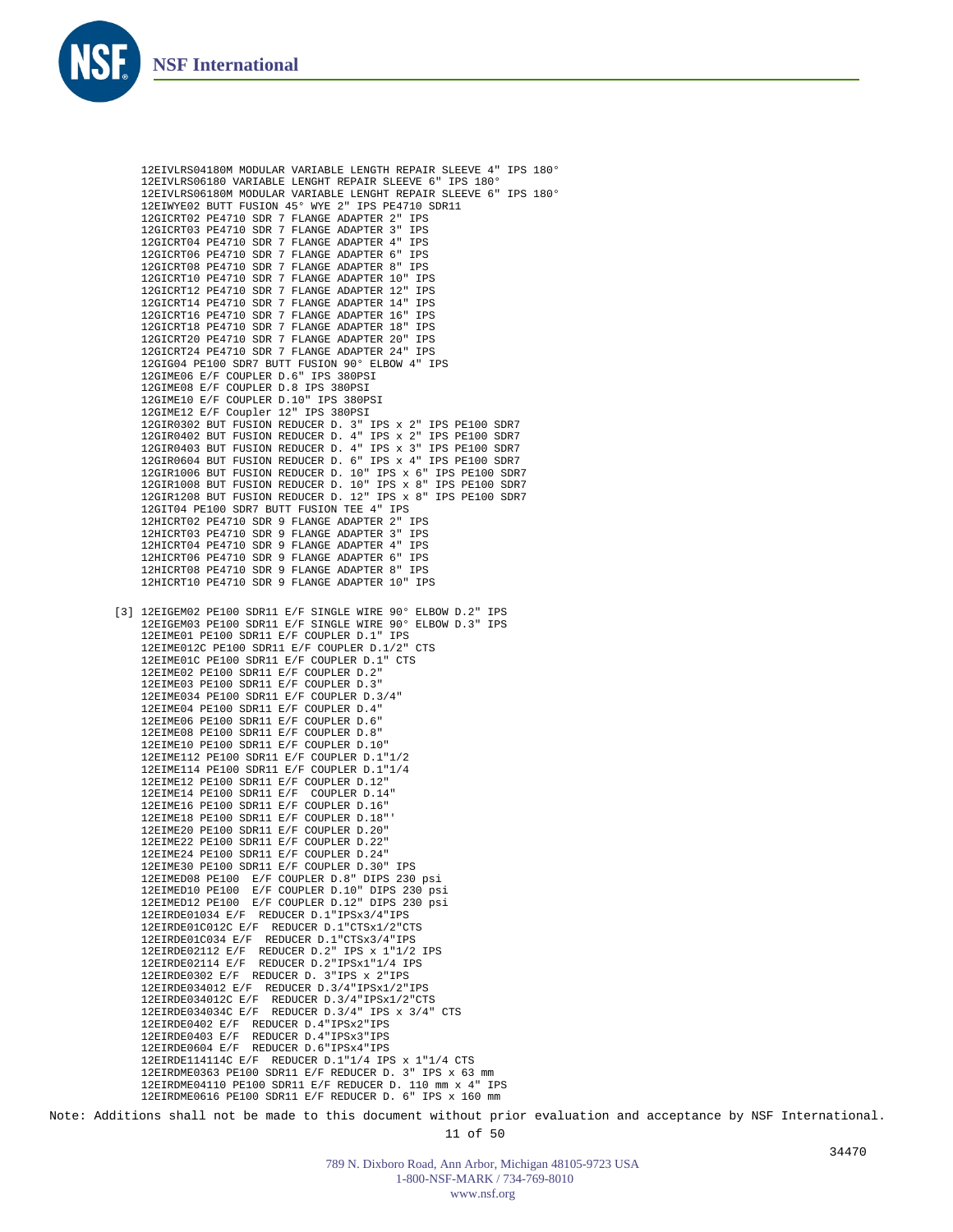

12EIRDME11003 PE100 SDR11 E/F REDUCER D. 110 mm x 3" IPS 12EIRDME11240 PE100 SDR11 E/F REDUCER D. 1"1/2 IPS x 40 mm 12EIRDME11440 PE100 SDR11 E/F REDUCER D. 1"1/4 IPS x 40 mm 12EIRDME12504 PE100 SDR11 E/F REDUCER D.125mm x 4" IPS 12EIRDME3420 PE100 SDR11 E/F REDUCER 20 mm x 3/4" IPS 12EIRDME4001 PE100 SDR11 E/F REDUCER D. 40mm x 1" 12EIRDME4034 PE100 SDR11 E/F REDUCER 40 mm x 3/4" IPS 12EIRDME6302 PE100 SDR11 E/F REDUCER D. 63mm x 2" IPS 12DIR0302 BUT FUSION REDUCER D. 3"IPS x 2"IPS PE100 SDR17 12DIR0402 BUT FUSION REDUCER D. 4"IPS x 2"IPS PE100 SDR17 12DIR0403 BUT FUSION REDUCER D. 4"IPS x 3"IPS PE100 SDR17 12DIR0603 BUT FUSION REDUCER D. 6"IPS x 3"IPS PE100 SDR17 12DIR0604 BUT FUSION REDUCER D. 6"IPS x 4"IPS PE100 SDR17 12DIR0804 BUT FUSION REDUCER D. 8"IPS x 4"IPS PE100 SDR17 12DIR0806 BUT FUSION REDUCER D. 8"IPS x 6"IPS PE100 SDR17 12DIR1006 BUT FUSION REDUCER D. 10"IPS x 6"IPS PE100 SDR17 12DIR1008 BUT FUSION REDUCER D. 10"IPS x 8"IPS PE100 SDR17 12DIR1206 BUT FUSION REDUCER D. 12"IPS x 6"IPS PE100 SDR17 12DIR1208 BUT FUSION REDUCER D. 12"IPS x 8"IPS PE100 SDR17 12DIR1210 BUT FUSION REDUCER D. 12"IPSx10"IPS PE100 SDR17 12EIBFRS04 BUTT FUSION REPAIR SLEEVE 4" 12EIBFRS06 BUTT FUSION REPAIR SLEEVE 6" IPS 12EIG02 PE100 SDR11 BUTT FUSION 90° ELBOW 2" IPS 12EIG03 PE100 SDR11 BUTT FUSION 90° ELBOW 3" IPS 12EIG04 PE100 SDR11 BUTT FUSION 90° ELBOW 4" IPS 12EIG06 PE100 SDR11 BUTT FUSION 90° ELBOW 6" IPS [4]12EIR02112 BUT FUSION REDUCER D. 2" IPS x 1"1/2 IPS 12EIR0302 BUT FUSION REDUCER D. 3" IPS x 2" IPS 12EIR0402 BUT FUSION REDUCER D. 4" IPS x 2" IPS 12EIR0403 BUT FUSION REDUCER D. 4" IPS x 3" IPS 12EIR0603 BUT FUSION REDUCER D. 6"IPS x 3"IPS PE100 SDR11 12EIR0604 BUT FUSION REDUCER D. 6"IPS x 4"IPS PE100 SDR11 12EIR0804 BUT FUSION REDUCER D. 8"IPS x 4"IPS PE100 SDR11 12EIR0806 BUT FUSION REDUCER D. 8"IPS x 6"IPS PE100 SDR11 12EIR1006 BUT FUSION REDUCER D. 10"IPS x 6"IPS PE100 SDR11 12EIR1008 BUT FUSION REDUCER D. 10"IPS x 8"IPS PE100 SDR11 12EIR112114 BUTT FUSION REDUCER D. 1"1/2 IPS x 1"1/4 IPS 12EIR1206 BUT FUSION REDUCER D. 12"IPS x 6"IPS PE100 SDR11 12EIR1208 BUT FUSION REDUCER D. 12"IPS x 8"IPS PE100 SDR11 12EITRS0201 BUTT FUS. RED. TEE 2"IPS x 1" IPS PE4710 230PSI 12EITRS02034 BUTT FUS. RED. TEE 2"IPS x 3/4" IPS PE4710 230PSI 12EITRS02114 BUTT FUS.RED. TEE 2"IPS x 1"1/4 IPS PE4710 230PSI 12EITRS0301 BUTT FUS. RED. TEE 3"IPS x 1" IPS PE4710 230PSI 12EITRS0302 BUTT FUS. RED. TEE 3"IPS x 2" IPS PE4710 230PSI 12EITRS03114 BUTT FUS. RED. TEE 3"IPS x 1"1/4 IPS PE4710 230PSI 12EITRS0402 BUTT FUS. RED. TEE 4"IPS x 2" IPS PE4710 230PSI 12EITRS04114 BUTT FUS. RED. TEE 4"IPS x 1"1/4 IPS PE4710 230PSI 12EITRS0602 BUTT FUS. RED. TEE 6"IPS x 2" IPS PE4710 230PSI 12EITRS0603 BUTT FUS. RED. TEE 6"IPS x 3" IPS PE4710 230PSI 12EITRS0604 BUTT FUS. RED. TEE 6"IPS x 4" IPS PE4710 230PSI 12HICRT12 PE4710 SDR 9 FLANGE ADAPTER 12" IPS 12HICRT14 PE4710 SDR 9 FLANGE ADAPTER 14" IPS 12HICRT16 PE4710 SDR 9 FLANGE ADAPTER 16" IPS 12HICRT18 PE4710 SDR 9 FLANGE ADAPTER 18" IPS 12HICRT20 PE4710 SDR 9 FLANGE ADAPTER 20" IPS 12HICRT24 PE4710 SDR 9 FLANGE ADAPTER 24" IPS 12HIR0302 BUT FUSION REDUCER D. 3"IPS x 2"IPSPE100 SDR9 12HIR0402 BUT FUSION REDUCER D. 4"IPS x 2"IPS PE100 SDR9 12HIR0403 BUT FUSION REDUCER D. 4"IPS x 3"IPS PE100 SDR9 12HIR0604 BUT FUSION REDUCER D. 6"IPS x 4"IPS PE100 SDR9 12HIR0804 BUT FUSION REDUCER D. 8"IPS x 4"IPS PE100 SDR9 12HIR0806 BUT FUSION REDUCER D. 8"IPS x 6"IPS PE100 SDR9 12HIR1006 BUT FUSION REDUCER D. 10"IPS x 6"IPS PE100 SDR9 12HIR1008 BUT FUSION REDUCER D. 10"IPS x 8"IPS PE100 SDR9 12HIR1206 BUT FUSION REDUCER D. 12"IPS x 6"IPS PE100 SDR9 12HIR1208 BUT FUSION REDUCER D. 12"IPS x 8"IPS PE100 SDR9 12DIME08 E/F COUPLER D.8" IPS 160PSI 12DIME10 E/F COUPLER D.10" 160 psi 12DIME12 E/F COUPLER D.12" 160 psi 12DIME16 E/F COUPLER D.16" 160 psi 12DIME22 E/F COUPLER D.22" 160 psi 12DIME28 E/F COUPLER D.28" 160 psi 12DIME32 E/F COUPLER D.32" IPS 160PSI 12DIME36 E/F COUPLER D.36" IPS 160PSI 12DIMED16 E/F COUPLER D.16" DIPS 160 psi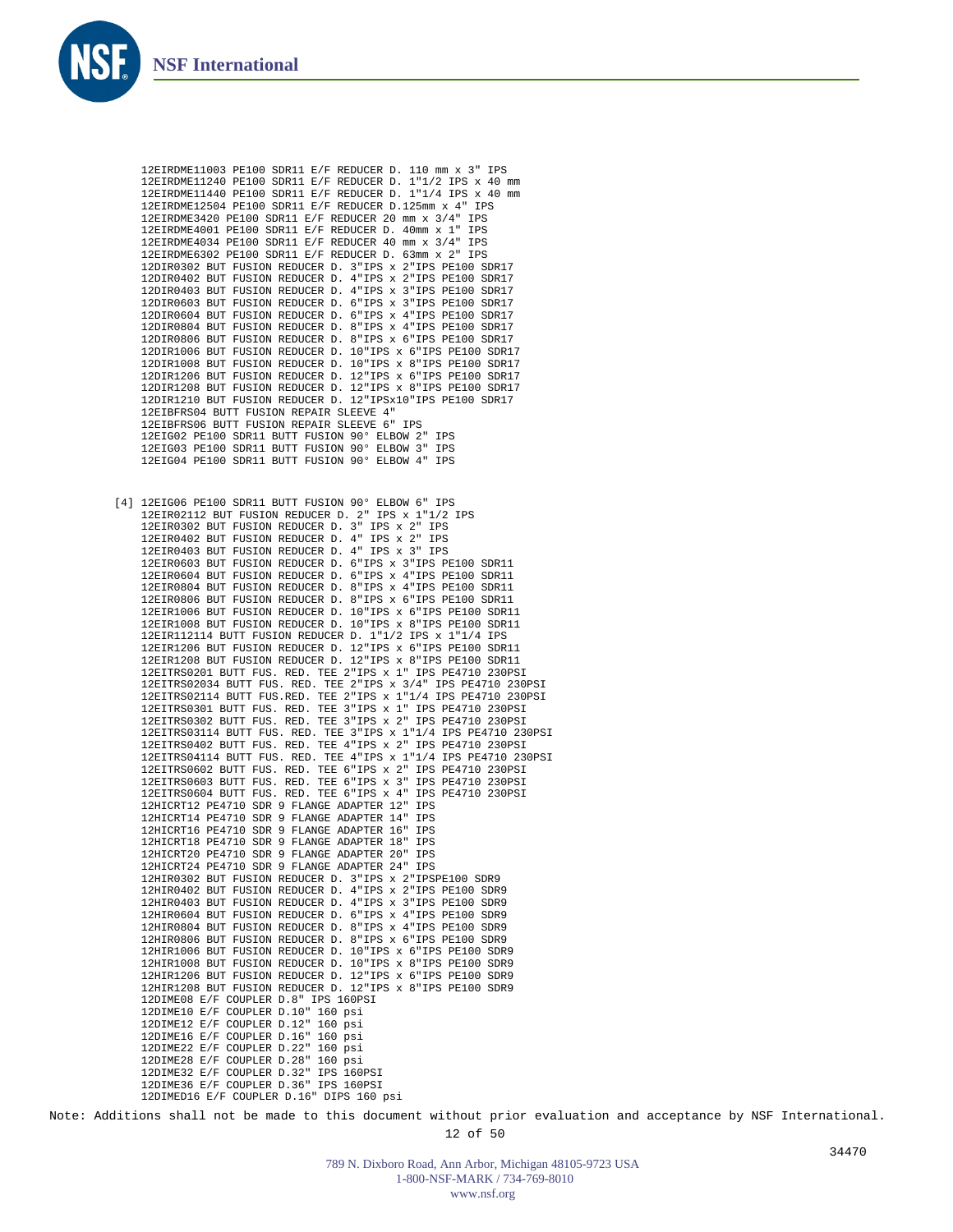

```
12DIMED24 E/F COUPLER D.24" DIPS 160 psi
12DIC02 PE100 SDR17 BUTT FUSION 45° ELBOW 2" IPS LONG S.
[5]
    12DIC03 PE100 SDR17 BUTT FUSION 45° ELBOW 3" IPS LONG S.
    12DIC04 PE100 SDR17 BUTT FUSION 45° ELBOW 4" IPS LONG S.
    12DIC06 PE100 SDR17 BUTT FUSION 45° ELBOW 6" IPS LONG S.
12DIC08 PE100 SDR17 BUTT FUSION 45° ELBOW 8" IPS LONG S.
    12DICRT26 PE4710 SDR17 FLANGE ADAPTER 26" IPS
12DICRT28 PE4710 SDR17 FLANGE ADAPTER 28" IPS
    12DICRT30 PE4710 SDR17 FLANGE ADAPTER 30" IPS
    12DICRT36 PE4710 SDR17 FLANGE ADAPTER 36" IPS
    12DICRTC26 PE4710 SDR17 SHORT SPIGOT FLANGE ADAPTER 26" IPS
    12DIG02 PE100 SDR17 BUTT FUSION 90° ELBOW 2" IPS
    12DIG03 PE100 SDR17 BUTT FUSION 90° ELBOW 3" IPS
    12DIG04 PE100 SDR17 BUTT FUSION 90° ELBOW 4" IPS
    12DIG06 PE100 SDR17 BUTT FUSION 90° ELBOW 6" IPS
    12DIG08 PE100 SDR17 BUTT FUSION 90° ELBOW 8" IPS
    12DIMED24 E/F COUPLER D. 24" DIPS 160 psi
    12DIR0302 BUTT FUSION REDUCER D. 3" IPS x 2" IPS PE100 SDR17
12DIR0402 BUTT FUSION REDUCER D. 4" IPS x 2" IPS PE100 SDR17
12DIR0403 BUTT FUSION REDUCER D. 4" IPS x 3" IPS PE100 SDR17
    12DIR0603 PE100 SDR17 BUTT FUSION REDUCER 6" IPS – 3" IPS
    12DIT02 PE100 SDR17 BUTT FUSION TEE 2" IPS
    12DIT03 PE100 SDR17 BUTT FUSION TEE 3" IPS
    12DIT04 PE100 SDR17 BUTT FUSION TEE 4" IPS
    12DIT06 PE100 SDR17 BUTT FUSION TEE 6" IPS
    12DIT08 PE100 SDR17 BUTT FUSION TEE 8" IPS
    12EIBFRS06 BUTT FUSION REPAIR SLEEVE 6" IPS
    12EIBFRS08 BUTT FUSION REPAIR SLEEVE 8"
12EIBFRS12 BUTT FUSION REPAIR SLEEVE 12"
    12EIC08 45° ELBOW 8" IPS LONG SPIGOT
    12EICAL04 E/F 4" END CAP
    12EICAL06 E/F 6" END CAP
    12EICAL08 E/F 8" END CAP
    12EICEM03 E/F SINGLE WIRE 45° ELBOW 3" IPS
    12EICRT04D PE4710 SDR11 FLANGE ADAPTER 4" DIPS
    12EICRT06 PE4710 SDR11 FLANGE ADAPTER 6" IPS
    12EICRT06D PE4710 SDR11 FLANGE ADAPTER 6" DIPS
    12EICRT08D PE4710 SDR11 FLANGE ADAPTER 8" DIPS
    12EICRT10D PE4710 SDR11 FLANGE ADAPTER 10" DIPS
    12EICRT12D PE4710 SDR11 FLANGE ADAPTER 12" DIPS
    12EICRT14 PE4710 SDR11 FLANGE ADAPTER 14" IPS
    12EICRT14D PE4710 SDR11 FLANGE ADAPTER 14" DIPS
    12EICRT16 PE4710 SDR11 FLANGE ADAPTER 16" IPS
   12EICRT16D PE4710 SDR11 FLANGE ADAPTER 16" DIPS
    12EICRT18 PE4710 SDR11 FLANGE ADAPTER 18" IPS
    12EICRT20 PE4710 SDR11 FLANGE ADAPTER 20" IPS
    12EICRT22 PE4710 SDR11 FLANGE ADAPTER 22" IPS
   12EICRT24 PE4710 SDR11 FLANGE ADAPTER 24" IPS
    12EICRT28 PE4710 SDR11 FLANGE ADAPTER 28" IPS
   12EICRT30 PE4710 SDR11 FLANGE ADAPTER 30" IPS
    12EICRT36 PE4710 SDR11 FLANGE ADAPTER 36" IPS
    12EICRTB08 PE4710 SDR11 FLANGE ADAPTER 8" IPS BEVELED
    12EIG02 PE100 SDR11 BUTT FUSION 90° ELBOW 2" IPS
    12EIG03 PE100 SDR11 BUTT FUSION 90° ELBOW 3" IPS
    12EIG04 PE100 SDR11 BUTT FUSION 90° ELBOW 4" IPS
    12EIG06 PE100 SDR11 BUTT FUSION 90° ELBOW 6" IPS
    12EIG08 PE100 SDR11 BUTT FUSION 90° ELBOW 8" IPS
    12EIGEM02 PE100 SDR11 E/F SINGLE WIRE 90° ELBOW D. 2" IPS
    12EIGEM03 PE100 SDR11 E/F SINGLE WIRE 90° ELBOW D. 3" IPS
    12EIME01 PE100 SDR11 E/F COUPLER D. 1" IPS
    12EIME012C PE100 SDR11 E/F COUPLER D. 1/2" CTS
    12EIME01C PE100 SDR11 E/F COUPLER D. 1" CTS
    12EIME02 PE100 SDR11 E/F COUPLER D. 2"
    12EIME03 PE100 SDR11 E/F COUPLER D. 3"
    12EIME034 PE100 SDR11 E/F COUPLER D. 3/4"
    12EIME04 PE100 SDR11 E/F COUPLER D. 4"
    12EIME06 PE100 SDR11 E/F COUPLER D. 6"
    12EIME08 PE100 SDR11 E/F COUPLER D. 8"
    12EIME10 PE100 SDR11 E/F COUPLER D. 10"
    12EIME28 PE100 SDR11 E/F COUPLER D. 28"
12EIMJ03 MALE JOINT ADAPTER 3" DIPS x 3" IPS
[6]12EIMJ03D MALE JOINT ADAPTER 3" DIPS x 3" DIPS
    12EIMJ03DSS MALE JOINT ADAPTER 3" DIPS x 3" DIPS
    12EIMJ03SS MALE JOINT ADAPTER 3" DIPS x 3" IPS
    12EIMJ04 MALE JOINT ADAPTER 4" DIPS x 4" IPS
    12EIMJ04D MALE JOINT ADAPTER 4" DIPS x 4" DIPS
    12EIMJ04DSS MALE JOINT ADAPTER 4" DIPS x 4" DIPS
```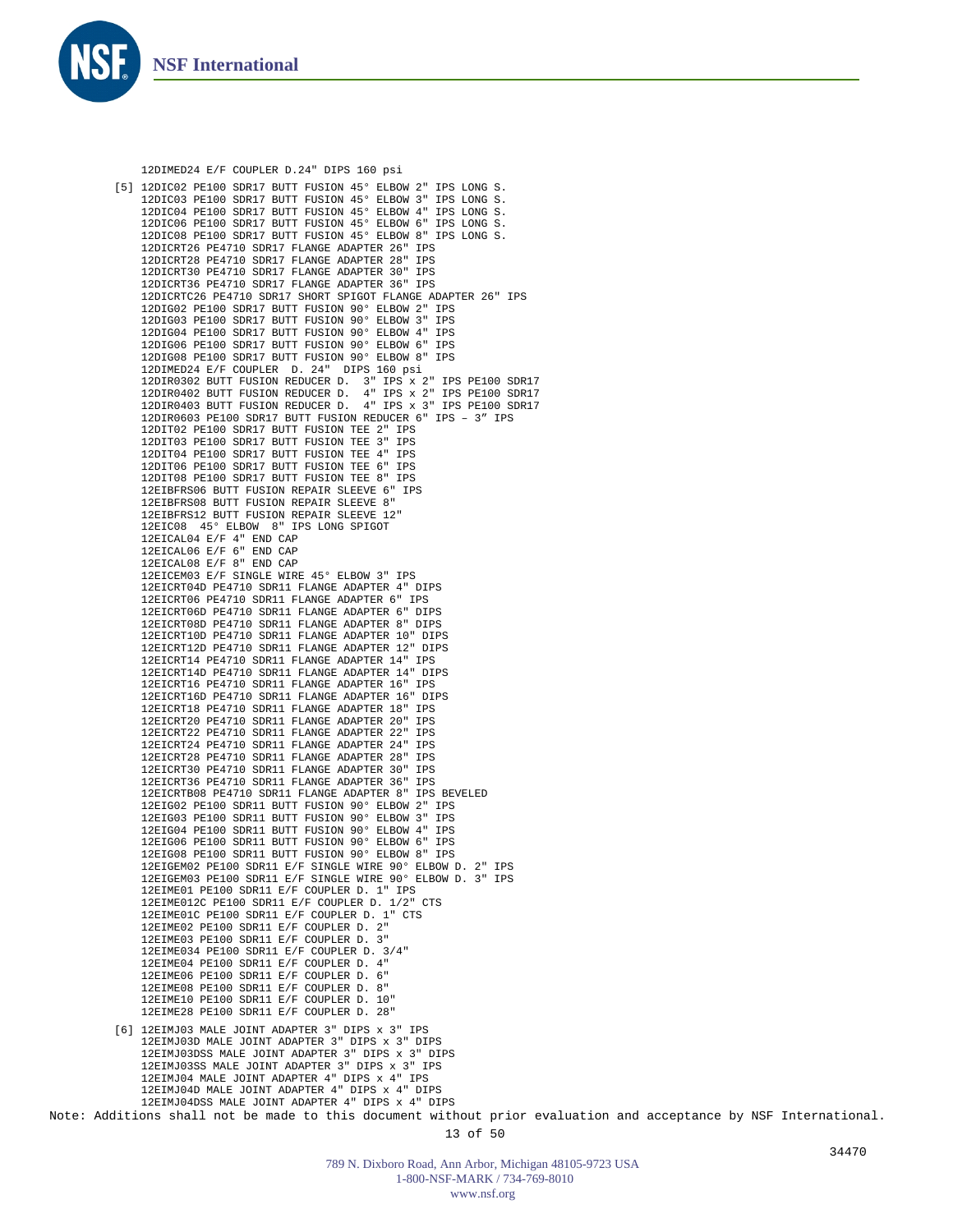

12EIMJ04SS MALE JOINT ADAPTER 4" DIPS x 4" IPS 12EIMJ06 MALE JOINT ADAPTER 6" DIPS x 6" IPS 12EIMJ06D MALE JOINT ADAPTER 6" DIPS x 6" DIPS 12EIMJ06DSS MALE JOINT ADAPTER 6" DIPS x 6" DIPS 12EIMJ06SS MALE JOINT ADAPTER 6" DIPS x 6" IPS 12EIMJ08 MALE JOINT ADAPTER 8" DIPS x 8" IPS 12EIMJ08D MALE JOINT ADAPTER 8" DIPS x 8" DIPS 12EIMJ08DSS MALE JOINT ADAPTER 8" DIPS x 8" DIPS 12EIMJ08SS MALE JOINT ADAPTER 8" DIPS x 8" IPS 12EIMJ10 MALE JOINT ADAPTER 10" DIPS x 10" IPS 12EIMJ10D MALE JOINT ADAPTER 10" DIPS x 10" DIPS 12EIMJ10DSS MALE JOINT ADAPTER 10" DIPS x 10" DIPS 12EIMJ10SS MALE JOINT ADAPTER 10" DIPS x 10" IPS 12EIMJ12 MALE JOINT ADAPTER 12" DIPS x 12" IPS 12EIMJ12D MALE JOINT ADAPTER 12" DIPS x 12" DIPS 12EIMJ12DSS MALE JOINT ADAPTER 12" DIPS x 12" DIPS 12EIMJ12SS MALE JOINT ADAPTER 12" DIPS x 12" IPS 12EIMJ14 MALE JOINT ADAPTER 14" DIPS x 14" IPS 12EIMJ14D MALE JOINT ADAPTER 14" DIPS x 14" DIPS 12EIMJ14DSS MALE JOINT ADAPTER 14" DIPS x 14" DIPS 12EIMJ14SS MALE JOINT ADAPTER 14" DIPS x 14" IPS 12EIMJ16 MALE JOINT ADAPTER 16" DIPS x 16" IPS 12EIMJ16D MALE JOINT ADAPTER 16" DIPS x 16" DIPS 12EIMJ16DSS MALE JOINT ADAPTER 16" DIPS x 16" DIPS 12EIMJ16SS MALE JOINT ADAPTER 16" DIPS x 16" IPS 12EIMJ18 MALE JOINT ADAPTER 18" DIPS x 18" IPS 12EIMJ18D MALE JOINT ADAPTER 18" DIPS x 18" DIPS 12EIMJ20 MALE JOINT ADAPTER 20" DIPS x 20" IPS 12EIMJ20D MALE JOINT ADAPTER 20" DIPS x 20" DIPS 12EIMJ24 MALE JOINT ADAPTER 24" DIPS x 24" IPS 12EIMJ24D MALE JOINT ADAPTER 24" DIPS x 24" DIPS 12EIR02112 BUTT FUSION REDUCER D. 2" IPS x 1 1/2" IPS 12EIR0302 BUTT FUSION REDUCER D. 3" IPS x 2" IPS 12EIR0402 BUTT FUSION REDUCER D. 4" IPS x 2" IPS 12EIR0403 BUTT FUSION REDUCER D. 4" IPS x 3" IPS 12EIR0603 PE100 SDR11 BUTT FUSION REDUCER 6" IPS – 3" IPS 12EIR0604 BUTT FUSION REDUCER D. 6" IPS x 4" IPS PE100 SDR11 12EIR0804 BUTT FUSION REDUCER D. 8" IPS x 4" IPS PE100 SDR11 12EIR0806 BUTT FUSION REDUCER D. 8" IPS x 6" IPS PE100 SDR11 12EIR1006 BUTT FUSION REDUCER D. 10" IPSx6" IPS PE100 SDR11 12EIR1008 BUTT FUSION REDUCER D. 10" IPSx8" IPS PE100 SDR11 12EIR112114 BUTT FUSION REDUCER D. 1 1/2" IPS x 1 1/4" IPS 12EIR1210 BUTT FUSION REDUCER D. 12" IPSx10" IPS PE100 SDR11 12EIRDME11440 PE100 SDR11 E/F REDUCER D. 1 1/4" IPS x 40 mm 12EIRDME4034 PE100 SDR11 E/F REDUCER 40 mm x 3/4" IPS 12EIRDME6302 PE100 SDR11 E/F REDUCER D. 63mm x 2" IPS 12EIRS0201 SOCKET FUSION REDUCING DN 2" - 1" IPS 12EIRS02034 SOCKET FUSION REDUCING DN 2" - 3/4" IPS 12EIRS02112 SOCKET FUSION REDUCING DN 2" - 1 1/2" IPS 12EIRS02114 SOCKET FUSION REDUCING DN 2" - 1 1/4" IPS 12EIRS11201 SOCKET FUSION REDUCING DN 1 1/2" - 1" IPS 12EIRS112034 SOCKET FUSION REDUCING DN 1 1/2" - 3/4" IPS 12EIRS112114 SOCKET FUSION REDUCING DN 1 1/2" - 1 1/4" IPS 12EIRS11401 SOCKET FUSION REDUCING DN 1 1/4" - 1" IPS 12EIRS114034 SOCKET FUSION REDUCING DN 1 1/4" - 3/4" IPS 12EIRSC02114 SOCKET FUSION FEM. RED. COUPLING D. 2" - 1 1/4" IPS 12EIRSC11401 SOCKET FUSION FEM. RED. COUPLING D. 1 1/4" - 1" IPS 12EISC01 SOCKET FUSION COUPLING DN 1" IPS 12EISC02 SOCKET FUSION COUPLING DN 2" IPS 12EISC034 SOCKET FUSION COUPLING DN 3/4" IPS 12EISC112 SOCKET FUSION COUPLING DN 1 1/2" IPS 12EISC114 SOCKET FUSION COUPLING DN 1 1/4" IPS 12EISC4501 SOCKET FUSION 45° ELBOW DN 1" IPS 12EISC4502 SOCKET FUSION 45° ELBOW DN 2" IPS [7] 12EISTR112114034 SOCKET FUSION RED. TEE D. 1 1/2" - 1 1/4" -3/4" IPS 12EISTR11411401 SOCKET FUSION RED. TEE DN 1 1/4" - 1 1/4" - 1" IPS 12EISTR114114034 SOCKET FUSION RED. TEE DN 1 1/4" - 1 1/4" - 3/4" IPS 12EIT02 PE100 SDR11 BUTT FUSION TEE 2" IPS 12EIT03 PE100 SDR11 BUTT FUSION TEE 3" IPS 12EIT04 PE100 SDR11 BUTT FUSION TEE 4" IPS 12EIT06 PE100 SDR11 BUTT FUSION TEE 6" IPS 12EIT08 PE100 SDR11 BUTT FUSION TEE 8" IPS 12EITCE012C S. WIRE E/F TEE W/SPIGOT END D. 1/2" CTS 12EITCE01C S. WIRE E/F TEE W/SPIGOT END D. 1" CTS 12EITCE02 S. WIRE E/F TEE W/SPIGOT END D. 2" IPS 12EITCE114 S. WIRE E/F TEE W/SPIGOT END D. 1 1/4" IPS 12EITRMC1612 PE4710 SDR11 REDUCING TEE 16" IPS x 12" IPS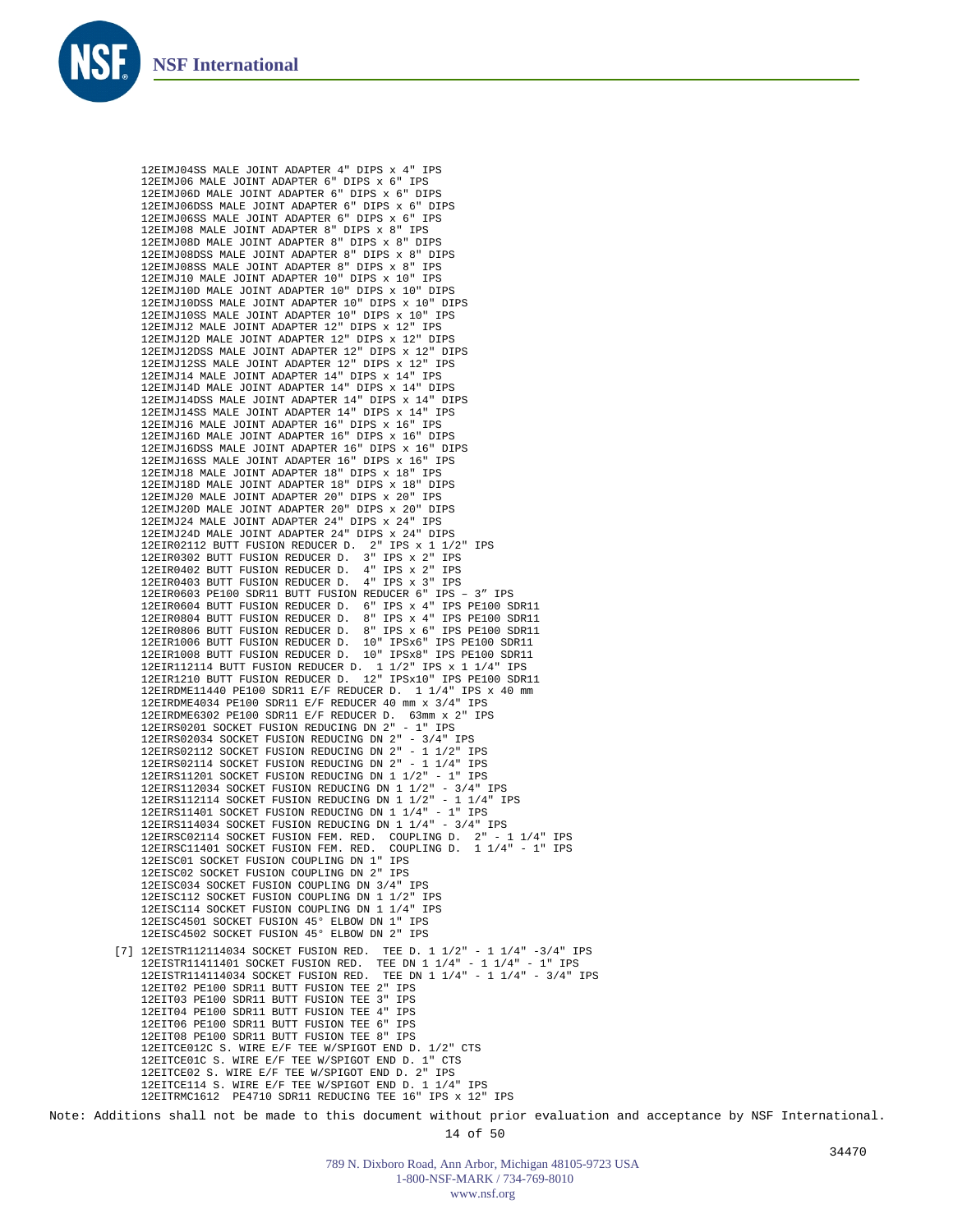

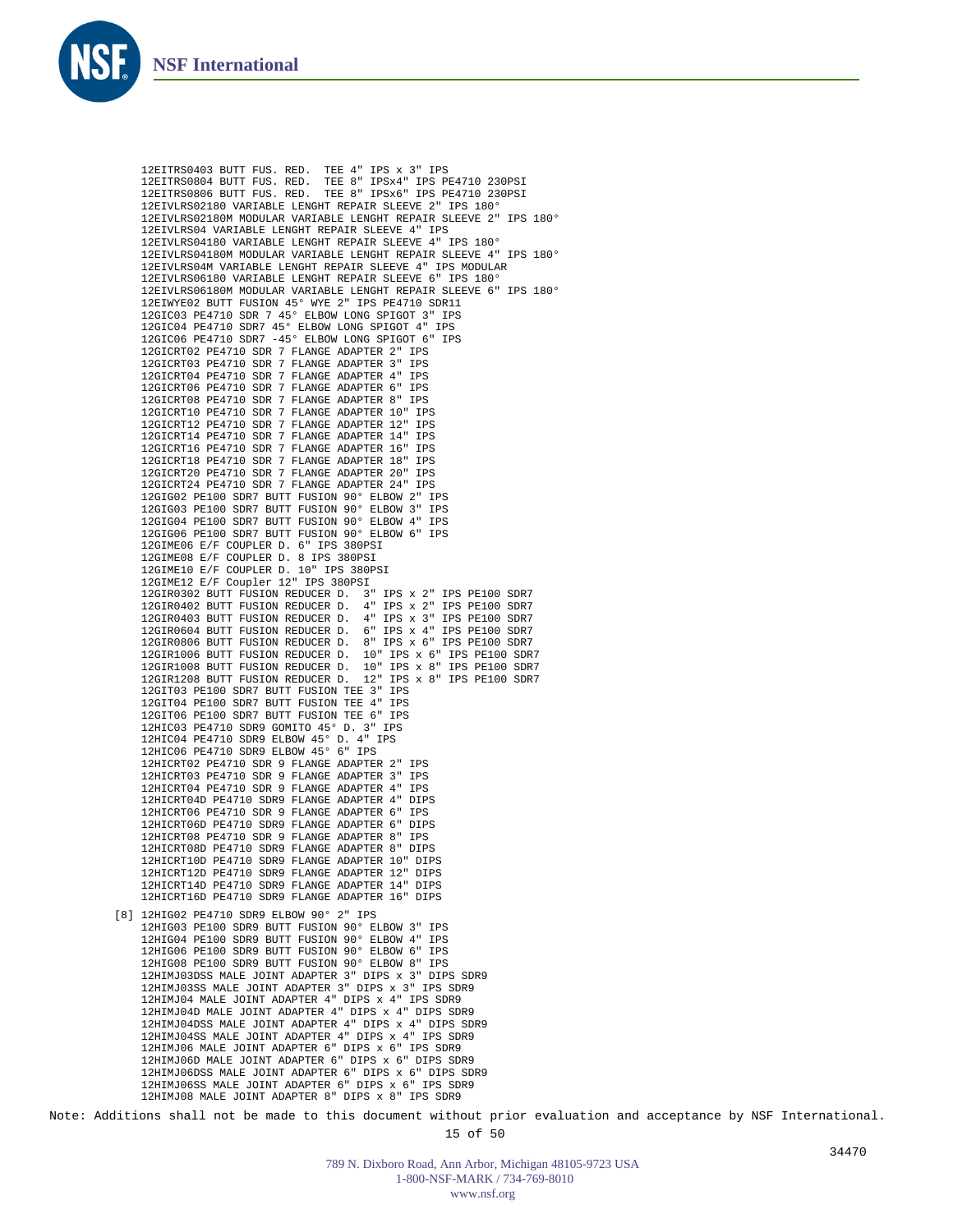

12HIMJ08D MALE JOINT ADAPTER 8" DIPS x 8" DIPS SDR9 12HIMJ08DSS MALE JOINT ADAPTER 8" DIPS x 8" DIPS SDR9 12HIMJ08SS MALE JOINT ADAPTER 8" DIPS x 8" IPS SDR9 12HIMJ10 MALE JOINT ADAPTER 10" DIPS x 10" DIPS SDR9 12HIMJ10D MALE JOINT ADAPTER 10" DIPS x 10" DIPS SDR9 12HIMJ10DSS MALE JOINT ADAPTER 10" DIPS x 10" DIPS SDR9 12HIMJ10SS MALE JOINT ADAPTER 10" DIPS x 10" IPS SDR9 12HIMJ12 MALE JOINT ADAPTER 12" DIPS x 12" IPS SDR9 12HIMJ12D MALE JOINT ADAPTER 12" DIPS x 12" DIPS SDR9 12HIMJ12DSS MALE JOINT ADAPTER 12" DIPS x 12" DIPS SDR9 12HIMJ12SS MALE JOINT ADAPTER 12" DIPS x 12" IPS SDR9 12HIMJ14 MALE JOINT ADAPTER 14" DIPS x 14" IPS SDR9 12HIMJ14D MALE JOINT ADAPTER 14" DIPS x 14" DIPS SDR9 12HIMJ14DSS MALE JOINT ADAPTER 14" DIPS x 14" DIPS SDR9 12HIMJ14SS MALE JOINT ADAPTER 14" DIPS x 14" IPS SDR9 12HIMJ16 MALE JOINT ADAPTER 16" DIPS x 16" IPS SDR9 12HIMJ16D MALE JOINT ADAPTER 16" DIPS x 16" DIPS SDR9 12HIMJ16DSS MALE JOINT ADAPTER 16" DIPS x 16" DIPS SDR9 12HIMJ16SS MALE JOINT ADAPTER 16" DIPS x 16" IPS SDR9 12HIMJ18 MALE JOINT ADAPTER 18" DIPS x 18" IPS SDR9 12HIMJ18D MALE JOINT ADAPTER 18" DIPS x 18" DIPS SDR9 12HIMJ20 MALE JOINT ADAPTER 20" DIPS x 20" IPS SDR9 12HIMJ20D MALE JOINT ADAPTER 20" DIPS x 20" DIPS SDR9 12HIMJ24 MALE JOINT ADAPTER 24" DIPS x 24" IPS SDR9 12HIMJ24D MALE JOINT ADAPTER 24" DIPS x 24" DIPS SDR9 12HIT03 PE100 SDR9 BUTT FUSION TEE 3" IPS 12HIT04 PE100 SDR9 BUTT FUSION TEE 4" IPS 12HIT06 PE100 SDR9 BUTT FUSION TEE 6" IPS

12DC063 45° ELBOW LONG SPIGOT 63mm (PE100 SDR 17) [9]12DC075 45° ELBOW LONG SPIGOT 75mm (PE100 SDR17) 12DC090 45° ELBOW LONG SPIGOT 90mm (PE100 SDR17) 12DC110 45° ELBOW LONG SPIGOT 110mm (PE100 SDR17) 12DC125 45° ELBOW LONG SPIGOT 125mm (PE100 SDR17) 12DC140 45° ELBOW LONG SPIGOT 140mm (PE100 SDR17) 12DC160 45° ELBOW LONG SPIGOT 160mm (PE100 SDR17) 12DC180 45° ELBOW LONG SPIGOT 180mm (PE100 SDR17) 12DC200 45° ELBOW LONG SPIGOT 200mm (PE100 SDR17) 12DC225 45° ELBOW LONG SPIGOT 225mm (PE100 SDR17) 12DC250 45° ELBOW LONG SPIGOT 250mm (PE100 SDR17) 12DC280 45° ELBOW LONG SPIGOT 280mm (PE100 SDR17) 12DC315 45° ELBOW LONG SPIGOT 315mm (PE100 SDR17) 12DC355 45° ELBOW SHORT SPIGO 355mm (PE100 SDR17) 12DC400 45° ELBOW LONG SPIGOT 400mm (PE100 SDR17) 12DC450 45° ELBOW LONG SPIGOT 450mm (PE100 SDR17) 12DC500 45° ELBOW LONG SPIGOT 500mm (PE100 SDR17) 12DCAL063 LONG SPIGOT CAP 63mm (PE100 SDR17) 12DCAL075 LONG SPIGOT CAP 75mm (PE100 SDR17) 12DCAL090 LONG SPIGOT CAP 90mm (PE100 SDR17) 12DCAL110 LONG SPIGOT CAP 110mm (PE100 SDR17) 12DCAL125 LONG SPIGOT CAP 125mm (PE100 SDR17) 12DCAL140 LONG SPIGOT CAP 140mm (PE100 SDR17) 12DCAL160 LONG SPIGOT CAP 160mm (PE100 SDR17) 12DCAL180 LONG SPIGOT CAP 180mm (PE100 SDR17) 12DCAL200 LONG SPIGOT CAP 200mm (PE100 SDR17) 12DCAL225 LONG SPIGOT CAP 225mm (PE100 SDR17) 12DCAL250 LONG SPIGOT CAP 250mm (PE100 SDR17) 12DCAL280 LONG SPIGOT CAP 280mm (PE100 SDR17) 12DCAL315 LONG SPIGOT CAP 315mm (PE100 SDR17) 12DCAL355 LONG SPIGOT CAP 355mm (PE100 SDR17) 12DCAL400 LONG SPIGOT CAP 400mm (PE100 SDR17) 12DCAL450 LONG SPIGOT CAP 450mm (PE100 SDR17) 12DCAL500 LONG SPIGOT CAP 500mm (PE100 SDR17) 12DCAL560 LONG SPIGOT CAP 560mm (PE100 SDR17) 12DCAL630 LONG SPIGOT CAP 630mm (PE100 SDR17) 12DCC355 45° ELBOW SHORT SPIGOT 355mm (PE100 SDR17) 12DCC400 45° ELBOW SHORT SPIGOT 400mm (PE100 SDR17) 12DCC450 45° ELBOW SHORT SPIGOT 450mm (PE100 SDR17) 12DCC500 45° ELBOW SHORT SPIGOT 500mm (PE100 SDR17) 12DCRT063 LONG SPIGOT STUB END 63mm (PE100 SDR17) 12DCRT075 LONG SPIGOT STUB END 75mm (PE100 SDR17) 12DCRT090 LONG SPIGOT STUB END 90mm (PE100 SDR17) 12DCRT110 LONG SPIGOT STUB END 110mm (PE100 SDR17) 12DCRT125 LONG SPIGOT STUB END 120mm (PE100 SDR17) 12DCRT140 LONG SPIGOT STUB END 140mm (PE100 SDR17) 12DCRT160 LONG SPIGOT STUB END 160mm (PE100 SDR17) 12DCRT180 LONG SPIGOT STUB END 180mm (PE100 SDR17) 12DCRT200 LONG SPIGOT STUB END 200mm (PE100 SDR17)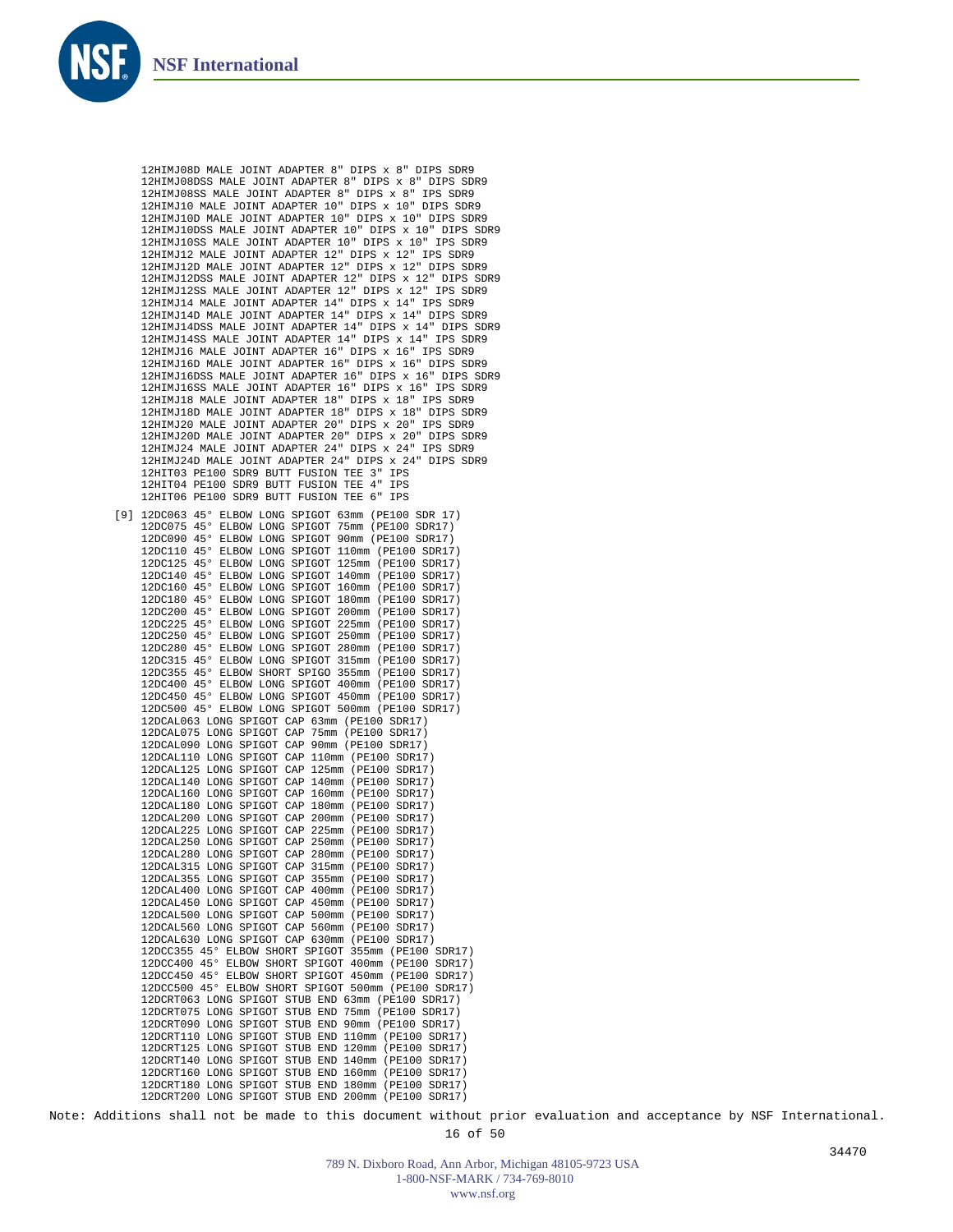

```
12DCRT225 LONG SPIGOT STUB END 225mm (PE100 SDR17)
12DCRT250 LONG SPIGOT STUB END 250mm (PE100 SDR17)
12DCRT280 LONG SPIGOT STUB END 280mm (PE100 SDR17)
12DCRT315 LONG SPIGOT STUB END 315mm (PE100 SDR17)
12DCRT355 LONG SPIGOT STUB END 355mm (PE100 SDR17)
12DCRT400 LONG SPIGOT STUB END 400mm (PE100 SDR17)
12DCRT450 LONG SPIGOT STUB END 450mm (PE100 SDR17)
12DCRT500 LONG SPIGOT STUB END 500mm (PE100 SDR17)
12DCRT560 LONG SPIGOT STUB END 560mm (PE100 SDR17)
12DCRT630 LONG SPIGOT STUB END 630mm (PE100 SDR17)
12DCRTC1000 SHORT SPIGOT STUB END 1000 mm (PE100 SDR17)
12DCRTC110 SHORT SPIGOT STUB END 110mm (PE100 SDR17)
```
[10] 12DCRTC125 SHORT SPIGOT STUB END 125mm (PE100 SDR17) 12DCRTC140 SHORT SPIGOT STUB END 140mm (PE100 SDR17) 12DCRTC160 SHORT SPIGOT STUB END 160mm (PE100 SDR17) 12DCRTC180 SHORT SPIGOT STUB END 180mm (PE100 SDR17) 12DCRTC200 SHORT SPIGOT STUB END 200mm (PE100 SDR17) 12DCRTC225 SHORT SPIGOT STUB END 225mm (PE100 SDR17) 12DCRTC250 SHORT SPIGOT STUB END 250mm (PE100 SDR17) 12DCRTC280 SHORT SPIGOT STUB END 280mm (PE100 SDR17) 12DCRTC315 SHORT SPIGOT STUB END 315mm (PE100 SDR17) 12DCRTC355 SHORT SPIGOT STUB END 355mm (PE100 SDR17) 12DCRTC400 SHORT SPIGOT STUB END 400mm (PE100 SDR17) 12DCRTC450 SHORT SPIGOT STUB END 450mm (PE100 SDR17) 12DCRTC500 SHORT SPIGOT STUB END 500mm (PE100 SDR17) 12DCRTC560 SHORT SPIGOT STUB END 560mm (PE100 SDR17) 12DCRTC630 SHORT SPIGOT STUB END 630mm (PE100 SDR17) 12DCRTC710 SHORT SPIGOT STUB END 710mm (PE100 SDR17) 12DCRTC800 SHORT SPIGOT STUB END 800mm (PE100 SDR17) 12DCRTC900 SHORT SPIGOT STUB END 900mm (PE100 SDR17) 12DG063 LONG SPIGOT 90° ELBOW 63mm (PE100 SDR17) 12DG075 LONG SPIGOT 90° ELBOW 75mm (PE100 SDR17) 12DG090 LONG SPIGOT 90° ELBOW 90mm (PE100 SDR17) 12DG110 LONG SPIGOT 90° ELBOW 110mm (PE100 SDR17) 12DG125 LONG SPIGOT 90° ELBOW 125mm (PE100 SDR17) 12DG140 LONG SPIGOT 90° ELBOW 140mm (PE100 SDR17) 12DG160 LONG SPIGOT 90° ELBOW 160mm (PE100 SDR17) 12DG180 LONG SPIGOT 90° ELBOW 180mm (PE100 SDR17) 12DG200 LONG SPIGOT 90° ELBOW 200mm (PE100 SDR17) 12DG225 LONG SPIGOT 90° ELBOW 225mm (PE100 SDR17) 12DG250 LONG SPIGOT 90° ELBOW 250mm (PE100 SDR17) 12DG280 LONG SPIGOT 90° ELBOW 280mm (PE100 SDR17) 12DG315 LONG SPIGOT 90° ELBOW 315mm (PE100 SDR17) 12DG355 LONG SPIGOT 90° ELBOW 355mm (PE100 SDR17) 12DG400 LONG SPIGOT 90° ELBOW 400mm (PE100 SDR17) 12DG450 LONG SPIGOT 90° ELBOW 450mm (PE100 SDR17) 12DG500 LONG SPIGOT 90° ELBOW 500mm (PE100 SDR17) 12DGC355 SHORT SPIGOT 90° ELBOW 355mm (PE100 SDR17) 12DGC400 SHORT SPIGOT 90° ELBOW 400mm (PE100 SDR17) 12DGC450 SHORT SPIGOT 90° ELBOW 450mm (PE100 SDR17) 12DGC500 SHORT SPIGOT 90° ELBOW 500mm (PE100 SDR17) 12DME090 ELECTROFUSION COUPLER 90mm (PE100) 12DME1000 ELECTROFUSION COUPLER 1000mm (PE100) 12DME110 ELECTROFUSION COUPLER 110mm (PE100) 12DME125 ELECTROFUSION COUPLER 125mm (PE100) 12DME140 ELECTROFUSION COUPLER 140mm (PE100) 12DME160 ELECTROFUSION COUPLER 160mm (PE100) 12DME180 ELECTROFUSION COUPLER 180mm (PE100) 12DME200 ELECTROFUSION COUPLER 200mm (PE100) 12DME225 ELECTROFUSION COUPLER 225mm (PE100) 12DME250 ELECTROFUSION COUPLER 250mm (PE100) 12DME280 ELECTROFUSION COUPLER 280mm (PE100) 12DME315 ELECTROFUSION COUPLER 315mm (PE100) 12DME355 ELECTROFUSION COUPLER 355mm (PE100) 12DME400 ELECTROFUSION COUPLER 400mm (PE100) 12DME450 ELECTROFUSION COUPLER 450mm (PE100) 12DME500 ELECTROFUSION COUPLER 500mm (PE100) 12DME560 ELECTROFUSION COUPLER 560mm (PE100) 12DME630 ELECTROFUSION COUPLER 630mm (PE100) 12DME710 ELECTROFUSION COUPLER 710mm (PE100) 12DME800 ELECTROFUSION COUPLER 800mm (PE100) 12DME900 ELECTROFUSION COUPLER 900mm (PE100) 12DRD1163 LONG SPIGOT REDUCER 110 x 63mm (PE100 SDR17)

<sup>[</sup>G] Product is Certified to NSF/ANSI 372 and conforms with the lead content requirements for "lead free" plumbing as defined by California, Vermont, Maryland, and Louisiana state laws and the U.S. Safe Drinking Water Act.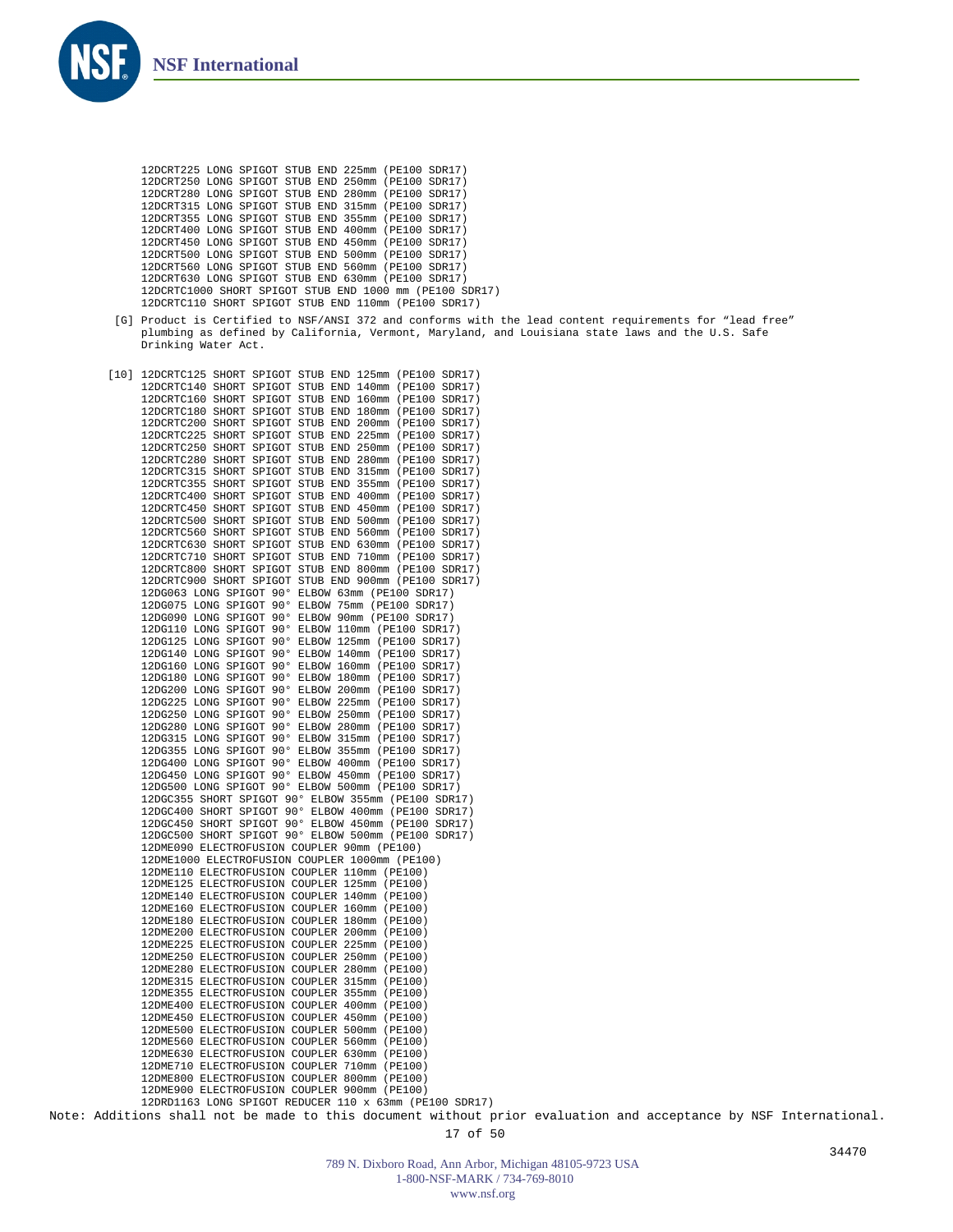

Note: Additions shall not be made to this document without prior evaluation and acceptance by NSF International.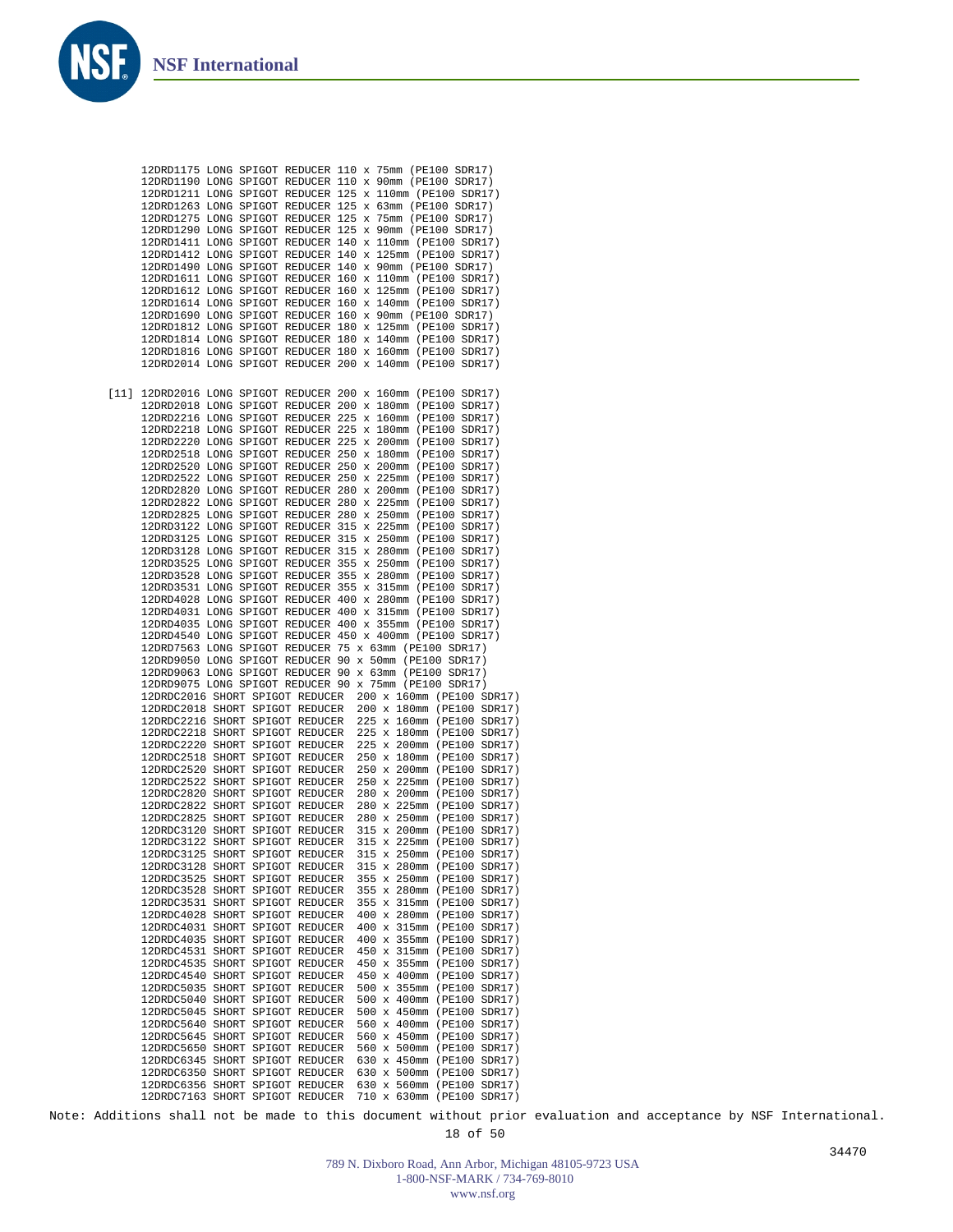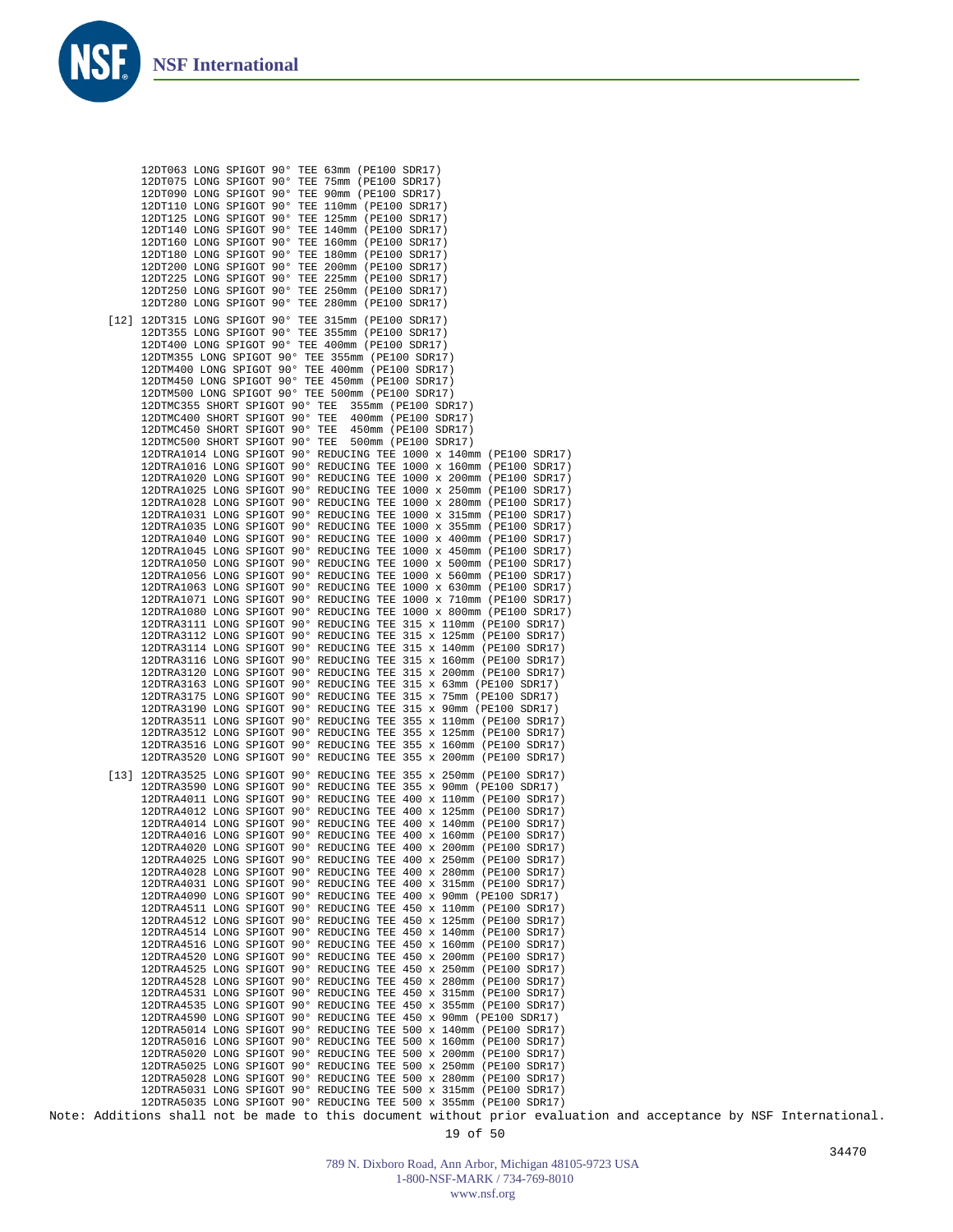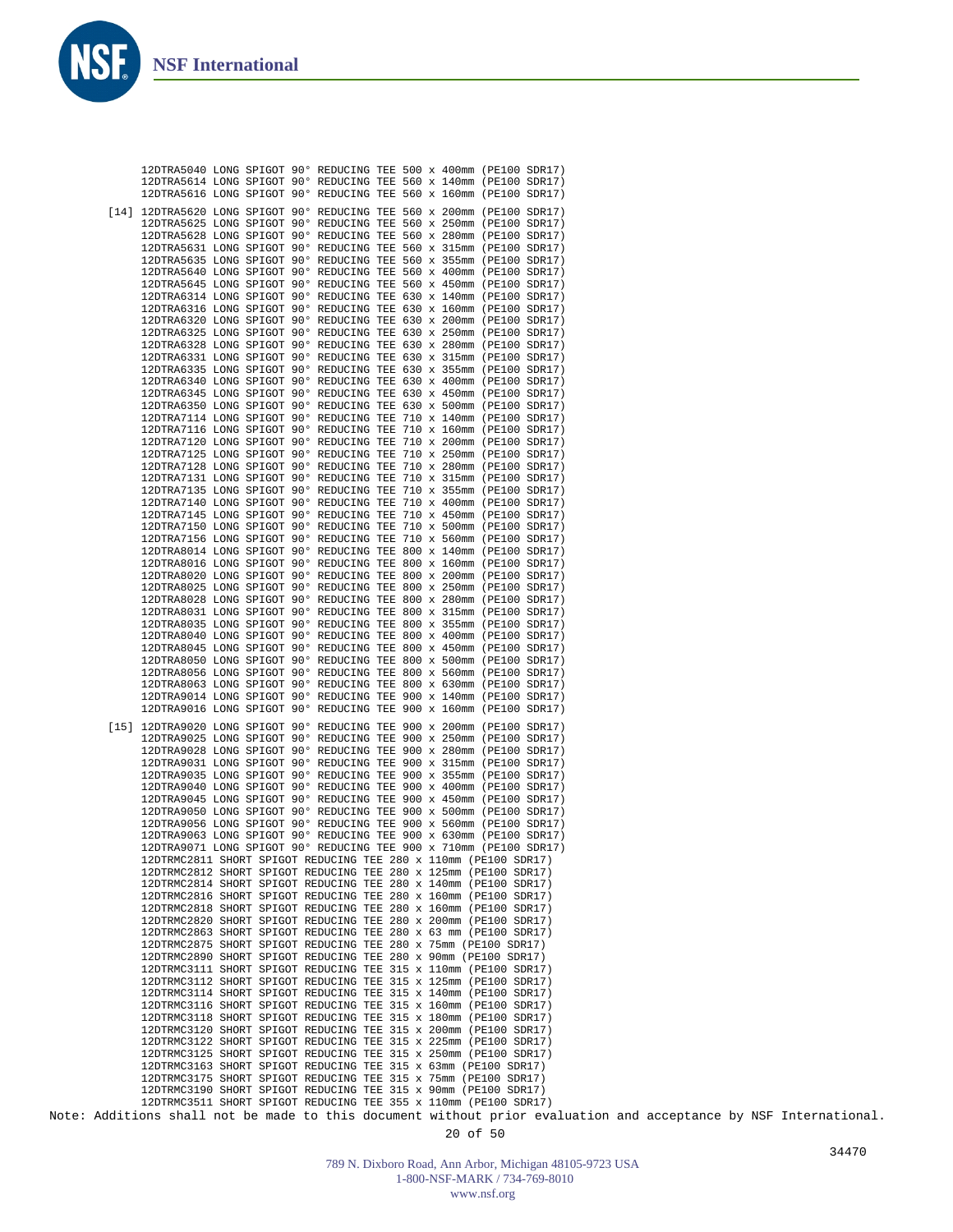| 12DTRMC3512 SHORT SPIGOT REDUCING TEE 355 x 125mm (PE100 SDR17)           |  |        |  |  |  |  |
|---------------------------------------------------------------------------|--|--------|--|--|--|--|
| 12DTRMC3514 SHORT SPIGOT REDUCING TEE 355 x 140mm (PE100 SDR17)           |  |        |  |  |  |  |
|                                                                           |  |        |  |  |  |  |
| 12DTRMC3516 SHORT SPIGOT REDUCING TEE 355 x 160mm (PE100 SDR17)           |  |        |  |  |  |  |
| 12DTRMC3518 SHORT SPIGOT REDUCING TEE 355 x 180mm (PE100 SDR17)           |  |        |  |  |  |  |
| 12DTRMC3520 SHORT SPIGOT REDUCING TEE 355 x 200mm (PE100 SDR17)           |  |        |  |  |  |  |
|                                                                           |  |        |  |  |  |  |
| 12DTRMC3522 SHORT SPIGOT REDUCING TEE 355 x 225mm (PE100 SDR17)           |  |        |  |  |  |  |
| 12DTRMC3525 SHORT SPIGOT REDUCING TEE 355 x 250mm (PE100 SDR17)           |  |        |  |  |  |  |
|                                                                           |  |        |  |  |  |  |
| 12DTRMC3590 SHORT SPIGOT REDUCING TEE 355 x 90mm (PE100 SDR17)            |  |        |  |  |  |  |
| 12DTRMC4011 SHORT SPIGOT REDUCING TEE 400 x 110mm (PE100 SDR17)           |  |        |  |  |  |  |
| 12DTRMC4012 SHORT SPIGOT REDUCING TEE 400 x 125mm (PE100 SDR17)           |  |        |  |  |  |  |
|                                                                           |  |        |  |  |  |  |
| 12DTRMC4014 SHORT SPIGOT REDUCING TEE 400 x 140mm (PE100 SDR17)           |  |        |  |  |  |  |
| 12DTRMC4016 SHORT SPIGOT REDUCING TEE 400 x 160mm (PE100 SDR17)           |  |        |  |  |  |  |
|                                                                           |  |        |  |  |  |  |
| 12DTRMC4018 SHORT SPIGOT REDUCING TEE 400 x 180mm (PE100 SDR17)           |  |        |  |  |  |  |
| 12DTRMC4020 SHORT SPIGOT REDUCING TEE 400 x 200mm (PE100 SDR17)           |  |        |  |  |  |  |
|                                                                           |  |        |  |  |  |  |
| 12DTRMC4022 SHORT SPIGOT REDUCING TEE 400 x 225mm (PE100 SDR17)           |  |        |  |  |  |  |
| 12DTRMC4025 SHORT SPIGOT REDUCING TEE 400 x 250mm (PE100 SDR17)           |  |        |  |  |  |  |
| 12DTRMC4028 SHORT SPIGOT REDUCING TEE 400 x 280mm (PE100 SDR17)           |  |        |  |  |  |  |
|                                                                           |  |        |  |  |  |  |
| 12DTRMC4031 SHORT SPIGOT REDUCING TEE 400 x 315mm (PE100 SDR17)           |  |        |  |  |  |  |
| 12DTRMC4511 SHORT SPIGOT REDUCING TEE 450 x 110mm (PE100 SDR17)           |  |        |  |  |  |  |
|                                                                           |  |        |  |  |  |  |
| [16] 12DTRMC4512 SHORT SPIGOT REDUCING TEE 450 x 125mm (PE100 SDR17)      |  |        |  |  |  |  |
|                                                                           |  |        |  |  |  |  |
| 12DTRMC4514 SHORT SPIGOT REDUCING TEE 450 x 140mm (PE100 SDR17)           |  |        |  |  |  |  |
| 12DTRMC4516 SHORT SPIGOT REDUCING TEE 450 x 160mm (PE100 SDR17)           |  |        |  |  |  |  |
|                                                                           |  |        |  |  |  |  |
| 12DTRMC4518 SHORT SPIGOT REDUCING TEE 450 x 180mm (PE100 SDR17)           |  |        |  |  |  |  |
| 12DTRMC4520 SHORT SPIGOT REDUCING TEE 450 x 200mm (PE100 SDR17)           |  |        |  |  |  |  |
|                                                                           |  |        |  |  |  |  |
| 12DTRMC4522 SHORT SPIGOT REDUCING TEE 450 x 225mm (PE100 SDR17)           |  |        |  |  |  |  |
| 12DTRMC4525 SHORT SPIGOT REDUCING TEE 450 x 250mm (PE100 SDR17)           |  |        |  |  |  |  |
| 12DTRMC4528 SHORT SPIGOT REDUCING TEE 450 x 280mm (PE100 SDR17)           |  |        |  |  |  |  |
|                                                                           |  |        |  |  |  |  |
| 12DTRMC4531 SHORT SPIGOT REDUCING TEE 450 x 315mm (PE100 SDR17)           |  |        |  |  |  |  |
| 12DTRMC4535 SHORT SPIGOT REDUCING TEE 450 x 355mm (PE100 SDR17)           |  |        |  |  |  |  |
|                                                                           |  |        |  |  |  |  |
| 12DTRMC5011 SHORT SPIGOT REDUCING TEE 500 x 110mm (PE100 SDR17)           |  |        |  |  |  |  |
| 12DTRMC5012 SHORT SPIGOT REDUCING TEE 500 x 125mm (PE100 SDR17)           |  |        |  |  |  |  |
|                                                                           |  |        |  |  |  |  |
| 12DTRMC5014 SHORT SPIGOT REDUCING TEE 500 x 140mm (PE100 SDR17)           |  |        |  |  |  |  |
| 12DTRMC5016 SHORT SPIGOT REDUCING TEE 500 x 160mm (PE100 SDR17)           |  |        |  |  |  |  |
| 12DTRMC5018 SHORT SPIGOT REDUCING TEE 500 x 180mm (PE100 SDR17)           |  |        |  |  |  |  |
|                                                                           |  |        |  |  |  |  |
| 12DTRMC5020 SHORT SPIGOT REDUCING TEE 500 x 200mm (PE100 SDR17)           |  |        |  |  |  |  |
| 12DTRMC5022 SHORT SPIGOT REDUCING TEE 500 x 225mm (PE100 SDR17)           |  |        |  |  |  |  |
|                                                                           |  |        |  |  |  |  |
| 12DTRMC5025 SHORT SPIGOT REDUCING TEE 500 x 250mm (PE100 SDR17)           |  |        |  |  |  |  |
| 12DTRMC5028 SHORT SPIGOT REDUCING TEE 500 x 280mm (PE100 SDR17)           |  |        |  |  |  |  |
|                                                                           |  |        |  |  |  |  |
| 12DTRMC5031 SHORT SPIGOT REDUCING TEE 500 x 315mm (PE100 SDR17)           |  |        |  |  |  |  |
| 12DTRMC5035 SHORT SPIGOT REDUCING TEE 500 x 355mm (PE100 SDR17)           |  |        |  |  |  |  |
| 12DTRMC5040 SHORT SPIGOT REDUCING TEE 500 x 400mm (PE100 SDR17)           |  |        |  |  |  |  |
|                                                                           |  |        |  |  |  |  |
| 12DTRMC5040 SHORT SPIGOT REDUCING TEE 500 x 400mm (PE100 SDR17)           |  |        |  |  |  |  |
| 12DTRMC5611 SHORT SPIGOT REDUCING TEE 560 x 110mm (PE100 SDR17)           |  |        |  |  |  |  |
|                                                                           |  |        |  |  |  |  |
| 12DTRMC5612 SHORT SPIGOT REDUCING TEE 560 x 125mm (PE100 SDR17)           |  |        |  |  |  |  |
| 12DTRMC5614 SHORT SPIGOT REDUCING TEE 560 x 140mm (PE100 SDR17)           |  |        |  |  |  |  |
| 12DTRMC5616 SHORT SPIGOT REDUCING TEE 560 x 160mm (PE100 SDR17)           |  |        |  |  |  |  |
|                                                                           |  |        |  |  |  |  |
| 12DTRMC5618 SHORT SPIGOT REDUCING TEE 560 x 180mm (PE100 SDR17)           |  |        |  |  |  |  |
| 12DTRMC5620 SHORT SPIGOT REDUCING TEE 560 x 200mm (PE100 SDR17)           |  |        |  |  |  |  |
|                                                                           |  |        |  |  |  |  |
| 12DTRMC5622 SHORT SPIGOT REDUCING TEE 560 x 225mm (PE100 SDR17)           |  |        |  |  |  |  |
| 12DTRMC5625 SHORT SPIGOT REDUCING TEE 560 x 250mm (PE100 SDR17)           |  |        |  |  |  |  |
|                                                                           |  |        |  |  |  |  |
| 12DTRMC5628 SHORT SPIGOT REDUCING TEE 560 x 280mm (PE100 SDR17)           |  |        |  |  |  |  |
| 12DTRMC5631 SHORT SPIGOT REDUCING TEE 560 x 315mm (PE100 SDR17)           |  |        |  |  |  |  |
| 12DTRMC5635 SHORT SPIGOT REDUCING TEE 560 x 355mm (PE100 SDR17)           |  |        |  |  |  |  |
|                                                                           |  |        |  |  |  |  |
| 12DTRMC5640 SHORT SPIGOT REDUCING TEE 560 x 400mm (PE100 SDR17)           |  |        |  |  |  |  |
| 12DTRMC5645 SHORT SPIGOT REDUCING TEE 560 x 450mm (PE100 SDR17)           |  |        |  |  |  |  |
| 12DTRMC6311 SHORT SPIGOT REDUCING TEE 630 x 110mm (PE100 SDR17)           |  |        |  |  |  |  |
|                                                                           |  |        |  |  |  |  |
| 12DTRMC6312 SHORT SPIGOT REDUCING TEE 630 x 125mm (PE100 SDR17)           |  |        |  |  |  |  |
| 12DTRMC6314 SHORT SPIGOT REDUCING TEE 630 x 140mm (PE100 SDR17)           |  |        |  |  |  |  |
|                                                                           |  |        |  |  |  |  |
| 12DTRMC6316 SHORT SPIGOT REDUCING TEE 630 x 160mm (PE100 SDR17)           |  |        |  |  |  |  |
| 12DTRMC6318 SHORT SPIGOT REDUCING TEE 630 x 180mm (PE100 SDR17)           |  |        |  |  |  |  |
|                                                                           |  |        |  |  |  |  |
| 12DTRMC6320 SHORT SPIGOT REDUCING TEE 630 x 200mm (PE100 SDR17)           |  |        |  |  |  |  |
| 12DTRMC6322 SHORT SPIGOT REDUCING TEE 630 x 225mm (PE100 SDR17)           |  |        |  |  |  |  |
| 12DTRMC6325 SHORT SPIGOT REDUCING TEE 630 x 250mm (PE100 SDR17)           |  |        |  |  |  |  |
|                                                                           |  |        |  |  |  |  |
| 12DTRMC6328 SHORT SPIGOT REDUCING TEE 630 x 280mm (PE100 SDR17)           |  |        |  |  |  |  |
| 12DTRMC6331 SHORT SPIGOT REDUCING TEE 630 x 315mm (PE100 SDR17)           |  |        |  |  |  |  |
|                                                                           |  |        |  |  |  |  |
| 12DTRMC7111 SHORT SPIGOT REDUCING TEE 710 x 110mm (PE100 SDR17)           |  |        |  |  |  |  |
| 12DTRMC7112 SHORT SPIGOT REDUCING TEE 710 x 125mm (PE100 SDR17)           |  |        |  |  |  |  |
|                                                                           |  |        |  |  |  |  |
| 12DTRMC7114 SHORT SPIGOT REDUCING TEE 710 x 140mm (PE100 SDR17)           |  |        |  |  |  |  |
| 12DTRMC7116 SHORT SPIGOT REDUCING TEE 710 x 160mm (PE100 SDR17)           |  |        |  |  |  |  |
|                                                                           |  |        |  |  |  |  |
| 12DTRS1150 LONG SPIGOT 90° REDUCING TEE MOLDED 110 x 50 mm (PE100 SDR17)  |  |        |  |  |  |  |
| 12DTRS1163 LONG SPIGOT 90° REDUCING TEE MOLDED 110 x 63 mm (PE100 SDR17)  |  |        |  |  |  |  |
| 12DTRS1175 LONG SPIGOT 90° REDUCING TEE MOLDED 110 x 75 mm (PE100 SDR17)  |  |        |  |  |  |  |
|                                                                           |  |        |  |  |  |  |
| 12DTRS1190 LONG SPIGOT 90° REDUCING TEE MOLDED 110 x 90 mm (PE100 SDR17)  |  |        |  |  |  |  |
| 12DTRS1211 LONG SPIGOT 90° REDUCING TEE MOLDED 125 x 110 mm (PE100 SDR17) |  |        |  |  |  |  |
|                                                                           |  |        |  |  |  |  |
| 12DTRS1263 LONG SPIGOT 90° REDUCING TEE MOLDED 125 x 63 mm (PE100 SDR17)  |  |        |  |  |  |  |
| 12DTRS1275 LONG SPIGOT 90° REDUCING TEE MOLDED 125 x 75 mm (PE100 SDR17)  |  |        |  |  |  |  |
| 12DTRS1290 LONG SPIGOT 90° REDUCING TEE MOLDED 125 x 90 mm (PE100 SDR17)  |  |        |  |  |  |  |
|                                                                           |  |        |  |  |  |  |
|                                                                           |  | $\sim$ |  |  |  |  |

Note: Additions shall not be made to this document without prior evaluation and acceptance by NSF International.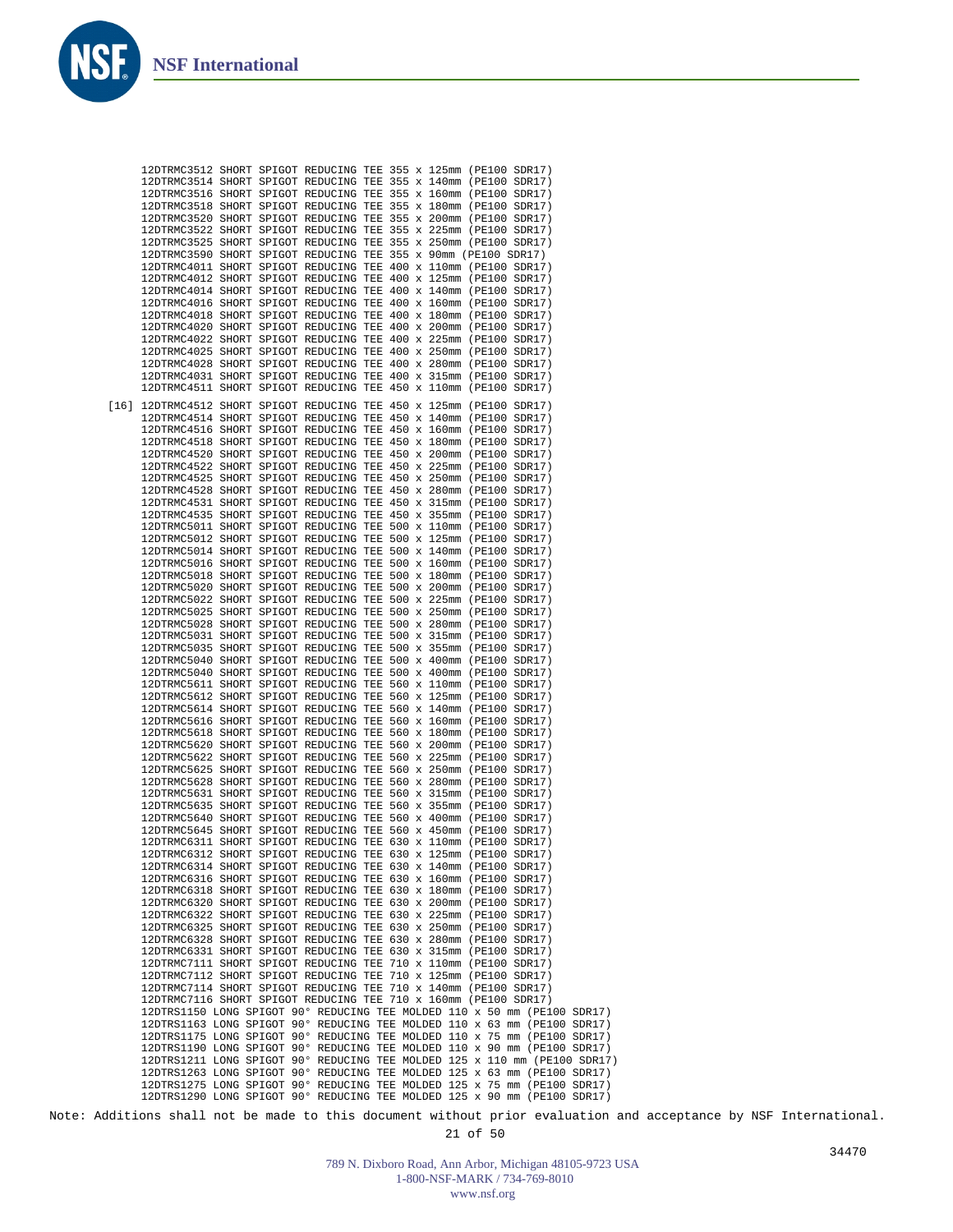**NSI** 

|  | 12DTRS1411 LONG SPIGOT 90° REDUCING TEE MOLDED 140 x 110 mm (PE100 SDR17)<br>12DTRS1463 LONG SPIGOT 90° REDUCING TEE MOLDED 140 x 63 mm (PE100 SDR17)  |
|--|--------------------------------------------------------------------------------------------------------------------------------------------------------|
|  | [17] 12DTRS1475 LONG SPIGOT 90° REDUCING TEE MOLDED 140 x 75 mm (PE100 SDR17)                                                                          |
|  | 12DTRS1490 LONG SPIGOT 90° REDUCING TEE MOLDED 140 x 90 mm (PE100 SDR17)                                                                               |
|  | 12DTRS1611 LONG SPIGOT 90° REDUCING TEE MOLDED 160 x 110 mm (PE100 SDR17)<br>12DTRS1612 LONG SPIGOT 90° REDUCING TEE MOLDED 160 x 125 mm (PE100 SDR17) |
|  | 12DTRS1663 LONG SPIGOT 90° REDUCING TEE MOLDED 160 x 63 mm (PE100 SDR17)                                                                               |
|  | 12DTRS1675 LONG SPIGOT 90° REDUCING TEE MOLDED 160 x 75 mm (PE100 SDR17)                                                                               |
|  | 12DTRS1690 LONG SPIGOT 90° REDUCING TEE MOLDED 160 x 90 mm (PE100 SDR17)                                                                               |
|  | 12DTRS1811 LONG SPIGOT 90° REDUCING TEE MOLDED 180 x 110 mm (PE100 SDR17)<br>12DTRS1812 LONG SPIGOT 90° REDUCING TEE MOLDED 180 x 125 mm (PE100 SDR17) |
|  | 12DTRS1814 LONG SPIGOT 90° REDUCING TEE MOLDED 180 x 140 mm (PE100 SDR17)                                                                              |
|  | 12DTRS1816 LONG SPIGOT 90° REDUCING TEE MOLDED 180 x 160 mm (PE100 SDR17)                                                                              |
|  | 12DTRS1875 LONG SPIGOT 90° REDUCING TEE MOLDED 180 x 75 mm (PE100 SDR17)<br>12DTRS1890 LONG SPIGOT 90° REDUCING TEE MOLDED 180 x 90 mm (PE100 SDR17)   |
|  | 12DTRS2011 LONG SPIGOT 90° REDUCING TEE MOLDED 200 x 110 mm (PE100 SDR17)                                                                              |
|  | 12DTRS2012 LONG SPIGOT 90° REDUCING TEE MOLDED 200 x 120 mm (PE100 SDR17)                                                                              |
|  | 12DTRS2016 LONG SPIGOT 90° REDUCING TEE MOLDED 200 x 160 mm (PE100 SDR17)<br>12DTRS2063 LONG SPIGOT 90° REDUCING TEE MOLDED 200 x 63 mm (PE100 SDR17)  |
|  | 12DTRS2075 LONG SPIGOT 90° REDUCING TEE MOLDED 200 x 75 mm (PE100 SDR17)                                                                               |
|  | 12DTRS2090 LONG SPIGOT 90° REDUCING TEE MOLDED 200 x 90 mm (PE100 SDR17)                                                                               |
|  | 12DTRS2211 LONG SPIGOT 90° REDUCING TEE MOLDED 225 x 110 mm (PE100 SDR17)<br>12DTRS2212 LONG SPIGOT 90° REDUCING TEE MOLDED 225 x 125 mm (PE100 SDR17) |
|  | 12DTRS2216 LONG SPIGOT 90° REDUCING TEE MOLDED 225 x 160 mm (PE100 SDR17)                                                                              |
|  | 12DTRS2218 LONG SPIGOT 90° REDUCING TEE MOLDED 225 x 180 mm (PE100 SDR17)                                                                              |
|  | 12DTRS2263 LONG SPIGOT 90° REDUCING TEE MOLDED 225 x 63 mm (PE100 SDR17)<br>12DTRS2290 LONG SPIGOT 90° REDUCING TEE MOLDED 225 x 90 mm (PE100 SDR17)   |
|  | 12DTRS2511 LONG SPIGOT 90° REDUCING TEE MOLDED 250 x 110 mm (PE100 SDR17)                                                                              |
|  | 12DTRS2512 LONG SPIGOT 90° REDUCING TEE MOLDED 250 x 120 mm (PE100 SDR17)                                                                              |
|  | 12DTRS2516 LONG SPIGOT 90° REDUCING TEE MOLDED 250 x 160 mm (PE100 SDR17)<br>12DTRS2520 LONG SPIGOT 90° REDUCING TEE MOLDED 250 x 200 mm (PE100 SDR17) |
|  | 12DTRS2590 LONG SPIGOT 90° REDUCING TEE MOLDED 250 x 90 mm (PE100 SDR17)                                                                               |
|  | 12DTRS2811 LONG SPIGOT 90° REDUCING TEE MOLDED 280 x 110 mm (PE100 SDR17)                                                                              |
|  | 12DTRS2822 LONG SPIGOT 90° REDUCING TEE MOLDED 280 x 225 mm (PE100 SDR17)<br>12DTRS3111 LONG SPIGOT 90° REDUCING TEE MOLDED 315 x 110 mm (PE100 SDR17) |
|  | 12DTRS3116 LONG SPIGOT 90° REDUCING TEE MOLDED 315 x 160 mm (PE100 SDR17)                                                                              |
|  | 12DTRS3120 LONG SPIGOT 90° REDUCING TEE MOLDED 315 x 200 mm (PE100 SDR17)                                                                              |
|  | 12DTRS3122 LONG SPIGOT 90° REDUCING TEE MOLDED 315 x 225 mm (PE100 SDR17)<br>12DTRS9050 LONG SPIGOT 90° REDUCING TEE MOLDED 90 x 50 mm (PE100 SDR17)   |
|  | 12DTRS9063 LONG SPIGOT 90° REDUCING TEE MOLDED 90 x 63 mm (PE100 SDR17)                                                                                |
|  | 12DTRS9075 LONG SPIGOT 90° REDUCING TEE MOLDED 90 x 75 mm (PE100 SDR17)<br>12EC032 45° ELBOW LONG SPIGOT 32 mm (PE100 SDR11)                           |
|  | 12EC040 45° ELBOW LONG SPIGOT 40 mm (PE100 SDR11)                                                                                                      |
|  | 12EC050 45° ELBOW LONG SPIGOT 50 mm (PE100 SDR11)                                                                                                      |
|  | 12EC063 45° ELBOW LONG SPIGOT 63 mm (PE100 SDR11)<br>12EC075 45° ELBOW LONG SPIGOT 75 mm (PE100 SDR11)                                                 |
|  | 12EC090 45° ELBOW LONG SPIGOT 90 mm (PE100 SDR11)                                                                                                      |
|  | 12EC110 45° ELBOW LONG SPIGOT 110 mm (PE100 SDR11)                                                                                                     |
|  | 12EC125 45° ELBOW LONG SPIGOT 125 mm (PE100 SDR11)<br>12EC140 45° ELBOW LONG SPIGOT 140 mm (PE100 SDR11)                                               |
|  | 12EC160 45° ELBOW LONG SPIGOT 160 mm (PE100 SDR11)                                                                                                     |
|  | 12EC180 45° ELBOW LONG SPIGOT 180 mm (PE100 SDR11)                                                                                                     |
|  | 12EC200 45° ELBOW LONG SPIGOT 200 mm (PE100 SDR11)<br>12EC225 45° ELBOW LONG SPIGOT 225 mm (PE100 SDR11)                                               |
|  | 12EC250 45° ELBOW LONG SPIGOT 250 mm (PE100 SDR11)                                                                                                     |
|  | 12EC280 45° ELBOW LONG SPIGOT 280 mm (PE100 SDR11)                                                                                                     |
|  | [18] 12EC315 45° ELBOW LONG SPIGOT 315 mm (PE100 SDR11)                                                                                                |
|  | 12EC355 45° ELBOW LONG SPIGOT 355 mm (PE100 SDR11)<br>12EC400 45° ELBOW LONG SPIGOT 400 mm (PE100 SDR11)                                               |
|  | 12EC450 45° ELBOW LONG SPIGOT 450 mm (PE100 SDR11)                                                                                                     |
|  | 12EC500 45° ELBOW LONG SPIGOT 500mm (PE100 SDR11)<br>12ECAL020 LONG SPIGOT CAP 20 mm (PE100 SDR11)                                                     |
|  | 12ECAL025 LONG SPIGOT CAP 25 mm (PE100 SDR11)                                                                                                          |
|  | 12ECAL032 LONG SPIGOT CAP 32 mm (PE100 SDR11)                                                                                                          |
|  | 12ECAL040 LONG SPIGOT CAP 40 mm (PE100 SDR11)<br>12ECAL050 LONG SPIGOT CAP 50 mm (PE100 SDR11)                                                         |
|  | 12ECAL063 LONG SPIGOT CAP 63 mm (PE100 SDR11)                                                                                                          |
|  | 12ECAL075 LONG SPIGOT CAP 75 mm (PE100 SDR11)                                                                                                          |
|  | 12ECAL090 LONG SPIGOT CAP 90 mm (PE100 SDR11)<br>12ECAL110 LONG SPIGOT CAP 110 mm (PE100 SDR11)                                                        |
|  | 12ECAL125 LONG SPIGOT CAP 125 mm (PE100 SDR11)                                                                                                         |
|  | 12ECAL140 LONG SPIGOT CAP 140 mm (PE100 SDR11)<br>12ECAL160 LONG SPIGOT CAP 160 mm (PE100 SDR11)                                                       |
|  | 12ECAL180 LONG SPIGOT CAP 180 mm (PE100 SDR11)                                                                                                         |
|  | 12ECAL200 LONG SPIGOT CAP 200 mm (PE100 SDR11)                                                                                                         |
|  | 12ECAL225 LONG SPIGOT CAP 225 mm (PE100 SDR11)<br>12ECAL250 LONG SPIGOT CAP 250 mm (PE100 SDR11)                                                       |
|  | Note: Additions shall not be made to this document without prior evaluation and acceptance by NSF International.                                       |
|  | 22 of 50                                                                                                                                               |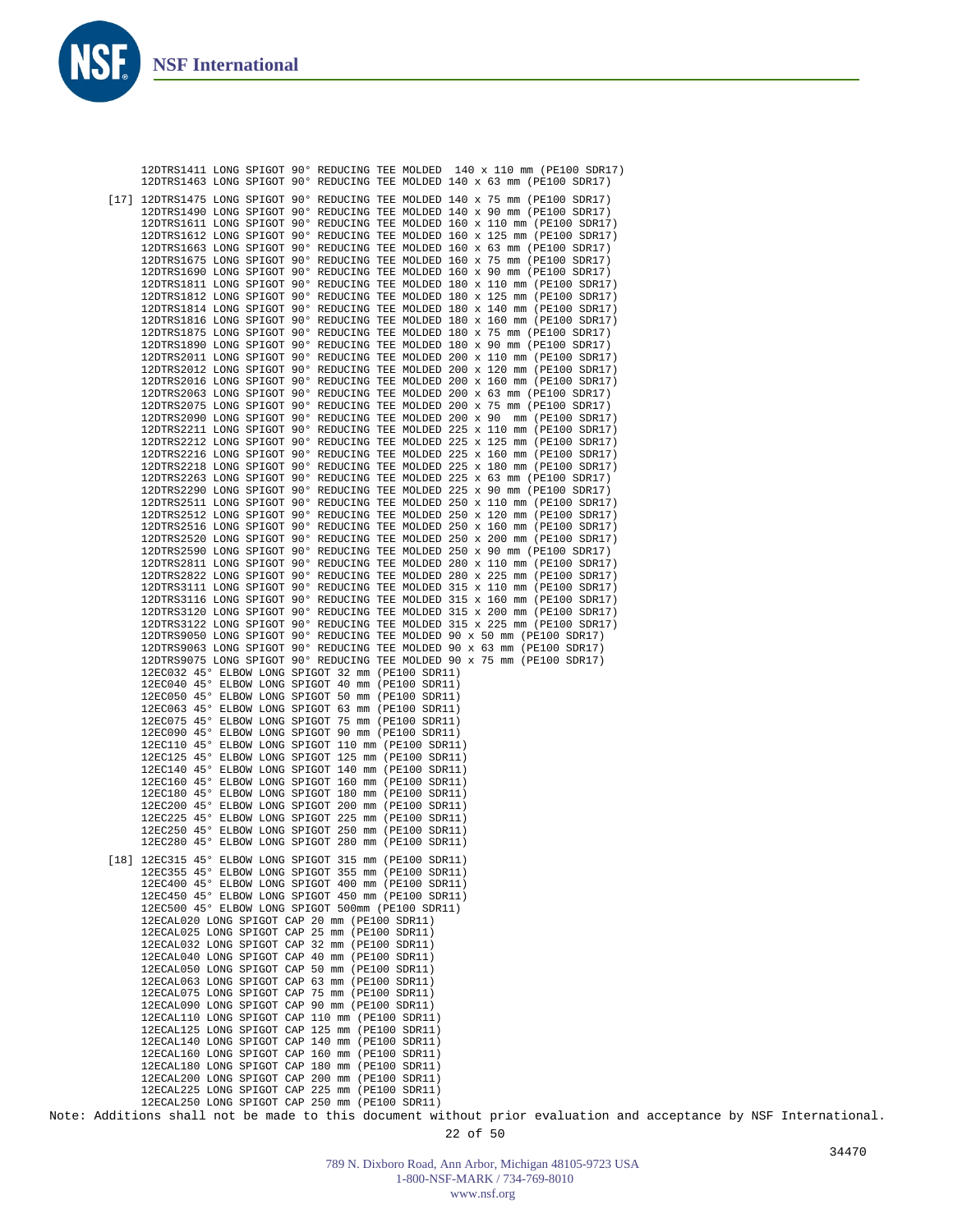

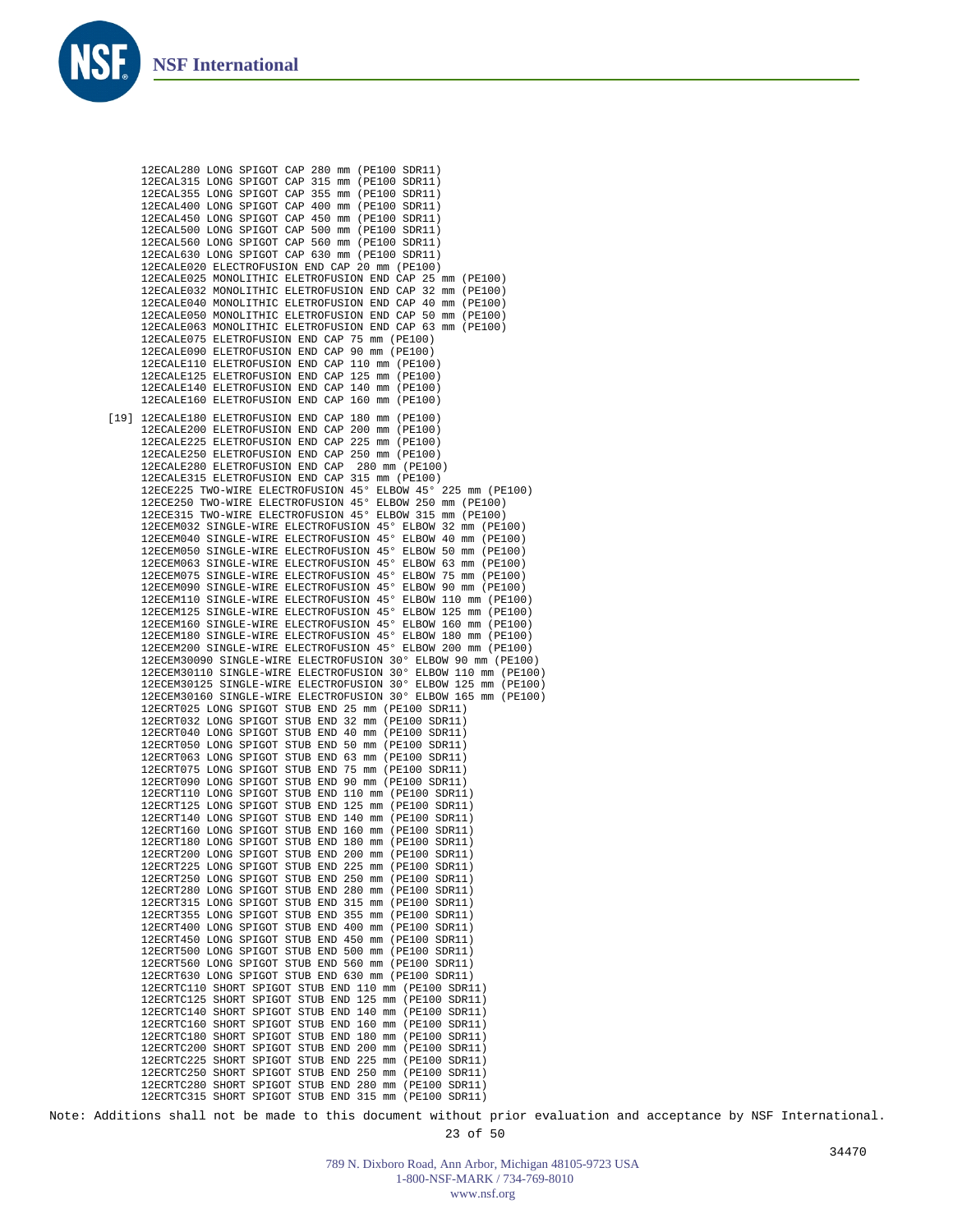

| 12ECRTC355 SHORT SPIGOT STUB END 355 mm (PE100 SDR11)<br>12ECRTC400 SHORT SPIGOT STUB END 400 mm (PE100 SDR11)<br>12ECRTC450 SHORT SPIGOT STUB END 450 mm (PE100 SDR11)<br>12ECRTC500 SHORT SPIGOT STUB END 500 mm (PE100 SDR11)<br>12ECRTC560 SHORT SPIGOT STUB END 560 mm (PE100 SDR11) |  |
|-------------------------------------------------------------------------------------------------------------------------------------------------------------------------------------------------------------------------------------------------------------------------------------------|--|
| [20] 12ECRTC630 SHORT SPIGOT STUB END 630 mm (PE100 SDR11)<br>12ECRTC710 SHORT SPIGOT STUB END 710 mm (PE100 SDR11)<br>12ECRTC800 SHORT SPIGOT STUB END 800 mm (PE100 SDR11)                                                                                                              |  |
| 12EG025 LONG SPIGOT 90° ELBOW 25 mm (PE100 SDR11)                                                                                                                                                                                                                                         |  |
| 12EG032 LONG SPIGOT 90° ELBOW 32 mm (PE100 SDR11)<br>12EG040 LONG SPIGOT 90° ELBOW 40 mm (PE100 SDR11)                                                                                                                                                                                    |  |
| 12EG050 LONG SPIGOT 90° ELBOW 50 mm (PE100 SDR11)                                                                                                                                                                                                                                         |  |
| 12EG063 LONG SPIGOT 90° ELBOW 63 mm (PE100 SDR11)<br>12EG075 LONG SPIGOT 90° ELBOW 75 mm (PE100 SDR11)                                                                                                                                                                                    |  |
| 12EG090 LONG SPIGOT 90° ELBOW 90 mm (PE100 SDR11)                                                                                                                                                                                                                                         |  |
| 12EG110 LONG SPIGOT 90° ELBOW 110 mm (PE100 SDR11)<br>12EG125 LONG SPIGOT 90° ELBOW 125 mm (PE100 SDR11)                                                                                                                                                                                  |  |
| 12EG140 LONG SPIGOT 90° ELBOW 140 mm (PE100 SDR11)                                                                                                                                                                                                                                        |  |
| 12EG160 LONG SPIGOT 90° ELBOW 160 mm (PE100 SDR11)<br>12EG180 LONG SPIGOT 90° ELBOW 180 mm (PE100 SDR11)                                                                                                                                                                                  |  |
| 12EG200 LONG SPIGOT 90° ELBOW 200 mm (PE100 SDR11)                                                                                                                                                                                                                                        |  |
| 12EG225 LONG SPIGOT 90° ELBOW 225 mm (PE100 SDR11)<br>12EG250 LONG SPIGOT 90° ELBOW 250 mm (PE100 SDR11)                                                                                                                                                                                  |  |
| 12EG280 LONG SPIGOT 90° ELBOW 280 mm (PE100 SDR11)                                                                                                                                                                                                                                        |  |
| 12EG315 LONG SPIGOT 90° ELBOW 315 mm (PE100 SDR11)<br>12EG355 LONG SPIGOT 90° ELBOW 355 mm (PE100 SDR11)                                                                                                                                                                                  |  |
| 12EG400 LONG SPIGOT 90° ELBOW 400 mm (PE100 SDR11)                                                                                                                                                                                                                                        |  |
| 12EG450 LONG SPIGOT 90° ELBOW 450 mm (PE100 SDR11)<br>12EG500 LONG SPIGOT 90° ELBOW 500 mm (PE100 SDR11)                                                                                                                                                                                  |  |
| 12EGC355 SHORT SPIGOT 90° ELBOW 355 mm (PE100 SDR11)                                                                                                                                                                                                                                      |  |
| 12EGC400 SHORT SPIGOT 90° ELBOW 400 mm (PE100 SDR11)<br>12EGC450 SHORT SPIGOT 90° ELBOW 450 mm (PE100 SDR11)                                                                                                                                                                              |  |
| 12EGC500 SHORT SPIGOT 90° ELBOW 500 mm (PE100 SDR11)                                                                                                                                                                                                                                      |  |
| 12EGE225 TWO-WIRE ELECTROFUSION 90° ELBOW 225 mm (PE100)<br>12EGE250 TWO-WIRE ELECTROFUSION 90° ELBOW 250 mm (PE100)                                                                                                                                                                      |  |
| 12EGE315 TWO-WIRE ELECTROFUSION 90° ELBOW 315 mm (PE100)                                                                                                                                                                                                                                  |  |
| 12EGEM020 SINGLE-WIRE ELECTROFUSION 90° ELBOW 20 mm (PE100)<br>12EGEM025 SINGLE-WIRE ELECTROFUSION 90° ELBOW 25 mm (PE100)                                                                                                                                                                |  |
| 12EGEM032 SINGLE-WIRE ELECTROFUSION 90° ELBOW 32 mm (PE100)                                                                                                                                                                                                                               |  |
| 12EGEM040 SINGLE-WIRE ELECTROFUSION 90° ELBOW 40 mm (PE100)<br>12EGEM050 SINGLE-WIRE ELECTROFUSION 90° ELBOW<br>50 mm (PE100)                                                                                                                                                             |  |
| 12EGEM063 SINGLE-WIRE ELECTROFUSION 90° ELBOW 63 mm (PE100)                                                                                                                                                                                                                               |  |
| 12EGEM075 SINGLE-WIRE ELECTROFUSION 90° ELBOW 75 mm (PE100)<br>12EGEM090 SINGLE-WIRE ELECTROFUSION 90° ELBOW 90 mm (PE100)                                                                                                                                                                |  |
| 12EGEM110 SINGLE-WIRE ELECTROFUSION 90° ELBOW 110 mm (PE100)                                                                                                                                                                                                                              |  |
| 12EGEM125 SINGLE-WIRE ELECTROFUSION 90° ELBOW 125 mm (PE100)<br>12EGEM160 SINGLE-WIRE ELECTROFUSION 90° ELBOW 160 mm (PE100)                                                                                                                                                              |  |
| 12EGEM180 SINGLE-WIRE ELECTROFUSION 90° ELBOW 180 mm (PE100)                                                                                                                                                                                                                              |  |
| 12EGEM200 SINGLE-WIRE ELECTROFUSION 90° ELBOW 200 mm (PE100)<br>12EME020 ELECTROFUSION COUPLER 20 mm (PE100)                                                                                                                                                                              |  |
| 12EME025 ELECTROFUSION COUPLER 25 mm (PE100)                                                                                                                                                                                                                                              |  |
| 12EME032 ELECTROFUSION COUPLER 32 mm (PE100)<br>12EME040 ELECTROFUSION COUPLER 40 mm (PE100)                                                                                                                                                                                              |  |
| 12EME050 ELECTROFUSION COUPLER 50 mm (PE100)<br>12EME063 ELECTROFUSION COUPLER 63 mm (PE100)                                                                                                                                                                                              |  |
| 12EME075 ELECTROFUSION COUPLER 75 mm (PE100)                                                                                                                                                                                                                                              |  |
| 12EME090 ELECTROFUSION COUPLER 90 mm (PE100)<br>12EME1000 ELECTROFUSION COUPLER 1000 mm (PE100)                                                                                                                                                                                           |  |
| 12EME110 ELECTROFUSION COUPLER 110 mm (PE100)                                                                                                                                                                                                                                             |  |
| 12EME125 ELECTROFUSION COUPLER 125 mm (PE100)<br>12EME140 ELECTROFUSION COUPLER 140 mm (PE100)                                                                                                                                                                                            |  |
| 12EME160 ELECTROFUSION COUPLER 160 mm (PE100)                                                                                                                                                                                                                                             |  |
| 12EME180 ELECTROFUSION COUPLER 180 mm (PE100)<br>12EME200 ELECTROFUSION COUPLER 200 mm (PE100)                                                                                                                                                                                            |  |
| 12EME225 ELECTROFUSION COUPLER 225 mm (PE100)                                                                                                                                                                                                                                             |  |
| 12EME250 ELECTROFUSION COUPLER 250 mm (PE100)<br>12EME280 ELECTROFUSION COUPLER 280 mm (PE100)                                                                                                                                                                                            |  |
| [21] 12EME315 ELECTROFUSION COUPLER 315 mm (PE100)                                                                                                                                                                                                                                        |  |
| 12EME355 ELECTROFUSION COUPLER 355 mm (PE100)                                                                                                                                                                                                                                             |  |
| 12EME400 ELECTROFUSION COUPLER 400 mm (PE100)<br>12EME450 ELECTROFUSION COUPLER 450 mm (PE100)                                                                                                                                                                                            |  |
| 12EME500 ELECTROFUSION COUPLER 500 mm (PE100)                                                                                                                                                                                                                                             |  |
| 12EME560 ELECTROFUSION COUPLER 560 mm (PE100)<br>12EME630 ELECTROFUSION COUPLER 630 mm (PE100)                                                                                                                                                                                            |  |
| 12EME710 ELECTROFUSION COUPLER 710 mm (PE100)                                                                                                                                                                                                                                             |  |
| 12EME800 ELECTROFUSION COUPLER 800 mm (PE100)<br>12EME900 ELECTROFUSION COUPLER 900 mm (PE100)                                                                                                                                                                                            |  |
| dditions shall not be made to this document without prior                                                                                                                                                                                                                                 |  |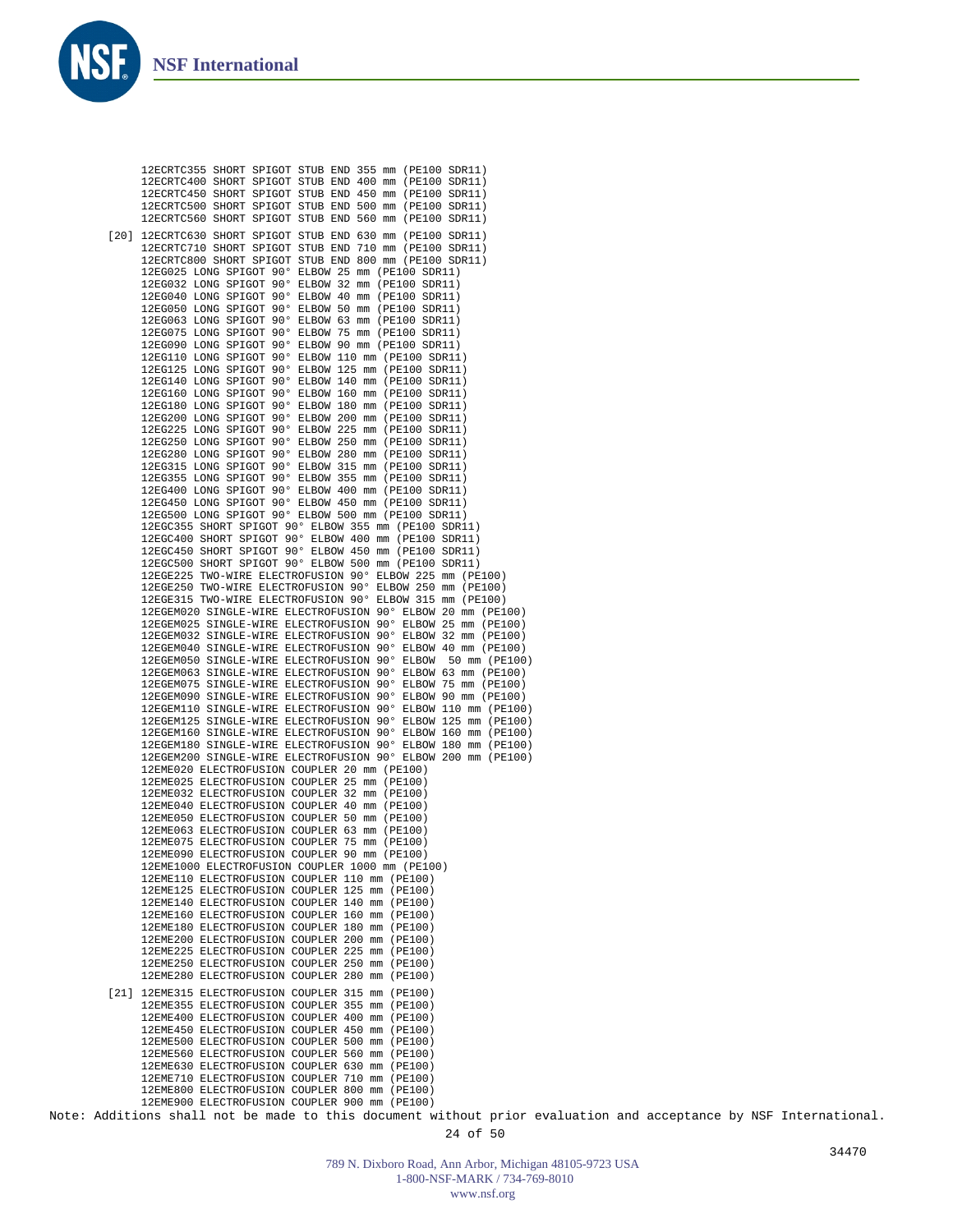

Note: Additions shall not be made to this document without prior evaluation and acceptance by NSF International.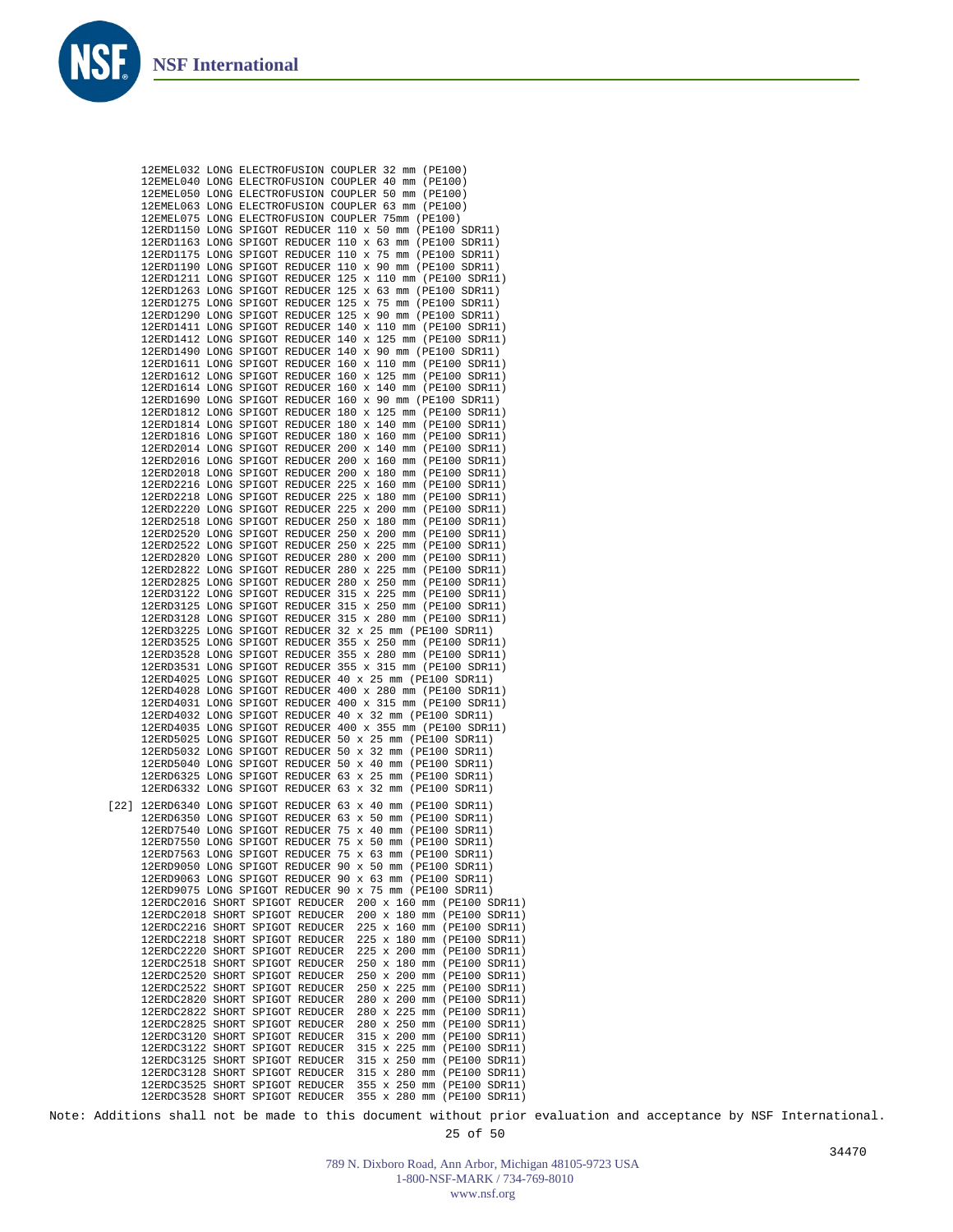

Note: Additions shall not be made to this document without prior evaluation and acceptance by NSF International.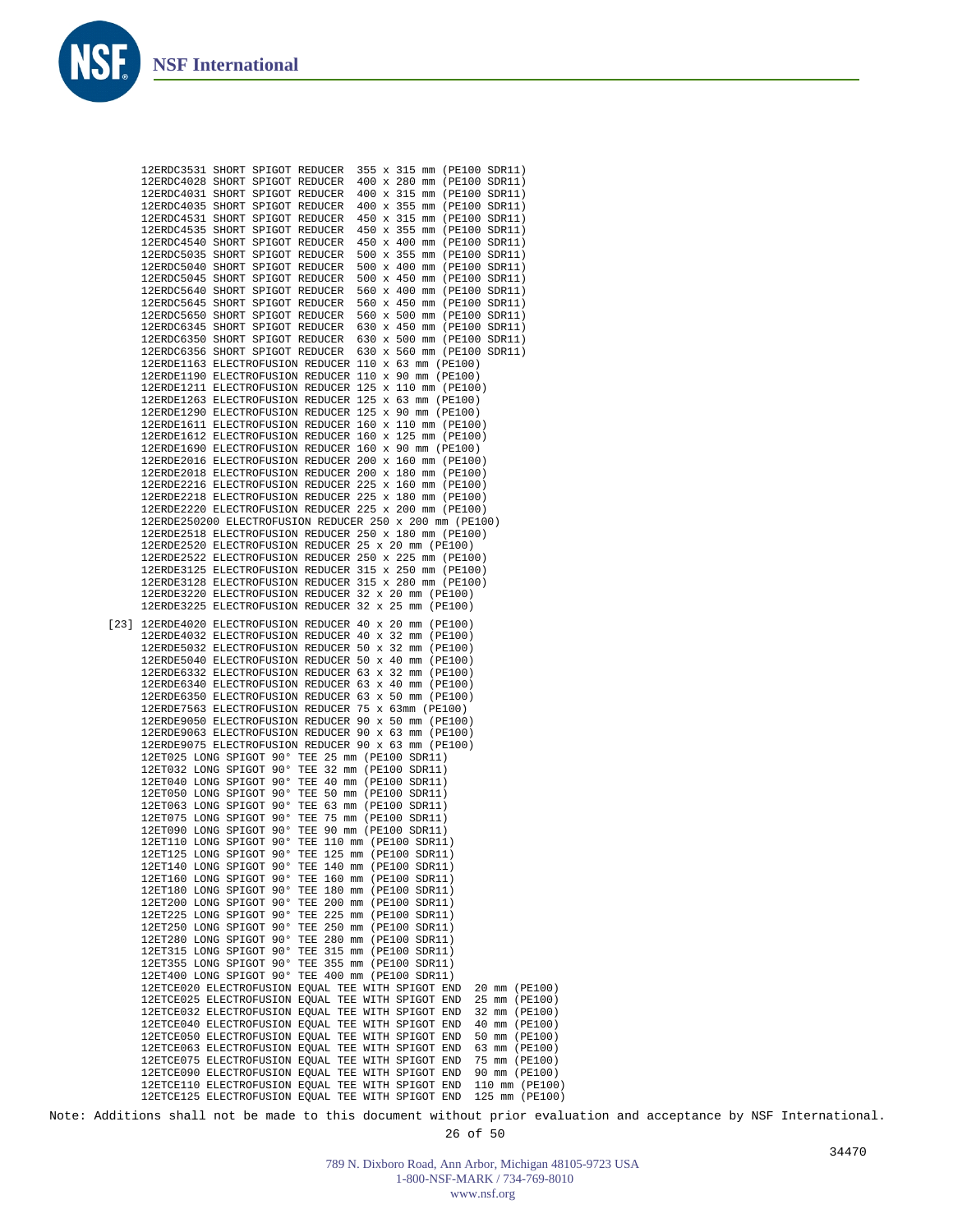**NS** 

| 12ETCE160 ELECTROFUSION EQUAL TEE WITH SPIGOT END                                                                                                    |  |  |                                              |  |  | 160 mm (PE100)                   |  |
|------------------------------------------------------------------------------------------------------------------------------------------------------|--|--|----------------------------------------------|--|--|----------------------------------|--|
| 12ETCE180 ELECTROFUSION EQUAL TEE WITH SPIGOT END                                                                                                    |  |  |                                              |  |  | 180 mm (PE100)<br>200 mm (PE100) |  |
| 12ETCE200 ELECTROFUSION EQUAL TEE WITH SPIGOT END<br>12ETCE225 ELECTROFUSION EQUAL TEE WITH SPIGOT END                                               |  |  |                                              |  |  | 225 mm (PE100)                   |  |
| 12ETCE250 ELECTROFUSION EQUAL TEE WITH SPIGOT END 250 mm (PE100)                                                                                     |  |  |                                              |  |  |                                  |  |
| 12ETCE315 ELECTROFUSION EQUAL TEE WITH SPIGOT END 315 mm (PE100)                                                                                     |  |  |                                              |  |  |                                  |  |
| 12ETER1163 ELECTROFUSION REDUCING TEE W x SPIGOT END 110 x 63 mm (PE100)                                                                             |  |  |                                              |  |  |                                  |  |
| 12ETER1190 ELECTROFUSION REDUCING TEE W x SPIGOT END 110 x 90 mm (PE100)                                                                             |  |  |                                              |  |  |                                  |  |
| 12ETER1211 ELECTROFUSION REDUCING TEE W x SPIGOT END 125 x 110 mm (PE100)                                                                            |  |  |                                              |  |  |                                  |  |
| 12ETER1263 ELECTROFUSION REDUCING TEE W x SPIGOT END 125 x 63 mm (PE100)<br>12ETER1290 ELECTROFUSION REDUCING TEE W x SPIGOT END 125 x 90 mm (PE100) |  |  |                                              |  |  |                                  |  |
| 12ETER1611 ELECTROFUSION REDUCING TEE W x SPIGOT END 160 x 110 mm (PE100)                                                                            |  |  |                                              |  |  |                                  |  |
| 12ETER1612 ELECTROFUSION REDUCING TEE W x SPIGOT END 160 x 125 mm (PE100)                                                                            |  |  |                                              |  |  |                                  |  |
| 12ETER1663 ELECTROFUSION REDUCING TEE W x SPIGOT END 160 x 63 mm (PE100)                                                                             |  |  |                                              |  |  |                                  |  |
| 12ETER1690 ELECTROFUSION REDUCING TEE W x SPIGOT END 160 x 90 mm (PE100)                                                                             |  |  |                                              |  |  |                                  |  |
| 12ETER1811 ELECTROFUSION REDUCING TEE W x SPIGOT END 18 x 11 mm (PE100)                                                                              |  |  |                                              |  |  |                                  |  |
| 12ETER1812 ELECTROFUSION REDUCING TEE W x SPIGOT END 18 x 12 mm (PE100)                                                                              |  |  |                                              |  |  |                                  |  |
| 12ETER1816 ELECTROFUSION REDUCING TEE W x SPIGOT END 18 x 16 mm (PE100)<br>12ETER1890 ELECTROFUSION REDUCING TEE W x SPIGOT END 18 x 90 mm (PE100)   |  |  |                                              |  |  |                                  |  |
| 12ETER2011 ELECTROFUSION REDUCING TEE W x SPIGOT END 20 x 11 mm (PE100)                                                                              |  |  |                                              |  |  |                                  |  |
| 12ETER2012 ELECTROFUSION REDUCING TEE W x SPIGOT END 20 x 12 mm (PE100)                                                                              |  |  |                                              |  |  |                                  |  |
| 12ETER2016 ELECTROFUSION REDUCING TEE W x SPIGOT END 20 x 16 mm (PE100)                                                                              |  |  |                                              |  |  |                                  |  |
| [24] 12ETER2063 ELECTROFUSION REDUCING TEE W x SPIGOT END 20 x 63 mm (PE100)                                                                         |  |  |                                              |  |  |                                  |  |
| 12ETER2090 ELECTROFUSION REDUCING TEE W x SPIGOT END 20 x 90 mm (PE100)                                                                              |  |  |                                              |  |  |                                  |  |
| 12ETER2211 ELECTROFUSION REDUCING TEE W x SPIGOT END 22 x 11 mm (PE100)                                                                              |  |  |                                              |  |  |                                  |  |
| 12ETER2212 ELECTROFUSION REDUCING TEE W x SPIGOT END 22 x 12 mm (PE100)                                                                              |  |  |                                              |  |  |                                  |  |
| 12ETER2216 ELECTROFUSION REDUCING TEE W x SPIGOT END 22 x 16 mm (PE100)                                                                              |  |  |                                              |  |  |                                  |  |
| 12ETER2218 ELECTROFUSION REDUCING TEE W x SPIGOT END 22 x 18 mm (PE100)<br>12ETER2263 ELECTROFUSION REDUCING TEE W x SPIGOT END 22 x 63 mm (PE100)   |  |  |                                              |  |  |                                  |  |
| 12ETER2290 ELECTROFUSION REDUCING TEE W x SPIGOT END 22 x 90 mm (PE100)                                                                              |  |  |                                              |  |  |                                  |  |
| 12ETER2511 ELECTROFUSION REDUCING TEE W x SPIGOT END 25 x 11 mm (PE100)                                                                              |  |  |                                              |  |  |                                  |  |
| 12ETER2512 ELECTROFUSION REDUCING TEE W x SPIGOT END 25 x 12 mm (PE100)                                                                              |  |  |                                              |  |  |                                  |  |
| 12ETER2516 ELECTROFUSION REDUCING TEE W x SPIGOT END 25 x 16 mm (PE100)                                                                              |  |  |                                              |  |  |                                  |  |
| 12ETER2518 ELECTROFUSION REDUCING TEE W x SPIGOT END 25 x 18 mm (PE100)                                                                              |  |  |                                              |  |  |                                  |  |
| 12ETER2520 ELECTROFUSION REDUCING TEE W x SPIGOT END 25 x 20 mm (PE100)<br>12ETER2590 ELECTROFUSION REDUCING TEE W x SPIGOT END 25 x 90 mm (PE100)   |  |  |                                              |  |  |                                  |  |
| 12ETER3220 ELECTROFUSION REDUCING TEE W x SPIGOT END 32 x 20 mm (PE100)                                                                              |  |  |                                              |  |  |                                  |  |
| 12ETM355 LONG SPIGOT 90° TEE 355 mm (PE100 SDR11)                                                                                                    |  |  |                                              |  |  |                                  |  |
| 12ETM400 LONG SPIGOT 90° TEE 400 mm (PE100 SDR11)                                                                                                    |  |  |                                              |  |  |                                  |  |
| 12ETM450 LONG SPIGOT 90° TEE 450 mm (PE100 SDR11)                                                                                                    |  |  |                                              |  |  |                                  |  |
| 12ETM500 LONG SPIGOT 90° TEE 500 mm (PE100 SDR11)                                                                                                    |  |  |                                              |  |  |                                  |  |
| 12ETMC355 SHORT SPIGOT 90° TEE<br>12ETMC400 SHORT SPIGOT 90° TEE                                                                                     |  |  | 355 mm (PE100 SDR11)<br>400 mm (PE100 SDR11) |  |  |                                  |  |
| 12ETMC450 SHORT SPIGOT 90° TEE                                                                                                                       |  |  | 450 mm (PE100 SDR11)                         |  |  |                                  |  |
| 12ETMC500 SHORT SPIGOT 90° TEE                                                                                                                       |  |  | 500 mm (PE100 SDR11)                         |  |  |                                  |  |
| 12ETRA3111 LONG SPIGOT 90° REDUCING TEE 315 x 110 mm (PE100 SDR11)                                                                                   |  |  |                                              |  |  |                                  |  |
| 12ETRA3112 LONG SPIGOT 90° REDUCING TEE 315 x 125 mm (PE100 SDR11)                                                                                   |  |  |                                              |  |  |                                  |  |
| 12ETRA3114 LONG SPIGOT 90° REDUCING TEE 315 x 140 mm (PE100 SDR11)                                                                                   |  |  |                                              |  |  |                                  |  |
| 12ETRA3116 LONG SPIGOT 90° REDUCING TEE 315 x 160 mm (PE100 SDR11)<br>12ETRA3120 LONG SPIGOT 90° REDUCING TEE 315 x 200 mm (PE100 SDR11)             |  |  |                                              |  |  |                                  |  |
| 12ETRA3163 LONG SPIGOT 90° REDUCING TEE 315 x 63 mm (PE100 SDR11)                                                                                    |  |  |                                              |  |  |                                  |  |
| 12ETRA3175 LONG SPIGOT 90° REDUCING TEE 315 x 75 mm (PE100 SDR11)                                                                                    |  |  |                                              |  |  |                                  |  |
| 12ETRA3190 LONG SPIGOT 90° REDUCING TEE 315 x 90 mm (PE100 SDR11)                                                                                    |  |  |                                              |  |  |                                  |  |
| 12ETRA3511 LONG SPIGOT 90° REDUCING TEE 355 x 110 mm (PE100 SDR11)                                                                                   |  |  |                                              |  |  |                                  |  |
| 12ETRA3512 LONG SPIGOT 90° REDUCING TEE 355 x 125 mm (PE100 SDR11)                                                                                   |  |  |                                              |  |  |                                  |  |
| 12ETRA3514 LONG SPIGOT 90° REDUCING TEE 355 x 140 mm (PE100 SDR11)<br>12ETRA3516 LONG SPIGOT 90° REDUCING TEE 355 x 160 mm (PE100 SDR11)             |  |  |                                              |  |  |                                  |  |
| 12ETRA3520 LONG SPIGOT 90° REDUCING TEE 355 x 200 mm (PE100 SDR11)                                                                                   |  |  |                                              |  |  |                                  |  |
| 12ETRA3525 LONG SPIGOT 90° REDUCING TEE 355 x 250 mm (PE100 SDR11)                                                                                   |  |  |                                              |  |  |                                  |  |
| 12ETRA3590 LONG SPIGOT 90° REDUCING TEE 355 x 90 mm (PE100 SDR11)                                                                                    |  |  |                                              |  |  |                                  |  |
| 12ETRA4011 LONG SPIGOT 90° REDUCING TEE 400 x 110 mm (PE100 SDR11)                                                                                   |  |  |                                              |  |  |                                  |  |
| 12ETRA4012 LONG SPIGOT 90° REDUCING TEE 400 x 125 mm (PE100 SDR11)                                                                                   |  |  |                                              |  |  |                                  |  |
| 12ETRA4014 LONG SPIGOT 90° REDUCING TEE 400 x 140 mm (PE100 SDR11)<br>12ETRA4016 LONG SPIGOT 90° REDUCING TEE 400 x 160 mm (PE100 SDR11)             |  |  |                                              |  |  |                                  |  |
| 12ETRA4020 LONG SPIGOT 90° REDUCING TEE 400 x 200 mm (PE100 SDR11)                                                                                   |  |  |                                              |  |  |                                  |  |
| 12ETRA4025 LONG SPIGOT 90° REDUCING TEE 400 x 250 mm (PE100 SDR11)                                                                                   |  |  |                                              |  |  |                                  |  |
| 12ETRA4028 LONG SPIGOT 90° REDUCING TEE 400 x 280 mm (PE100 SDR11)                                                                                   |  |  |                                              |  |  |                                  |  |
| 12ETRA4031 LONG SPIGOT 90° REDUCING TEE 400 x 315 mm (PE100 SDR11)                                                                                   |  |  |                                              |  |  |                                  |  |
| 12ETRA4090 LONG SPIGOT 90° REDUCING TEE 400 x 90 mm (PE100 SDR11)                                                                                    |  |  |                                              |  |  |                                  |  |
| 12ETRA4511 LONG SPIGOT 90° REDUCING TEE 450 x 110 mm (PE100 SDR11)                                                                                   |  |  |                                              |  |  |                                  |  |
| 12ETRA4512 LONG SPIGOT 90° REDUCING TEE 450 x 125 mm (PE100 SDR11)<br>12ETRA4514 LONG SPIGOT 90° REDUCING TEE 450 x 140 mm (PE100 SDR11)             |  |  |                                              |  |  |                                  |  |
| 12ETRA4516 LONG SPIGOT 90° REDUCING TEE 450 x 160 mm (PE100 SDR11)                                                                                   |  |  |                                              |  |  |                                  |  |
| 12ETRA4520 LONG SPIGOT 90° REDUCING TEE 450 x 200 mm (PE100 SDR11)                                                                                   |  |  |                                              |  |  |                                  |  |
| 12ETRA4525 LONG SPIGOT 90° REDUCING TEE 450 x 250 mm (PE100 SDR11)                                                                                   |  |  |                                              |  |  |                                  |  |
| 12ETRA4528 LONG SPIGOT 90° REDUCING TEE 450 x 280 mm (PE100 SDR11)                                                                                   |  |  |                                              |  |  |                                  |  |
| 12ETRA4531 LONG SPIGOT 90° REDUCING TEE 450 x 315 mm (PE100 SDR11)                                                                                   |  |  |                                              |  |  |                                  |  |
| ditions shall not be made to this document without prior evaluation.                                                                                 |  |  |                                              |  |  |                                  |  |

Note: Additions shall not be made to this document without prior evaluation and acceptance by NSF International.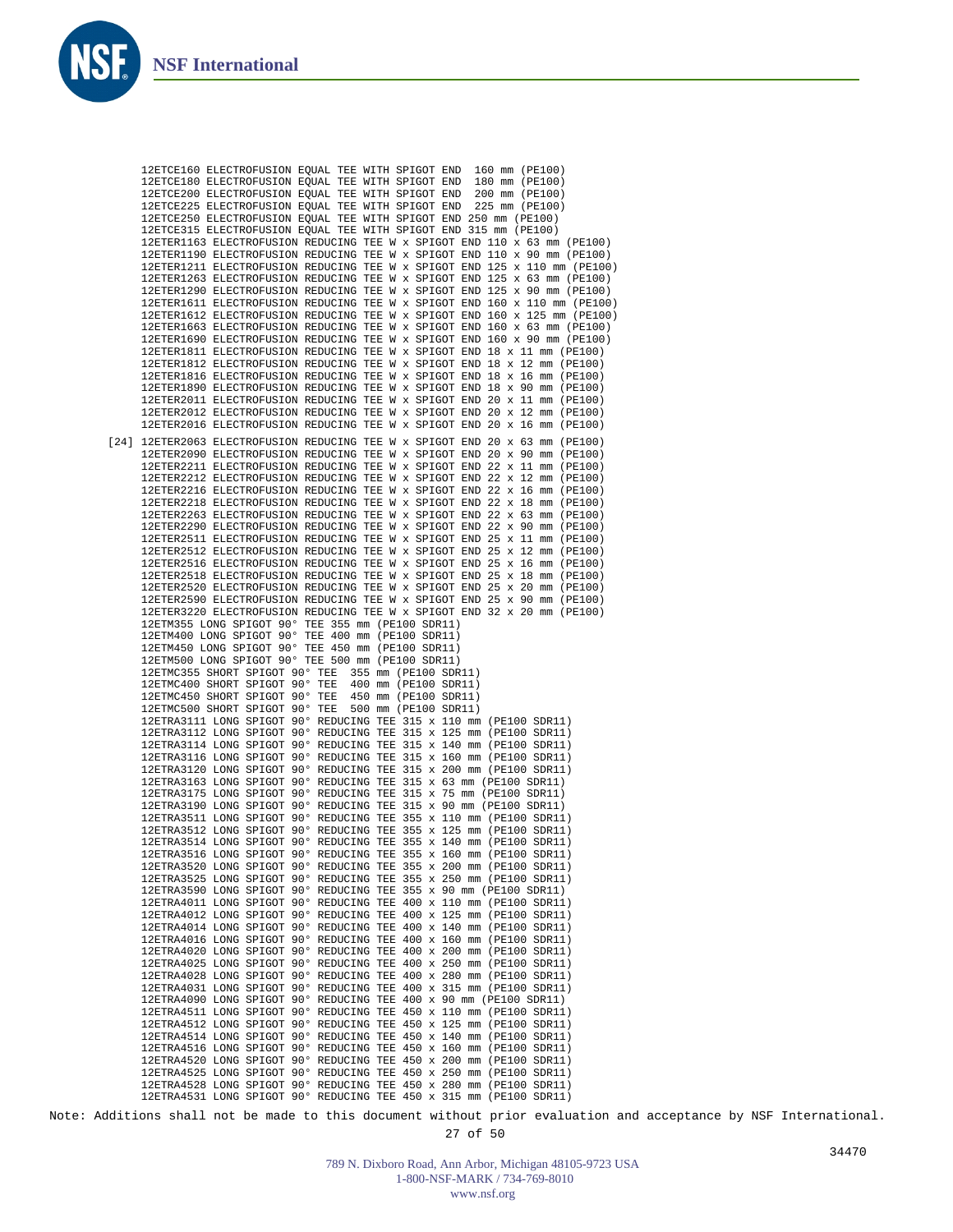**NS** 

|  | 12ETRA4535 LONG SPIGOT 90° REDUCING TEE 450 x 355 mm (PE100 SDR11)<br>12ETRA4590 LONG SPIGOT 90° REDUCING TEE 450 x 90 mm (PE100 SDR11)       |
|--|-----------------------------------------------------------------------------------------------------------------------------------------------|
|  |                                                                                                                                               |
|  | [25] 12ETRA5014 LONG SPIGOT 90° REDUCING TEE 500 x 140 mm (PE100 SDR11)<br>12ETRA5016 LONG SPIGOT 90° REDUCING TEE 500 x 160 mm (PE100 SDR11) |
|  | 12ETRA5020 LONG SPIGOT 90° REDUCING TEE 500 x 200 mm (PE100 SDR11)                                                                            |
|  | 12ETRA5025 LONG SPIGOT 90° REDUCING TEE 500 x 250 mm (PE100 SDR11)                                                                            |
|  | 12ETRA5028 LONG SPIGOT 90° REDUCING TEE 500 x 280 mm (PE100 SDR11)                                                                            |
|  | 12ETRA5031 LONG SPIGOT 90° REDUCING TEE 500 x 315 mm (PE100 SDR11)                                                                            |
|  | 12ETRA5035 LONG SPIGOT 90° REDUCING TEE 500 x 355 mm (PE100 SDR11)                                                                            |
|  | 12ETRA5040 LONG SPIGOT 90° REDUCING TEE 500 x 400 mm (PE100 SDR11)<br>12ETRA5614 LONG SPIGOT 90° REDUCING TEE 560 x 140 mm (PE100 SDR11)      |
|  | 12ETRA5616 LONG SPIGOT 90° REDUCING TEE 560 x 160 mm (PE100 SDR11)                                                                            |
|  | 12ETRA5620 LONG SPIGOT 90° REDUCING TEE 560 x 200 mm (PE100 SDR11)                                                                            |
|  | 12ETRA5625 LONG SPIGOT 90° REDUCING TEE 560 x 250 mm (PE100 SDR11)                                                                            |
|  | 12ETRA5628 LONG SPIGOT 90° REDUCING TEE 560 x 280 mm (PE100 SDR11)                                                                            |
|  | 12ETRA5631 LONG SPIGOT 90° REDUCING TEE 560 x 315 mm (PE100 SDR11)                                                                            |
|  | 12ETRA5635 LONG SPIGOT 90° REDUCING TEE 560 x 355 mm (PE100 SDR11)                                                                            |
|  | 12ETRA5640 LONG SPIGOT 90° REDUCING TEE 560 x 400 mm (PE100 SDR11)<br>12ETRA5645 LONG SPIGOT 90° REDUCING TEE 560 x 450 mm (PE100 SDR11)      |
|  | 12ETRA5645 LONG SPIGOT 90° REDUCING TEE 560 x 450 mm (PE100 SDR11)                                                                            |
|  | 12ETRA6314 LONG SPIGOT 90° REDUCING TEE 630 x 140 mm (PE100 SDR11)                                                                            |
|  | 12ETRA6316 LONG SPIGOT 90° REDUCING TEE 630 x 160 mm (PE100 SDR11)                                                                            |
|  | 12ETRA6320 LONG SPIGOT 90° REDUCING TEE 630 x 200 mm (PE100 SDR11)                                                                            |
|  | 12ETRA6325 LONG SPIGOT 90° REDUCING TEE 630 x 250 mm (PE100 SDR11)                                                                            |
|  | 12ETRA6328 LONG SPIGOT 90° REDUCING TEE 630 x 280 mm (PE100 SDR11)                                                                            |
|  | 12ETRA6331 LONG SPIGOT 90° REDUCING TEE 630 x 315 mm (PE100 SDR11)<br>12ETRA6335 LONG SPIGOT 90° REDUCING TEE 630 x 355 mm (PE100 SDR11)      |
|  | 12ETRA6340 LONG SPIGOT 90° REDUCING TEE 630 x 400 mm (PE100 SDR11)                                                                            |
|  | 12ETRA6345 LONG SPIGOT 90° REDUCING TEE 630 x 450 mm (PE100 SDR11)                                                                            |
|  | 12ETRA6350 LONG SPIGOT 90° REDUCING TEE 630 x 500 mm (PE100 SDR11)                                                                            |
|  | 12ETRMC2811 SHORT SPIGOT REDUCING TEE 280 x 110 mm (PE100 SDR11)                                                                              |
|  | 12ETRMC2812 SHORT SPIGOT REDUCING TEE 280 x 125 mm (PE100 SDR11)                                                                              |
|  | 12ETRMC2814 SHORT SPIGOT REDUCING TEE 280 x 140 mm (PE100 SDR11)                                                                              |
|  | 12ETRMC2816 SHORT SPIGOT REDUCING TEE 280 x 160 mm (PE100 SDR11)                                                                              |
|  | 12ETRMC2818 SHORT SPIGOT REDUCING TEE 280 x 180 mm (PE100 SDR11)<br>12ETRMC2820 SHORT SPIGOT REDUCING TEE 280 x 200 mm (PE100 SDR11)          |
|  | 12ETRMC2822 SHORT SPIGOT REDUCING TEE 280 x 225 mm (PE100 SDR11)                                                                              |
|  | 12ETRMC2863 SHORT SPIGOT REDUCING TEE 280 x 63 mm (PE100 SDR11)                                                                               |
|  | 12ETRMC2875 SHORT SPIGOT REDUCING TEE 280 x 75 mm (PE100 SDR11)                                                                               |
|  | 12ETRMC2890 SHORT SPIGOT REDUCING TEE 280 x 90 mm (PE100 SDR11)                                                                               |
|  | 12ETRMC3111 SHORT SPIGOT REDUCING TEE 315 x 110 mm (PE100 SDR11)                                                                              |
|  | 12ETRMC3112 SHORT SPIGOT REDUCING TEE 315 x 125 mm (PE100 SDR11)                                                                              |
|  | 12ETRMC3114 SHORT SPIGOT REDUCING TEE 315 x 140 mm (PE100 SDR11)<br>12ETRMC3116 SHORT SPIGOT REDUCING TEE 315 x 160 mm (PE100 SDR11)          |
|  | 12ETRMC3118 SHORT SPIGOT REDUCING TEE 315 x 180 mm (PE100 SDR11)                                                                              |
|  | 12ETRMC3120 SHORT SPIGOT REDUCING TEE 315 x 200 mm (PE100 SDR11)                                                                              |
|  | 12ETRMC3122 SHORT SPIGOT REDUCING TEE 315 x 225 mm (PE100 SDR11)                                                                              |
|  | 12ETRMC3125 SHORT SPIGOT REDUCING TEE 315 x 250 mm (PE100 SDR11)                                                                              |
|  | 12ETRMC3175 SHORT SPIGOT REDUCING TEE 315 x 75 mm (PE100 SDR11)                                                                               |
|  | 12ETRMC3190 SHORT SPIGOT REDUCING TEE 315 x 90 mm (PE100 SDR11)                                                                               |
|  | 12ETRMC3511 SHORT SPIGOT REDUCING TEE 355 x 110 mm (PE100 SDR11)<br>12ETRMC3512 SHORT SPIGOT REDUCING TEE 355 x 125 mm (PE100 SDR11)          |
|  | 12ETRMC3514 SHORT SPIGOT REDUCING TEE 355 x 140 mm (PE100 SDR11)                                                                              |
|  | 12ETRMC3516 SHORT SPIGOT REDUCING TEE 355 x 160 mm (PE100 SDR11)                                                                              |
|  | 12ETRMC3518 SHORT SPIGOT REDUCING TEE 355 x 180 mm (PE100 SDR11)                                                                              |
|  | 12ETRMC3520 SHORT SPIGOT REDUCING TEE 355 x 200 mm (PE100 SDR11)                                                                              |
|  | 12ETRMC3522 SHORT SPIGOT REDUCING TEE 355 x 225 mm (PE100 SDR11)                                                                              |
|  | 12ETRMC3525 SHORT SPIGOT REDUCING TEE 355 x 250 mm (PE100 SDR11)                                                                              |
|  | 12ETRMC3590 SHORT SPIGOT REDUCING TEE 355 x 90 mm (PE100 SDR11)                                                                               |
|  | [26] 12ETRMC4011 SHORT SPIGOT REDUCING TEE 400 x 110 mm (PE100 SDR11)                                                                         |
|  | 12ETRMC4012 SHORT SPIGOT REDUCING TEE 400 x 125 mm (PE100 SDR11)                                                                              |
|  | 12ETRMC4014 SHORT SPIGOT REDUCING TEE 400 x 140 mm (PE100 SDR11)                                                                              |
|  | 12ETRMC4016 SHORT SPIGOT REDUCING TEE 400 x 160 mm (PE100 SDR11)                                                                              |
|  | 12ETRMC4018 SHORT SPIGOT REDUCING TEE 400 x 180 mm (PE100 SDR11)<br>12ETRMC4020 SHORT SPIGOT REDUCING TEE 400 x 200 mm (PE100 SDR11)          |
|  | 12ETRMC4022 SHORT SPIGOT REDUCING TEE 400 x 225 mm (PE100 SDR11)                                                                              |
|  | 12ETRMC4025 SHORT SPIGOT REDUCING TEE 400 x 250 mm (PE100 SDR11)                                                                              |
|  | 12ETRMC4028 SHORT SPIGOT REDUCING TEE 400 x 280 mm (PE100 SDR11)                                                                              |
|  | 12ETRMC4031 SHORT SPIGOT REDUCING TEE 400 x 315 mm (PE100 SDR11)                                                                              |
|  | 12ETRMC4511 SHORT SPIGOT REDUCING TEE 450 x 110 mm (PE100 SDR11)                                                                              |
|  | 12ETRMC4512 SHORT SPIGOT REDUCING TEE 450 x 125 mm (PE100 SDR11)                                                                              |
|  | 12ETRMC4514 SHORT SPIGOT REDUCING TEE 450 x 140 mm (PE100 SDR11)                                                                              |
|  | 12ETRMC4516 SHORT SPIGOT REDUCING TEE 450 x 160 mm (PE100 SDR11)<br>12ETRMC4518 SHORT SPIGOT REDUCING TEE 450 x 180 mm (PE100 SDR11)          |
|  | 12ETRMC4520 SHORT SPIGOT REDUCING TEE 450 x 200 mm (PE100 SDR11)                                                                              |
|  | 12ETRMC4522 SHORT SPIGOT REDUCING TEE 450 x 225 mm (PE100 SDR11)                                                                              |
|  | 12ETRMC4525 SHORT SPIGOT REDUCING TEE 450 x 250 mm (PE100 SDR11)                                                                              |
|  |                                                                                                                                               |
|  | Note: Additions shall not be made to this document without prior evaluation and acceptance by NSF International.                              |

789 N. Dixboro Road, Ann Arbor, Michigan 48105-9723 USA 1-800-NSF-MARK / 734-769-8010 www.nsf.org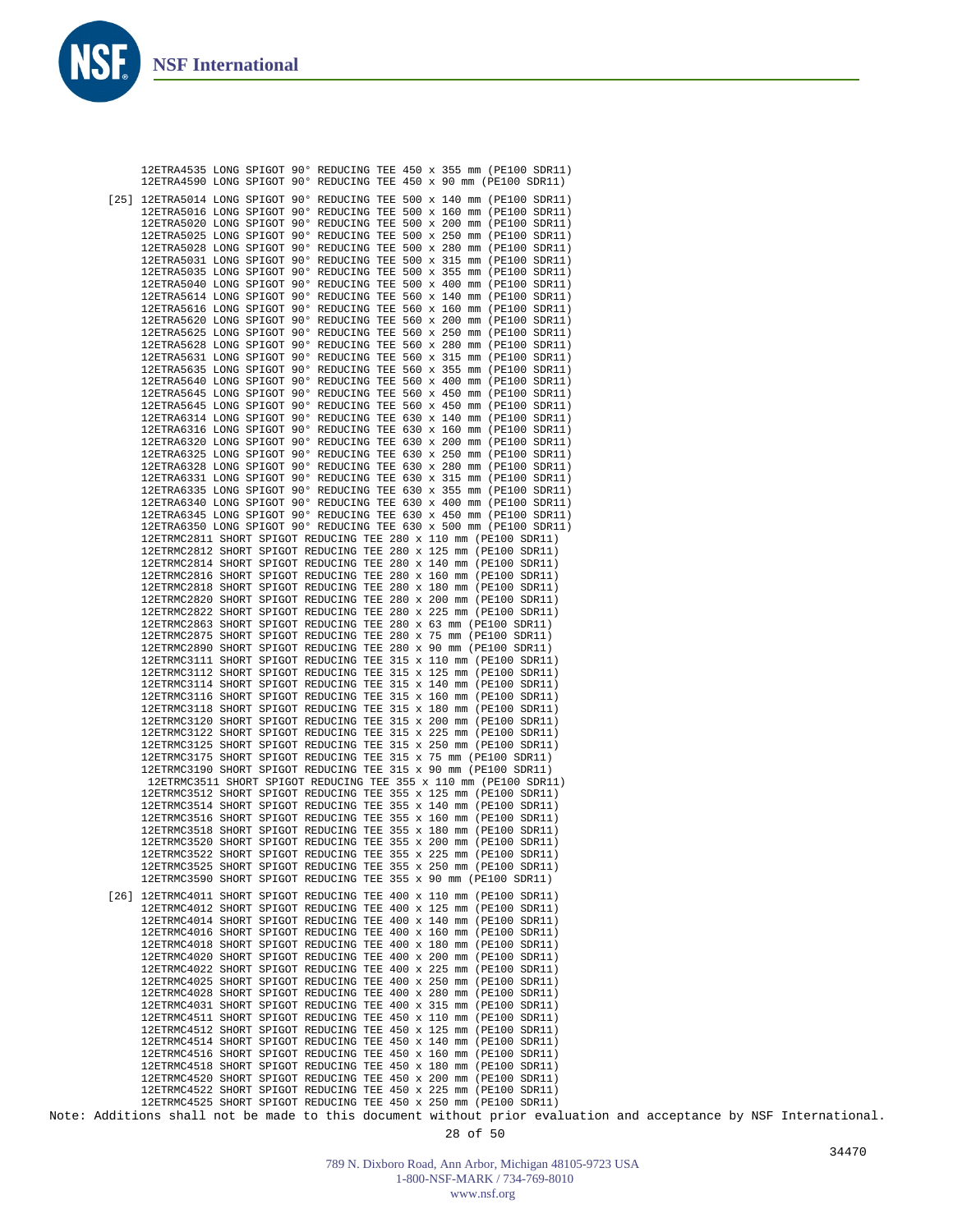

Note: Additions shall not be made to this document without prior evaluation and acceptance by NSF International.

789 N. Dixboro Road, Ann Arbor, Michigan 48105-9723 USA 1-800-NSF-MARK / 734-769-8010 www.nsf.org

29 of 50

34470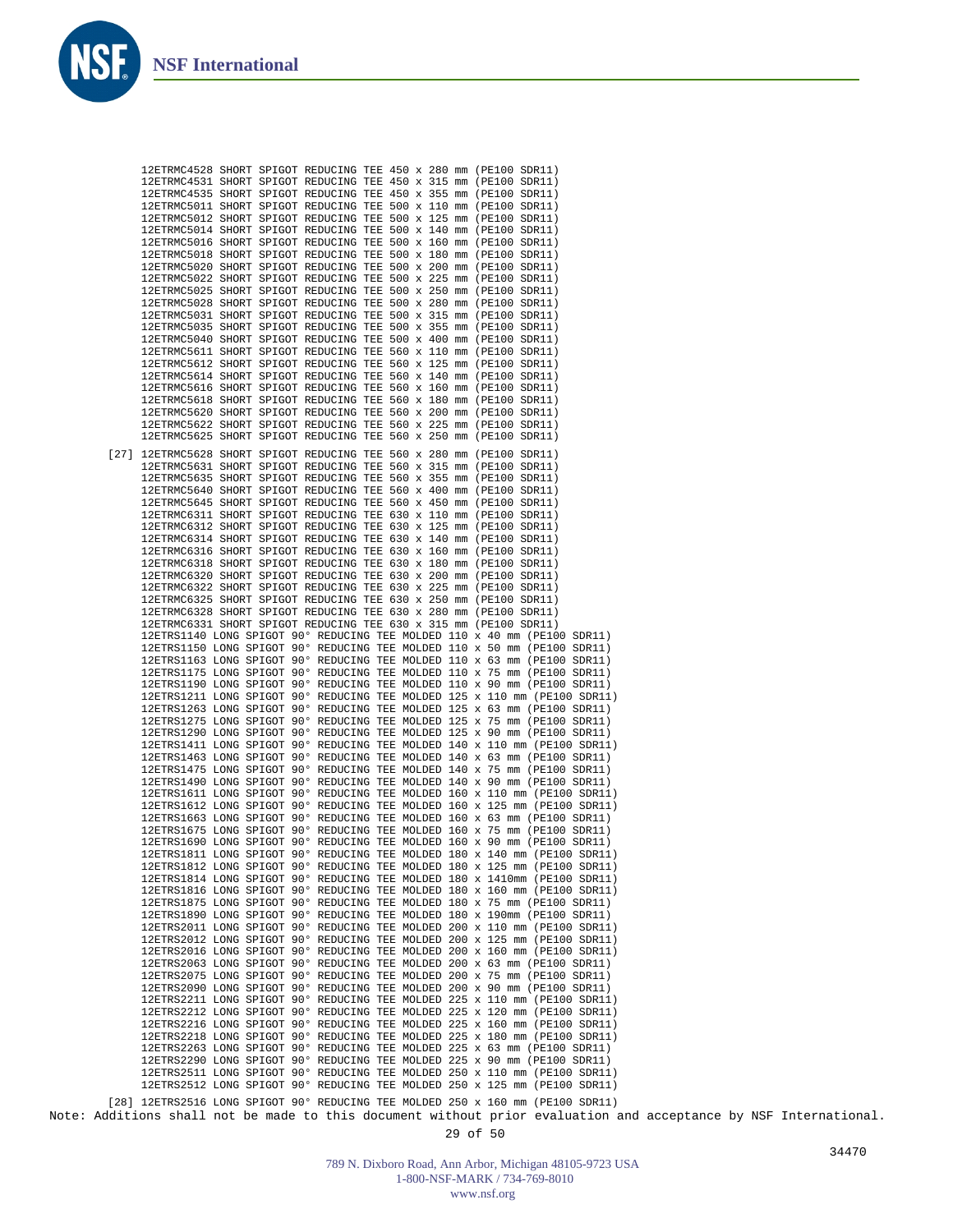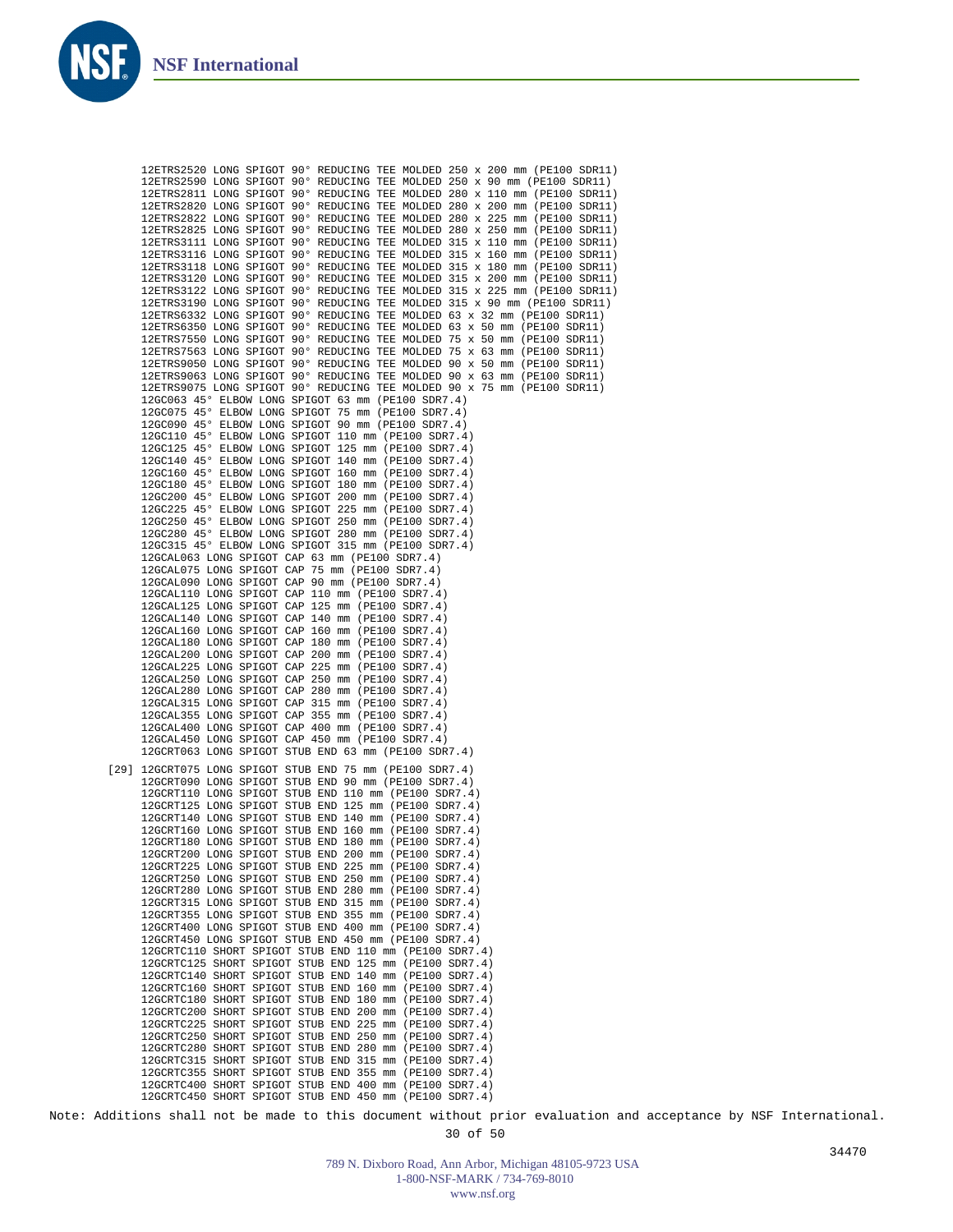|      |  | 12GG063 LONG SPIGOT 90° ELBOW 63 mm (PE100 SDR7.4)        |
|------|--|-----------------------------------------------------------|
|      |  | 12GG075 LONG SPIGOT 90° ELBOW 75 mm (PE100 SDR7.4)        |
|      |  | 12GG090 LONG SPIGOT 90° ELBOW 90 mm (PE100 SDR7.4)        |
|      |  | 12GG110 LONG SPIGOT 90° ELBOW 110 mm (PE100 SDR7.4)       |
|      |  |                                                           |
|      |  | 12GG125 LONG SPIGOT 90° ELBOW 125 mm (PE100 SDR7.4)       |
|      |  | 12GG140 LONG SPIGOT 90° ELBOW 140 mm (PE100 SDR7.4)       |
|      |  | 12GG160 LONG SPIGOT 90° ELBOW 160 mm (PE100 SDR7.4)       |
|      |  | 12GG180 LONG SPIGOT 90° ELBOW 180 mm (PE100 SDR7.4)       |
|      |  | 12GG200 LONG SPIGOT 90° ELBOW 200 mm (PE100 SDR7.4)       |
|      |  | 12GG225 LONG SPIGOT 90° ELBOW 225 mm (PE100 SDR7.4)       |
|      |  | 12GG250 LONG SPIGOT 90° ELBOW 250 mm (PE100 SDR7.4)       |
|      |  | 12GG280 LONG SPIGOT 90° ELBOW 280 mm (PE100 SDR7.4)       |
|      |  | 12GG315 LONG SPIGOT 90° ELBOW 315 mm (PE100 SDR7.4)       |
|      |  | 12GME020 ELECTROFUSION COUPLER 20 mm (PE100)              |
|      |  | 12GME025 ELECTROFUSION COUPLER 25 mm (PE100)              |
|      |  | 12GME032 ELECTROFUSION COUPLER 32 mm (PE100)              |
|      |  | 12GME040 ELECTROFUSION COUPLER 40 mm (PE100)              |
|      |  | 12GME050 ELECTROFUSION COUPLER 50 mm (PE100)              |
|      |  | 12GME063 ELECTROFUSION COUPLER 63 mm (PE100)              |
|      |  | 12GME075 ELECTROFUSION COUPLER 75 mm (PE100)              |
|      |  | 12GME090 ELECTROFUSION COUPLER 90 mm (PE100)              |
|      |  |                                                           |
|      |  | 12GME110 ELECTROFUSION COUPLER 110 mm (PE100)             |
|      |  | 12GME125 ELECTROFUSION COUPLER 125 mm (PE100)             |
|      |  | 12GME140 ELECTROFUSION COUPLER 140 mm (PE100)             |
| [30] |  | 12GME160 ELECTROFUSION COUPLER 160 mm (PE100)             |
|      |  | 12GME180 ELECTROFUSION COUPLER 180 mm (PE100)             |
|      |  | 12GME200 ELECTROFUSION COUPLER 200 mm (PE100)             |
|      |  | 12GME225 ELECTROFUSION COUPLER 225 mm (PE100)             |
|      |  | 12GME250 ELECTROFUSION COUPLER 250 mm (PE100)             |
|      |  | 12GME280 ELECTROFUSION COUPLER 280 mm (PE100)             |
|      |  | 12GME315 ELECTROFUSION COUPLER 315 mm (PE100)             |
|      |  | 12GME355 ELECTROFUSION COUPLER 355 mm (PE100)             |
|      |  | 12GME400 ELECTROFUSION COUPLER 400 mm (PE100)             |
|      |  | 12GME450 ELECTROFUSION COUPLER 450 mm (PE100)             |
|      |  |                                                           |
|      |  | 12GME500 ELECTROFUSION COUPLER 500 mm (PE100)             |
|      |  | 12GME560 ELECTROFUSION COUPLER 560 mm (PE100)             |
|      |  | 12GME630 ELECTROFUSION COUPLER 630 mm (PE100)             |
|      |  | 12GRD1163 LONG SPIGOT REDUCER 110 x 63 mm (PE100 SDR7.4)  |
|      |  | 12GRD1175 LONG SPIGOT REDUCER 110 x 75 mm (PE100 SDR7.4)  |
|      |  | 12GRD1190 LONG SPIGOT REDUCER 110 x 90 mm (PE100 SDR7.4)  |
|      |  | 12GRD1211 LONG SPIGOT REDUCER 125 x 110 mm (PE100 SDR7.4) |
|      |  | 12GRD1250 LONG SPIGOT REDUCER 125 x 50 mm (PE100 SDR7.4)  |
|      |  | 12GRD1263 LONG SPIGOT REDUCER 125 x 63 mm (PE100 SDR7.4)  |
|      |  | 12GRD1275 LONG SPIGOT REDUCER 125 x 75 mm (PE100 SDR7.4)  |
|      |  | 12GRD1290 LONG SPIGOT REDUCER 125 x 90 mm (PE100 SDR7.4)  |
|      |  | 12GRD1411 LONG SPIGOT REDUCER 140 x 110 mm (PE100 SDR7.4) |
|      |  | 12GRD1412 LONG SPIGOT REDUCER 140 x 125 mm (PE100 SDR7.4) |
|      |  | 12GRD1490 LONG SPIGOT REDUCER 140 x 90 mm (PE100 SDR7.4)  |
|      |  | 12GRD1611 LONG SPIGOT REDUCER 160 x 110 mm (PE100 SDR7.4) |
|      |  | 12GRD1612 LONG SPIGOT REDUCER 160 x 125 mm (PE100 SDR7.4) |
|      |  | 12GRD1614 LONG SPIGOT REDUCER 160 x 140 mm (PE100 SDR7.4) |
|      |  | 12GRD1690 LONG SPIGOT REDUCER 160 x 90 mm (PE100 SDR7.4)  |
|      |  | 12GRD1812 LONG SPIGOT REDUCER 180 x 125 mm (PE100 SDR7.4) |
|      |  | 12GRD1814 LONG SPIGOT REDUCER 180 x 140 mm (PE100 SDR7.4) |
|      |  | 12GRD1816 LONG SPIGOT REDUCER 180 x 160 mm (PE100 SDR7.4) |
|      |  | 12GRD1890 LONG SPIGOT REDUCER 180 x 90 mm (PE100 SDR7.4)  |
|      |  | 12GRD2014 LONG SPIGOT REDUCER 200 x 140 mm (PE100 SDR7.4) |
|      |  | 12GRD2016 LONG SPIGOT REDUCER 200 x 160 mm (PE100 SDR7.4) |
|      |  | 12GRD2018 LONG SPIGOT REDUCER 200 x 180 mm (PE100 SDR7.4) |
|      |  | 12GRD2216 LONG SPIGOT REDUCER 225 x 160 mm (PE100 SDR7.4) |
|      |  |                                                           |
|      |  | 12GRD2218 LONG SPIGOT REDUCER 225 x 180 mm (PE100 SDR7.4) |
|      |  | 12GRD2220 LONG SPIGOT REDUCER 225 x 200 mm (PE100 SDR7.4) |
|      |  | 12GRD2518 LONG SPIGOT REDUCER 250 x 180 mm (PE100 SDR7.4) |
|      |  | 12GRD2520 LONG SPIGOT REDUCER 250 x 200 mm (PE100 SDR7.4) |
|      |  | 12GRD2522 LONG SPIGOT REDUCER 250 x 225 mm (PE100 SDR7.4) |
|      |  | 12GRD2822 LONG SPIGOT REDUCER 280 x 225 mm (PE100 SDR7.4) |
|      |  | 12GRD2825 LONG SPIGOT REDUCER 280 x 250 mm (PE100 SDR7.4) |
|      |  | 12GRD3125 LONG SPIGOT REDUCER 315 x 250 mm (PE100 SDR7.4) |
|      |  | 12GRD3128 LONG SPIGOT REDUCER 315 x 280 mm (PE100 SDR7.4) |
|      |  | 12GRD3525 LONG SPIGOT REDUCER 355 x 250 mm (PE100 SDR7.4) |
|      |  | 12GRD3528 LONG SPIGOT REDUCER 355 x 280 mm (PE100 SDR7.4) |
|      |  | 12GRD3531 LONG SPIGOT REDUCER 355 x 315 mm (PE100 SDR7.4) |
|      |  | 12GRD4035 LONG SPIGOT REDUCER 400 x 355 mm (PE100 SDR7.4) |
|      |  | 12GRD6332 LONG SPIGOT REDUCER 63 x 32 mm (PE100 SDR7.4)   |
|      |  | 12GRD6350 LONG SPIGOT REDUCER 63 x 50 mm (PE100 SDR7.4)   |
|      |  | 12GRD7563 LONG SPIGOT REDUCER 75 x 63 mm (PE100 SDR7.4)   |
|      |  | 12GRD9050 LONG SPIGOT REDUCER 90 x 50 mm (PE100 SDR7.4)   |
|      |  |                                                           |

Note: Additions shall not be made to this document without prior evaluation and acceptance by NSF International. 31 of 50

> 789 N. Dixboro Road, Ann Arbor, Michigan 48105-9723 USA 1-800-NSF-MARK / 734-769-8010 www.nsf.org

34470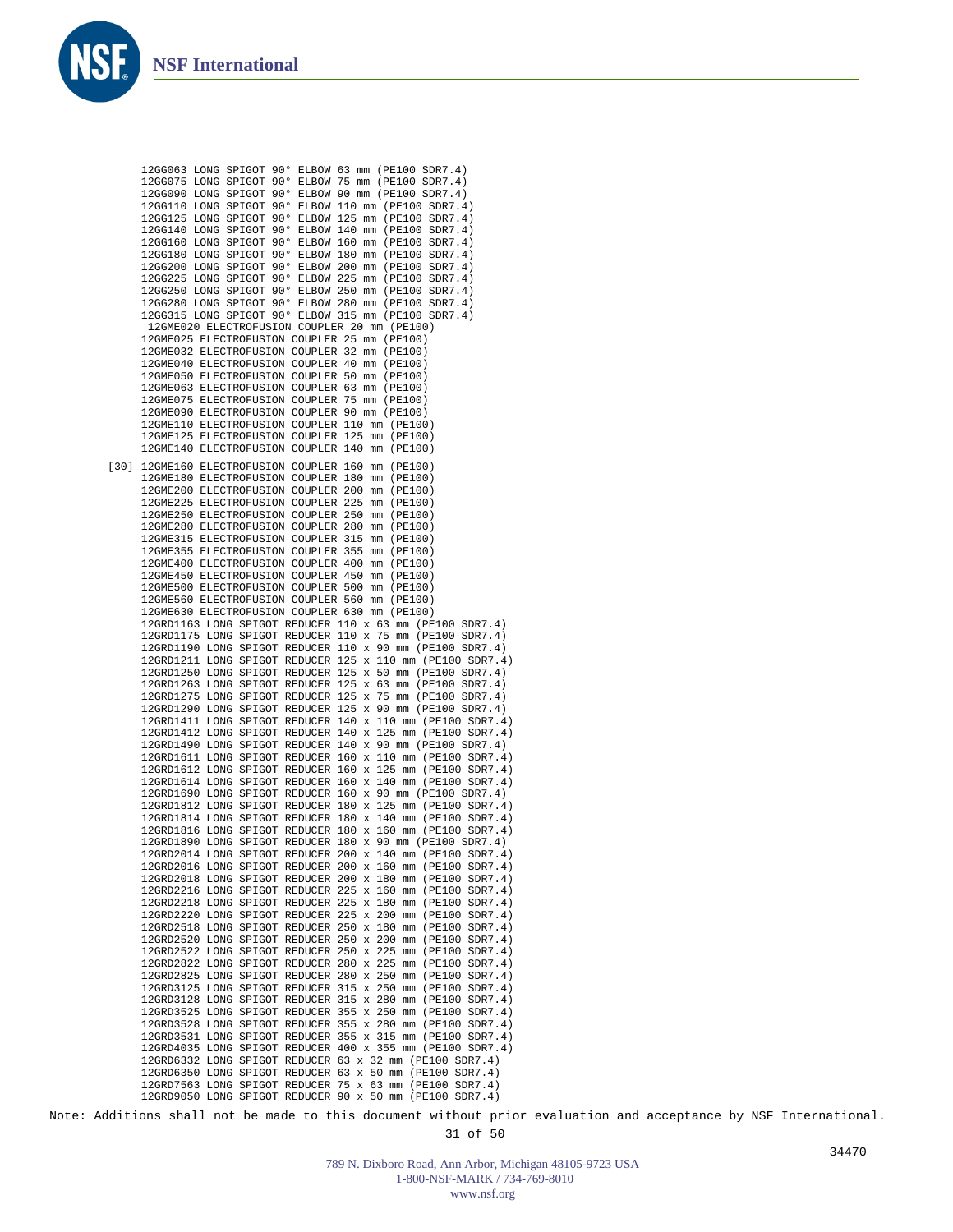Note: Additions shall not be made to this document without prior evaluation and acceptance by NSF International. 32 of 50 12GRD9063 LONG SPIGOT REDUCER 90 x 63 mm (PE100 SDR7.4) 12GRD9075 LONG SPIGOT REDUCER 90 x 75 mm (PE100 SDR7.4) 12GRDC2016 SHORT SPIGOT REDUCER 200 x 160 mm (PE100 SDR7.4) 12GRDC2018 SHORT SPIGOT REDUCER 200 x 180 mm (PE100 SDR7.4) 12GRDC2216 SHORT SPIGOT REDUCER 225 x 160 mm (PE100 SDR7.4) 12GRDC2218 SHORT SPIGOT REDUCER 225 x 180 mm (PE100 SDR7.4) 12GRDC2220 SHORT SPIGOT REDUCER 12GRDC2518 SHORT SPIGOT REDUCER 250 x 180 mm (PE100 SDR7.4) 12GRDC2520 SHORT SPIGOT REDUCER 250 x 200 mm (PE100 SDR7.4) 12GRDC2522 SHORT SPIGOT REDUCER 250 x 225 mm (PE100 SDR7.4) [31] 12GRDC2822 SHORT SPIGOT REDUCER 280 x 225 mm (PE100 SDR7.4) 12GRDC2825 SHORT SPIGOT REDUCER 280 x 250 mm (PE100 SDR7.4) 12GRDC3122 SHORT SPIGOT REDUCER 12GRDC3125 SHORT SPIGOT REDUCER 315 x 250 mm (PE100 SDR7.4) 12GRDC3128 SHORT SPIGOT REDUCER 12GRDC3528 SHORT SPIGOT REDUCER 355 x 280 mm (PE100 SDR7.4) 12GRDC3531 SHORT SPIGOT REDUCER 355 x 315 mm (PE100 SDR7.4) 12GRDC4028 SHORT SPIGOT REDUCER<br>12GRDC4031 SHORT SPIGOT REDUCER 400 x 315 mm (PE100 SDR7.4) 12GRDC4035 SHORT SPIGOT REDUCER 400 x 355 mm (PE100 SDR7.4) 12GRDC4535 SHORT SPIGOT REDUCER 450 x 355 mm (PE100 SDR7.4) 12GRDC4540 SHORT SPIGOT REDUCER 450 x 400 mm (PE100 SDR7.4) 12GT063 LONG SPIGOT 90° TEE 63 mm (PE100 SDR7.4) 12GT075 LONG SPIGOT 90° TEE 75 mm (PE100 SDR7.4) 12GT090 LONG SPIGOT 90° TEE 90 mm (PE100 SDR7.4) 12GT110 LONG SPIGOT 90° TEE 110 mm (PE100 SDR7.4) 12GT125 LONG SPIGOT 90° TEE 125 mm (PE100 SDR7.4) 12GT140 LONG SPIGOT 90° TEE 140 mm (PE100 SDR7.4) 12GT160 LONG SPIGOT 90° TEE 160 mm (PE100 SDR7.4) 12GT180 LONG SPIGOT 90° TEE 180 mm (PE100 SDR7.4) 12GT200 LONG SPIGOT 90° TEE 200 mm (PE100 SDR7.4) 12GT225 LONG SPIGOT 90° TEE 225 mm (PE100 SDR7.4) 12GT250 LONG SPIGOT 90° TEE 250 mm (PE100 SDR7.4) 12GT280 LONG SPIGOT 90° TEE 280 mm (PE100 SDR7.4) 12GT315 LONG SPIGOT 90° TEE 315 mm (PE100 SDR7.4) 12GTM355 LONG SPIGOT 90° TEE 355 mm (PE100 SDR7.4) 12GTM400 LONG SPIGOT 90° TEE 400 mm (PE100 SDR7.4) 12GTM450 LONG SPIGOT 90° TEE 450 mm (PE100 SDR7.4) 12GTMC355 SHORT SPIGOT 90° TEE 355 mm (PE100 SDR7.4) 12GTMC400 SHORT SPIGOT 90° TEE 400 mm (PE100 SDR7.4) 12GTMC450 SHORT SPIGOT 90° TEE 450 mm (PE100 SDR7.4) 12GTRMC2811 SHORT SPIGOT REDUCING TEE 280 x 110 mm (PE100 SDR7.4) 12GTRMC2812 SHORT SPIGOT REDUCING TEE 280 x 125 mm (PE100 SDR7.4) 12GTRMC2814 SHORT SPIGOT REDUCING TEE 280 x 140 mm (PE100 SDR7.4) 12GTRMC2816 SHORT SPIGOT REDUCING TEE 280 x 160 mm (PE100 SDR7.4) 12GTRMC2818 SHORT SPIGOT REDUCING TEE 280 x 160 mm (PE100 SDR7.4) 12GTRMC2820 SHORT SPIGOT REDUCING TEE 280 x 200 mm (PE100 SDR7.4) 12GTRMC2822 SHORT SPIGOT REDUCING TEE 280 x 225 mm (PE100 SDR7.4) 12GTRMC2863 SHORT SPIGOT REDUCING TEE 280 x 63 mm (PE100 SDR7.4) 12GTRMC2875 SHORT SPIGOT REDUCING TEE 280 x 75 mm (PE100 SDR7.4) 12GTRMC2890 SHORT SPIGOT REDUCING TEE 280 x 90 mm (PE100 SDR7.4) 12GTRMC3111 SHORT SPIGOT REDUCING TEE 315 x 110 mm (PE100 SDR7.4) 12GTRMC3112 SHORT SPIGOT REDUCING TEE 315 x 125 mm (PE100 SDR7.4) 12GTRMC3114 SHORT SPIGOT REDUCING TEE 315 x 140 mm (PE100 SDR7.4) 12GTRMC3116 SHORT SPIGOT REDUCING TEE 315 x 160 mm (PE100 SDR7.4) 12GTRMC3118 SHORT SPIGOT REDUCING TEE 315 x 180 mm (PE100 SDR7.4) 12GTRMC3120 SHORT SPIGOT REDUCING TEE 315 x 200 mm (PE100 SDR7.4) 12GTRMC3122 SHORT SPIGOT REDUCING TEE 315 x 225 mm (PE100 SDR7.4) 12GTRMC3125 SHORT SPIGOT REDUCING TEE 315 x 250 mm (PE100 SDR7.4) 12GTRMC3163 SHORT SPIGOT REDUCING TEE 315 x 63 mm (PE100 SDR7.4) 12GTRMC3175 SHORT SPIGOT REDUCING TEE 315 x 75 mm (PE100 SDR7.4) 12GTRMC3190 SHORT SPIGOT REDUCING TEE 315 x 90 mm (PE100 SDR7.4) 12GTRMC3511 SHORT SPIGOT REDUCING TEE 355 x 110 mm (PE100 SDR7.4) 12GTRMC3512 SHORT SPIGOT REDUCING TEE 355 x 125 mm (PE100 SDR7.4) 12GTRMC3514 SHORT SPIGOT REDUCING TEE 355 x 140 mm (PE100 SDR7.4) 12GTRMC3516 SHORT SPIGOT REDUCING TEE 355 x 160 mm (PE100 SDR7.4) 12GTRMC3518 SHORT SPIGOT REDUCING TEE 355 x 180 mm (PE100 SDR7.4) 12GTRMC3520 SHORT SPIGOT REDUCING TEE 355 x 200 mm (PE100 SDR7.4) 12GTRMC3522 SHORT SPIGOT REDUCING TEE 355 x 225 mm (PE100 SDR7.4) 12GTRMC3525 SHORT SPIGOT REDUCING TEE 355 x 250 mm (PE100 SDR7.4) 12GTRMC3590 SHORT SPIGOT REDUCING TEE 355 x 90 mm (PE100 SDR7.4) 12GTRMC4011 SHORT SPIGOT REDUCING TEE 400 x 110 mm (PE100 SDR7.4) [32]12GTRMC4012 SHORT SPIGOT REDUCING TEE 400 x 125 mm (PE100 SDR7.4) 12GTRMC4014 SHORT SPIGOT REDUCING TEE 400 x 140 mm (PE100 SDR7.4) 12GTRMC4016 SHORT SPIGOT REDUCING TEE 400 x 160 mm (PE100 SDR7.4) 12GTRMC4018 SHORT SPIGOT REDUCING TEE 400 x 180 mm (PE100 SDR7.4) 12GTRMC4020 SHORT SPIGOT REDUCING TEE 400 x 200 mm (PE100 SDR7.4)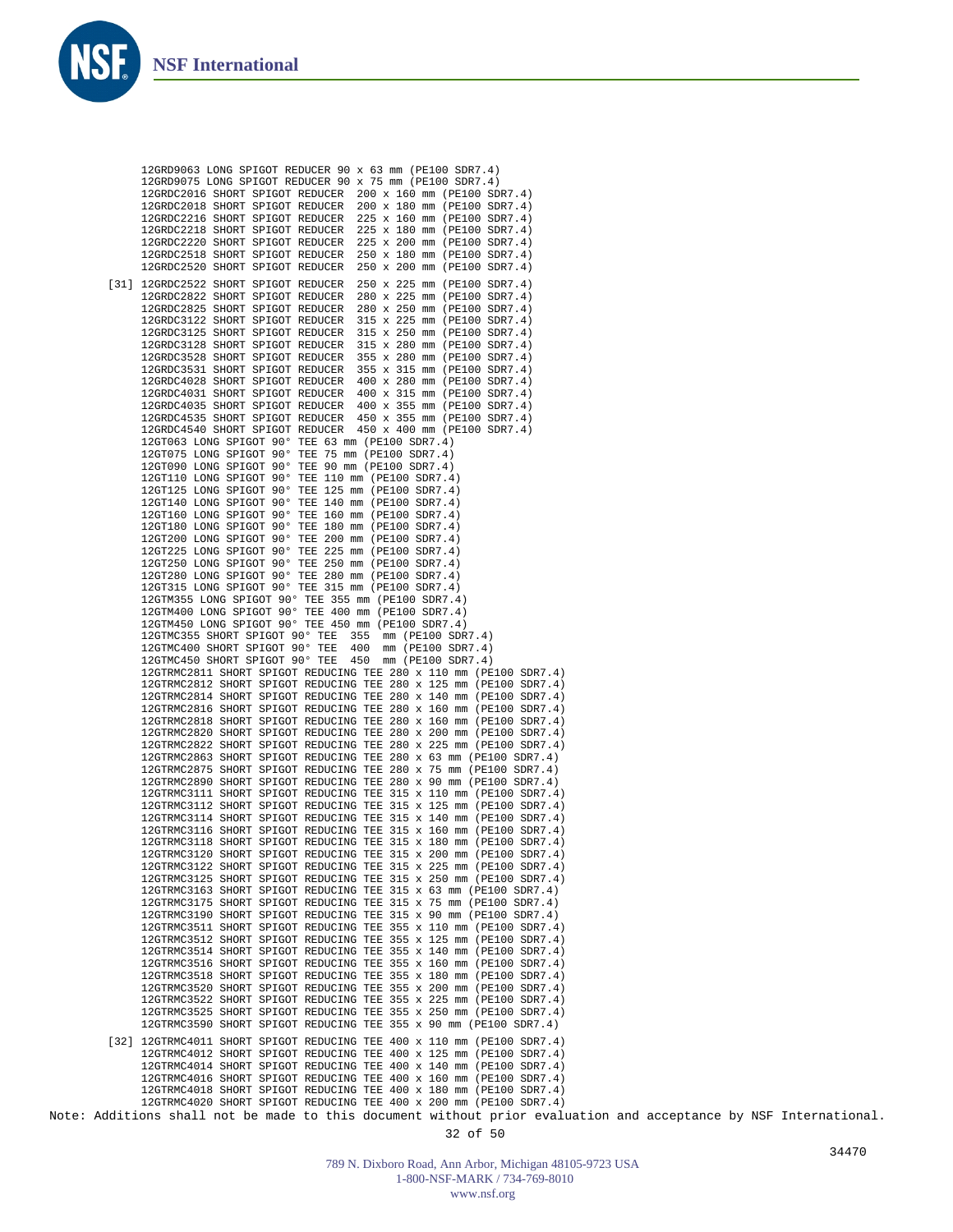

| 12GTRMC4022 SHORT SPIGOT REDUCING TEE 400 x 225 mm (PE100 SDR7.4)                                                                      |
|----------------------------------------------------------------------------------------------------------------------------------------|
| 12GTRMC4025 SHORT SPIGOT REDUCING TEE 400 x 250 mm (PE100 SDR7.4)                                                                      |
| 12GTRMC4028 SHORT SPIGOT REDUCING TEE 400 x 280 mm (PE100 SDR7.4)<br>12GTRMC4031 SHORT SPIGOT REDUCING TEE 400 x 315 mm (PE100 SDR7.4) |
| 12GTRMC4511 SHORT SPIGOT REDUCING TEE 450 x 110 mm (PE100 SDR7.4)                                                                      |
| 12GTRMC4512 SHORT SPIGOT REDUCING TEE 450 x 125 mm (PE100 SDR7.4)                                                                      |
| 12GTRMC4514 SHORT SPIGOT REDUCING TEE 450 x 140 mm (PE100 SDR7.4)                                                                      |
| 12GTRMC4516 SHORT SPIGOT REDUCING TEE 450 x 160 mm (PE100 SDR7.4)                                                                      |
| 12GTRMC4518 SHORT SPIGOT REDUCING TEE 450 x 180 mm (PE100 SDR7.4)                                                                      |
| 12GTRMC4520 SHORT SPIGOT REDUCING TEE 450 x 200 mm (PE100 SDR7.4)<br>12GTRMC4522 SHORT SPIGOT REDUCING TEE 450 x 225 mm (PE100 SDR7.4) |
| 12GTRMC4525 SHORT SPIGOT REDUCING TEE 450 x 250 mm (PE100 SDR7.4)                                                                      |
| 12GTRMC4528 SHORT SPIGOT REDUCING TEE 450 x 280 mm (PE100 SDR7.4)                                                                      |
| 12GTRMC4531 SHORT SPIGOT REDUCING TEE 450 x 315 mm (PE100 SDR7.4)                                                                      |
| 12GTRMC4535 SHORT SPIGOT REDUCING TEE 450 x 355 mm (PE100 SDR7.4)                                                                      |
| 12HC063 45° ELBOW LONG SPIGOT 63 mm (PE100 SDR9)                                                                                       |
| 12HC075 45° ELBOW LONG SPIGOT 75 mm (PE100 SDR9)<br>12HC090 45° ELBOW LONG SPIGOT 90 mm (PE100 SDR9)                                   |
| 12HC110 45° ELBOW LONG SPIGOT 110 mm (PE100 SDR9)                                                                                      |
| 12HC125 45° ELBOW LONG SPIGOT 125 mm (PE100 SDR9)                                                                                      |
| 12HC140 45° ELBOW LONG SPIGOT 140 mm (PE100 SDR9)                                                                                      |
| 12HC160 45° ELBOW LONG SPIGOT 160 mm (PE100 SDR9)                                                                                      |
| 12HC180 45° ELBOW LONG SPIGOT 180 mm (PE100 SDR9)                                                                                      |
| 12HC200 45° ELBOW LONG SPIGOT 200 mm (PE100 SDR9)<br>12HC225 45° ELBOW LONG SPIGOT 225 mm (PE100 SDR9)                                 |
| 12HC250 45° ELBOW LONG SPIGOT 250 mm (PE100 SDR9)                                                                                      |
| 12HC280 45° ELBOW LONG SPIGOT 280 mm (PE100 SDR9)                                                                                      |
| 12HC315 45° ELBOW LONG SPIGOT 315 mm (PE100 SDR9)                                                                                      |
| 12HCAL063 LONG SPIGOT CAP 63 mm (PE100 SDR9)                                                                                           |
| 12HCAL075 LONG SPIGOT CAP 75 mm (PE100 SDR9)                                                                                           |
| 12HCAL090 LONG SPIGOT CAP 90 mm (PE100 SDR9)<br>12HCAL110 LONG SPIGOT CAP 110 mm (PE100 SDR9)                                          |
| 12HCAL125 LONG SPIGOT CAP 125 mm (PE100 SDR9)                                                                                          |
| 12HCAL140 LONG SPIGOT CAP 140 mm (PE100 SDR9)                                                                                          |
| 12HCAL160 LONG SPIGOT CAP 160 mm (PE100 SDR9)                                                                                          |
| 12HCAL180 LONG SPIGOT CAP 180 mm (PE100 SDR9)<br>12HCAL200 LONG SPIGOT CAP 200 mm (PE100 SDR9)                                         |
| 12HCAL225 LONG SPIGOT CAP 225 mm (PE100 SDR9)                                                                                          |
| 12HCAL250 LONG SPIGOT CAP 250 mm (PE100 SDR9)                                                                                          |
| 12HCAL280 LONG SPIGOT CAP 280 mm (PE100 SDR9)                                                                                          |
| 12HCAL315 LONG SPIGOT CAP 315 mm (PE100 SDR9)                                                                                          |
| 12HCAL355 LONG SPIGOT CAP 355 mm (PE100 SDR9)                                                                                          |
| 12HCAL400 LONG SPIGOT CAP 400 mm (PE100 SDR9)<br>12HCAL450 LONG SPIGOT CAP 450 mm (PE100 SDR9)                                         |
| 12HCAL500 LONG SPIGOT CAP 500 mm (PE100 SDR9)                                                                                          |
| 12HCRT063 LONG SPIGOT STUB END 63 mm (PE100 SDR9)                                                                                      |
| 12HCRT075 LONG SPIGOT STUB END 75 mm (PE100 SDR9)                                                                                      |
| 12HCRT090 LONG SPIGOT STUB END 90 mm (PE100 SDR9)                                                                                      |
| 12HCRT110 LONG SPIGOT STUB END 110 mm (PE100 SDR9)<br>12HCRT125 LONG SPIGOT STUB END 125 mm (PE100 SDR9)                               |
| 12HCRT140 LONG SPIGOT STUB END 140 mm (PE100 SDR9)                                                                                     |
| 12HCRT160 LONG SPIGOT STUB END 160 mm (PE100 SDR9)                                                                                     |
| 12HCRT180 LONG SPIGOT STUB END 180 mm (PE100 SDR9)                                                                                     |
| 12HCRT200 LONG SPIGOT STUB END 200 mm (PE100 SDR9)<br>12HCRT225 LONG SPIGOT STUB END 225 mm (PE100 SDR9)                               |
| 12HCRT250 LONG SPIGOT STUB END 250 mm (PE100 SDR9)                                                                                     |
| [33] 12HCRT280 LONG SPIGOT STUB END 280 mm (PE100 SDR9)                                                                                |
| 12HCRT315 LONG SPIGOT STUB END 315 mm (PE100 SDR9)                                                                                     |
| 12HCRT355 LONG SPIGOT STUB END 355 mm (PE100 SDR9)                                                                                     |
| 12HCRT400 LONG SPIGOT STUB END 400 mm (PE100 SDR9)                                                                                     |
| 12HCRT450 LONG SPIGOT STUB END 450 mm (PE100 SDR9)                                                                                     |
| 12HCRT500 LONG SPIGOT STUB END 500 mm (PE100 SDR9)<br>12HCRTC110 SHORT SPIGOT STUB END 110 mm (PE100 SDR9)                             |
| 12HCRTC125 SHORT SPIGOT STUB END 125 mm (PE100 SDR9)                                                                                   |
| 12HCRTC140 SHORT SPIGOT STUB END 140 mm (PE100 SDR9)                                                                                   |
| 12HCRTC160 SHORT SPIGOT STUB END 160 mm (PE100 SDR9)                                                                                   |
| 12HCRTC180 SHORT SPIGOT STUB END 180 mm (PE100 SDR9)                                                                                   |
| 12HCRTC200 SHORT SPIGOT STUB END 200 mm (PE100 SDR9)<br>12HCRTC225 SHORT SPIGOT STUB END 225 mm (PE100 SDR9)                           |
| 12HCRTC250 SHORT SPIGOT STUB END 250 mm (PE100 SDR9)                                                                                   |
| 12HCRTC280 SHORT SPIGOT STUB END 280 mm (PE100 SDR9)                                                                                   |
| 12HCRTC315 SHORT SPIGOT STUB END 315 mm (PE100 SDR9)                                                                                   |
| 12HCRTC355 SHORT SPIGOT STUB END 355 mm (PE100 SDR9)<br>12HCRTC400 SHORT SPIGOT STUB END 400 mm (PE100 SDR9)                           |
| 12HCRTC450 SHORT SPIGOT STUB END 450 mm (PE100 SDR9)                                                                                   |
| 12HCRTC500 SHORT SPIGOT STUB END 500 mm (PE100 SDR9)                                                                                   |
| 12HG063 LONG SPIGOT 90° ELBOW 63 mm (PE100 SDR9)                                                                                       |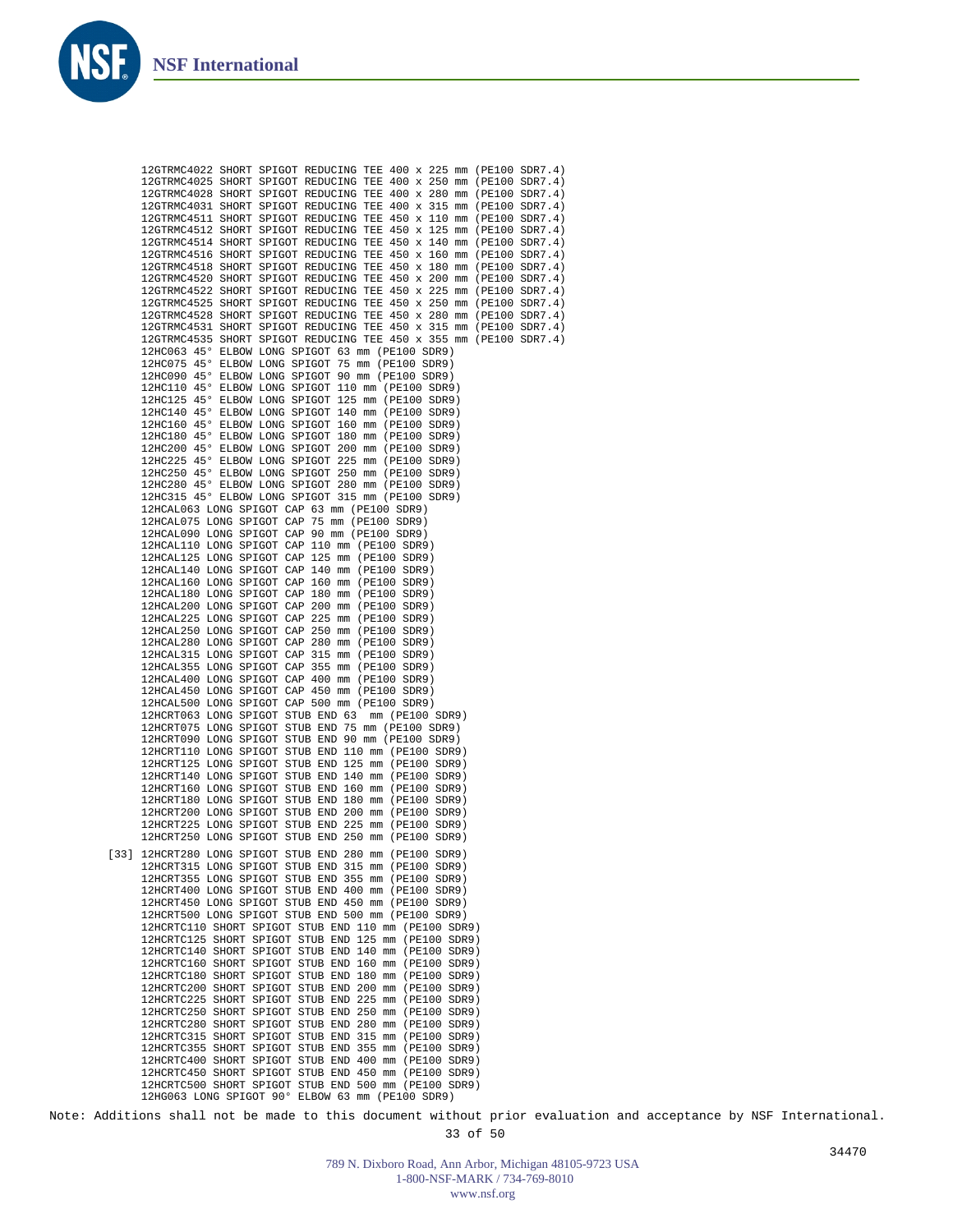12HG075 LONG SPIGOT 90° ELBOW 75 mm (PE100 SDR9)



Note: Additions shall not be made to this document without prior evaluation and acceptance by NSF International.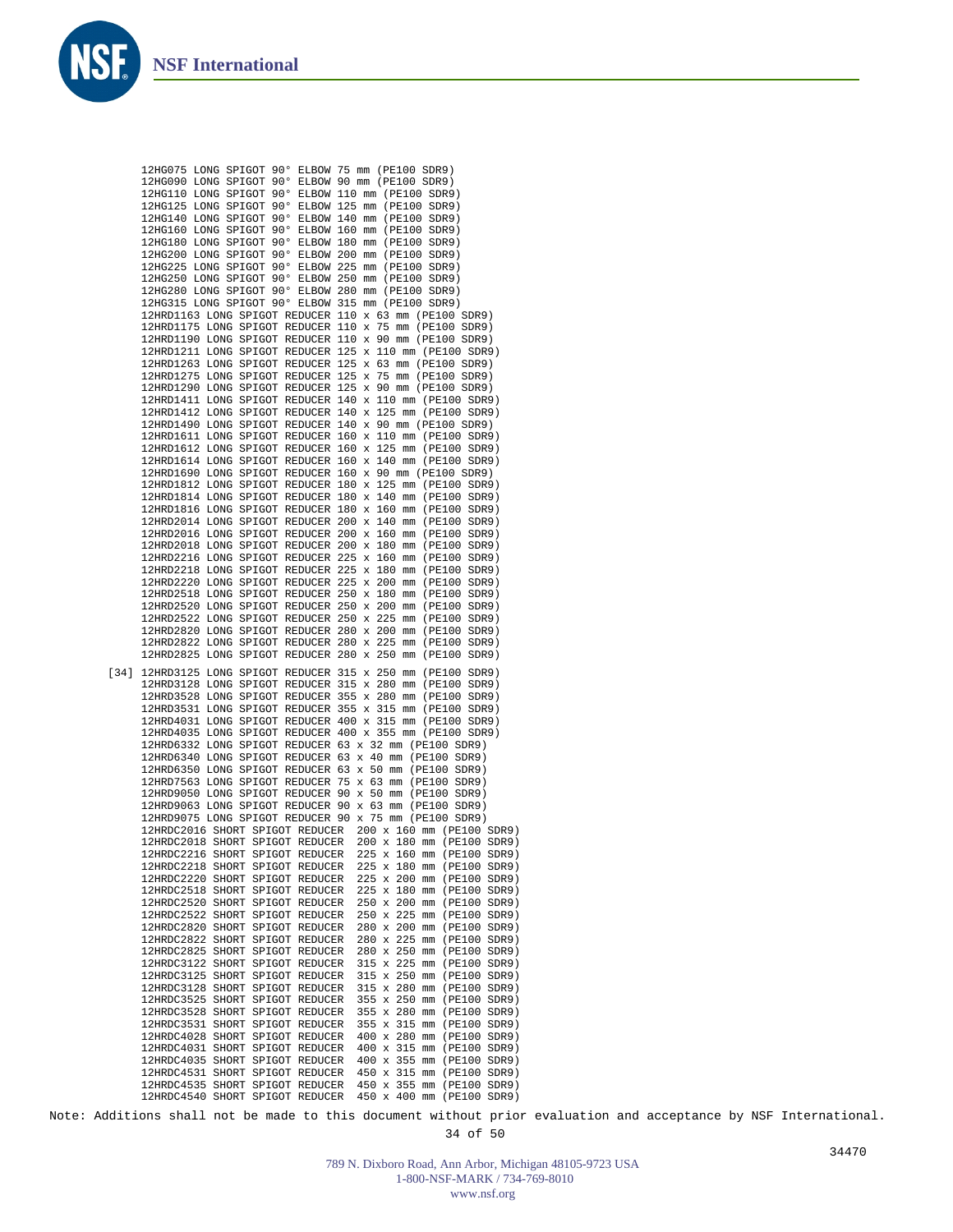![](_page_34_Picture_1.jpeg)

Note: Additions shall not be made to this document without prior evaluation and acceptance by NSF International.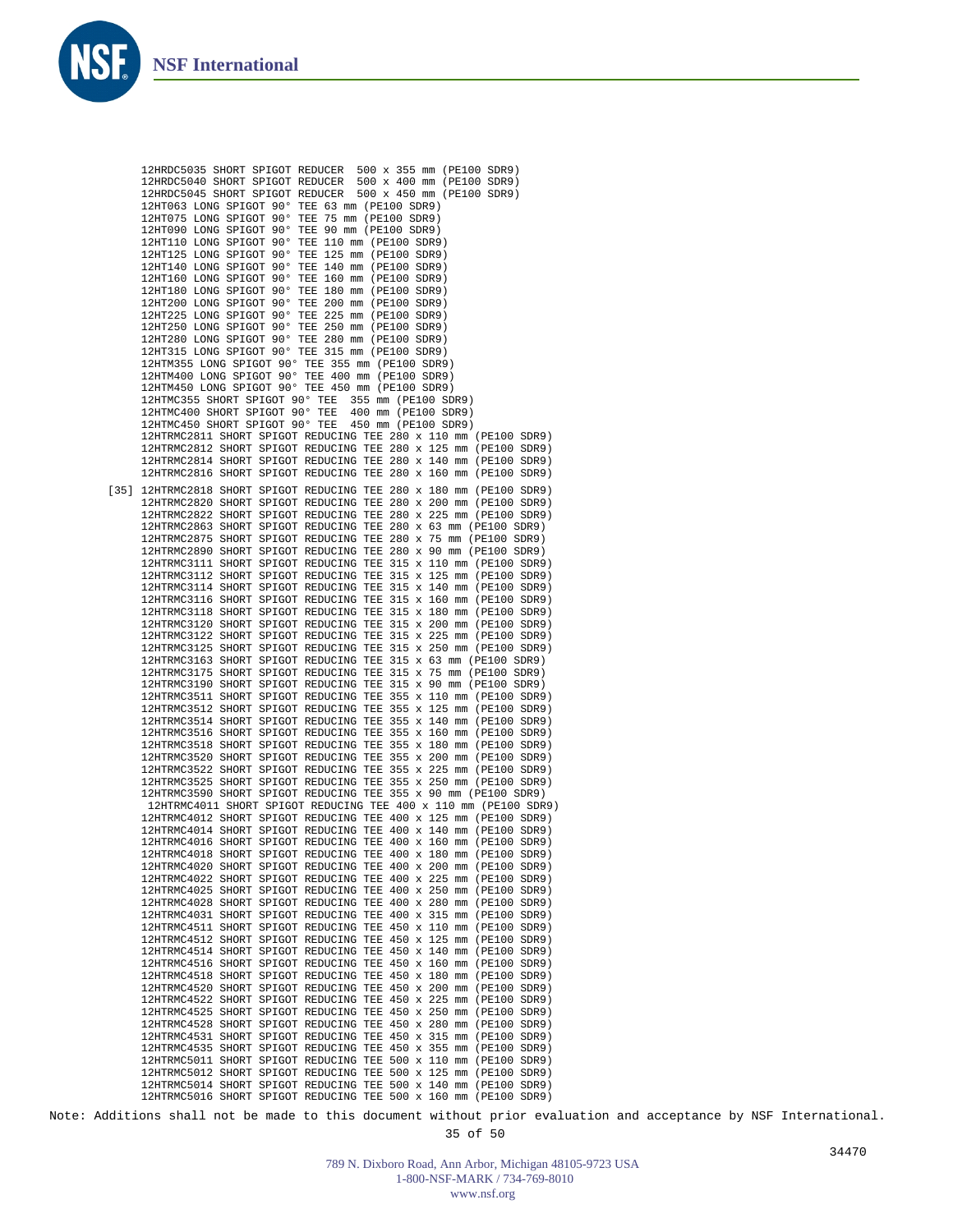![](_page_35_Picture_0.jpeg)

12HTRMC5018 SHORT SPIGOT REDUCING TEE 500 x 180 mm (PE100 SDR9) 12HTRMC5020 SHORT SPIGOT REDUCING TEE 500 x 200 mm (PE100 SDR9) 12HTRMC5022 SHORT SPIGOT REDUCING TEE 500 x 225 mm (PE100 SDR9) 12HTRMC5025 SHORT SPIGOT REDUCING TEE 500 x 250 mm (PE100 SDR9) 12HTRMC5028 SHORT SPIGOT REDUCING TEE 500 x 280 mm (PE100 SDR9) 12HTRMC5031 SHORT SPIGOT REDUCING TEE 500 x 315 mm (PE100 SDR9) 12HTRMC5035 SHORT SPIGOT REDUCING TEE 500 x 355 mm (PE100 SDR9) [36] Configurations include: Socket Long Radius 90° Elbow 27NCLR20 1/2" 27NCLR25 3/4" Crossover Pipe - Plain End 27NSOR20 1/2" 27NSOR25 3/4" 27NSOR32 1" Compact Cross Over F/F - Socket 27NSOFF20 1/2" 27NSOFF25 3/4" Compact Cross Over M/F - Socket 27NSOFM20 1/2" 27NSOFM25 3/4" Socket Fusion 90° Elbow 27NG20 1/2" 27NG25 3/4" 27NG32 1" 27NG40 1 ¼" 27NG50 1 1/2" 27NG63 2" 27NG75 2 1/2" 27NG90 3" 27NG110 3 1/2" 27NG125 4" Butt Weld 90° Elbow - Long Spigot (SDR 7.3) 27NG907463MM 2" 27NG907490MM 3" 27NG9074110MM 3 1/2" 27NG9074125MM 4" 27NG9074160MM 6" Segmented 90° Elbow - Long Spigot (SDR 7.3) 27NG9074200MM 8" 27NG9074250MM 10" 27NG9074315MM 12" 27NG9074355MM 14" Butt Weld 90° Elbow - Long Spigot (SDR 11) 27NG901163MM 2" 27NG901190MM 3" 27NG9011110MM 3 1/2" 27NG9011125MM 4" 27NG9011160MM 6" 27NG9011200MM 8" 27NG9011250MM 10" 27NG9011315MM 12" Segmented 90° Elbow - Long Spigot (SDR 11) 27NG9011355MM 14" 27NG9011400MM 16" 27NG9011450MM 18" 27NG9011500MM 20" Butt Weld 90° Elbow - Long Spigot (SDR 17) 27NG901763MM 2" 27NG901790MM 3" 27NG9017110MM 3 1/2" 27NG9017125MM 4" 27NG9017160MM 6" 27NG9017200MM 8" 27NG9017250MM 10" 27NG9017315MM 12" Segmented 90° Elbow - Long Spigot (SDR 17) 27NG9017355MM 14" 27NG9017400MM 16" 27NG9017450MM 18" 27NG9017500MM 20" 27NG9017560MM 22" 27NG9017630MM 24" Socket Fusion Street 90° Elbow 27NGMF20 1/2" 27NGMF25 3/4" 27NGMF32 1"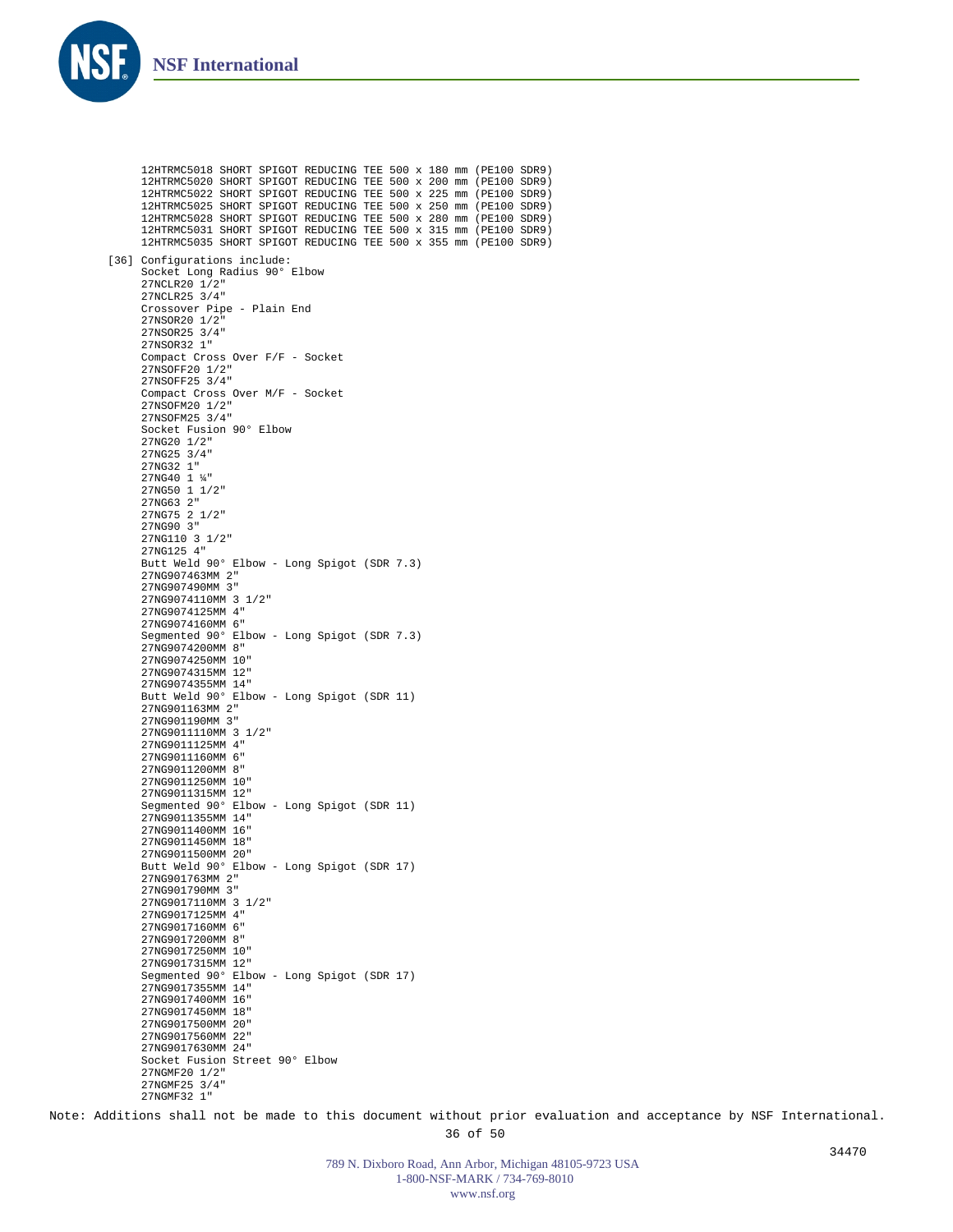![](_page_36_Picture_0.jpeg)

27NGMF40 1 ¼" Socket Fusion 45° Elbow 27NC4520 1/2" 27NC4525 3/4" 27NC4532 1" 27NC4540 1 ¼" 27NC4550 1 1/2" 27NC4563 2" 27NC4575 2 1/2" 27NC4590 3" 27NC45110 3 1/2" 27NC45125 4" Butt Weld 45° Elbow - Long Spigot (SDR 7.3) 27NC457463MM 2" 27NC457490MM 3" 27NC4574110MM 3 1/2" 27NC4574125MM 4" 27NC4574160MM 6" Segmented 45° Elbow - Long Spigot (SDR 7.3) 27NC4574200MM 8" 27NC4574250MM 10" 27NC4574315MM 12" 27NC4574355MM 14" Butt Weld 45° Elbow - Long Spigot (SDR 11) 27NC451163MM 2" 27NC451190MM 3" 27NC4511110MM 3 1/2" 27NC4511125MM 4" 27NC4511160MM 6" 27NC4511200MM 8" 27NC4511250MM 10" 27NC4511315MM 12" Segmented 45° Elbow - Long Spigot (SDR 11) 27NC4511355MM 14" 27NC4511400MM 16" 27NC4511450MM 18" 27NC4511500MM 20" Butt Weld 45° Elbow - Long Spigot (SDR 17) 27NC451763MM 2" 27NC451790MM 3" 27NC4517110MM 3 1/2" 27NC4517125MM 4" 27NC4517160MM 6" 27NC4517200MM 8" 27NC4517250MM 10" 27NC4517315MM 12" Segmented 45° Elbow - Long Spigot (SDR 17) 27NC4517355MM 14" 27NC4517400MM 16" 27NC4517450MM 18" 27NC4517500MM 20" 27NC4517560MM 22" 27NC4517630MM 24" Socket Fusion Street 45° Elbow 27NCMF4520 1/2" 27NCMF4525 3/4" Socket Fusion Tee 27NT20 1/2" 27NT25 3/4" 27NT32 1" 27NT40 1 ¼" 27NT50 1 1/2" 27NT63 2" 27NT75 2 1/2" 27NT90 3" 27NT110 3 1/2" 27NT125 4" Butt Weld - Socket Fusion Tee (SDR 7.3) 27NT7463MM 2" 27NT7490MM 3" 27NT74110MM 3 1/2" 27NT74125MM 4" 27NT74160MM 6" Segmented - Socket Fusion Tee (SDR 7.3) 27NT74200MM 8" 27NT74250MM 10" 27NT74315MM 12" 27NT74355MM 14"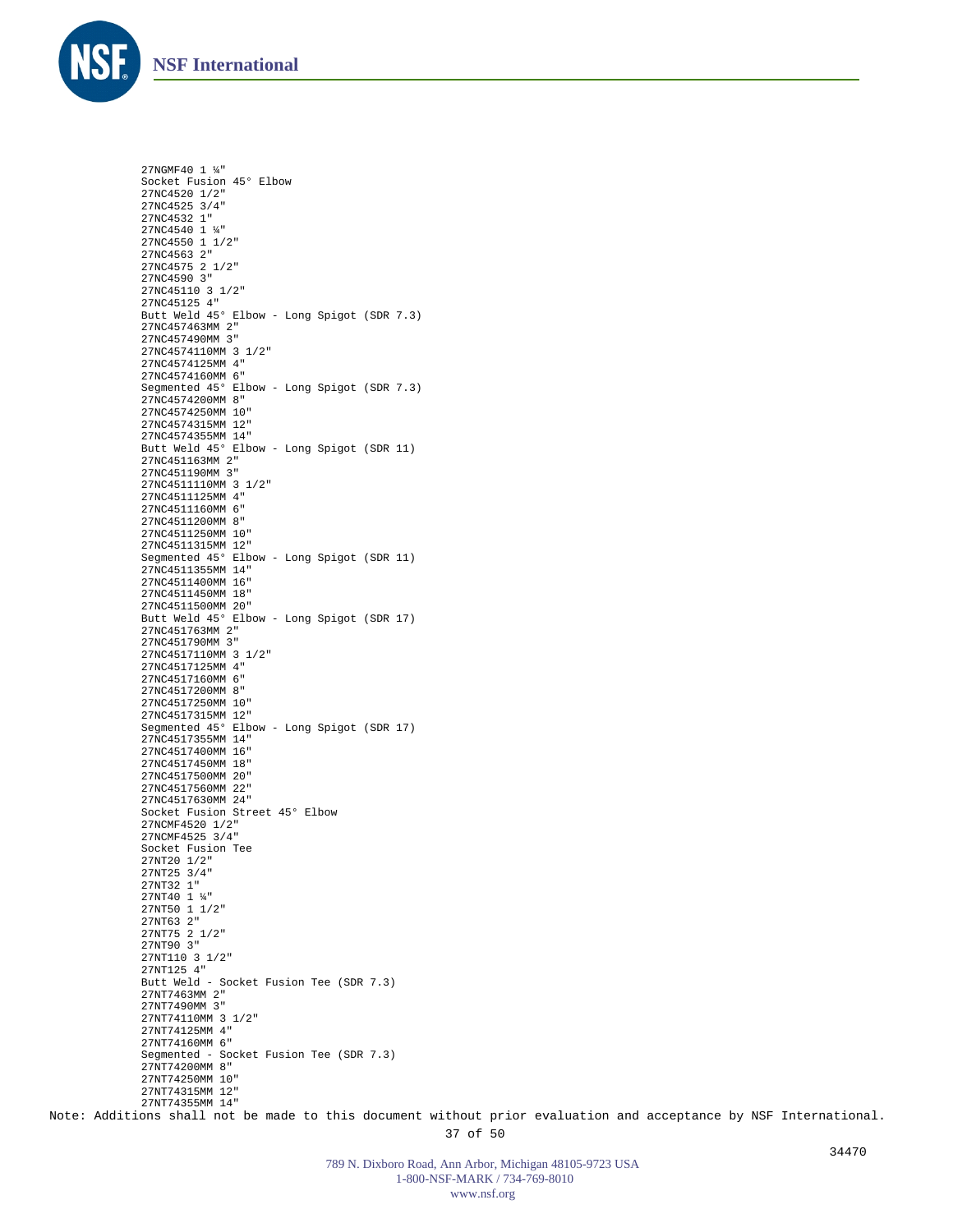![](_page_37_Picture_0.jpeg)

```
Butt Weld Tee - Long Spigot (SDR 11)
     27NT1163MM 2"
     27NT1190MM 3"
     27NT11110MM 3 1/2"
     27NT11125MM 4"
     27NT11160MM 6"
     27NT11200MM 8"
     27NT11250MM 10"
     Segmented Tee - Long Spigot (SDR 11)
     27NT11315MM 12"
     27NT11355MM 14"
     27NT11400MM 16"
     27NT11450MM 18"
     27NT11500MM 20"
     Butt Weld Tee - Long Spigot (SDR 17)
     27NT1763MM 2"
     27NT1790MM 3"
     27NT17110MM 3 1/2"
     27NT17125MM 4"
     27NT17160MM 6"
     27NT17200MM 8"
     27NT17250MM 10"
     SANISTIZING THE - Long Spigot (SDR 17)
     27NT17315MM 12"
     27NT17355MM 14"
     27NT17400MM 16"
     27NT17450MM 18"
     27NT17500MM 20"
     27NT17560MM 22"
     27NT17630MM 24"
[37] Socket Fusion Reduced Tee
     27NTR252020 3/4" x 1/2" x 1/2"
     27NTR252025 3/4" x 1/2" x 3/4"
     27NTR252520 3/4" x 3/4" x 1/2"
     27NTR323225 1" x 1" x 3/4"
     27NTR253225 3/4" x 1" x 3/4"
      27NTR322020 1" x 1/2" x 1/2"
27NTR322025 1" x 1/2" x 3/4"
      27NTR322525 1" x 3/4" x 3/4"
27NTR322032 1" x 1/2" x 1"
     27NTR322532 1" x 3/4" x 1"
      27NTR402040 1 1/4" x 1/2" x 1 1/4"
27NTR402540 1 1/4" x 3/4" x 1 1/4"
     27NTR403240 1 1/4" x 1" x 1 1/4"
      27NTR502050 1 1/2" x 1/2" x 1 1/2"
27NTR502550 1 1/2" x 3/4" x 1 1/2"
     27NTR503250 1 1/2" x 1" x 1 1/2"
     27NTR504050 1 1/2" x 1 1/4" x 1 1/2"
      27NTR632563 2" x 3/4" x 2"
27NTR633263 2" x 1" x 2"
27NTR634063 2" x 1 1/4" x 2"
     27NTR635063 2" x 1 1/2" x 2"
     27NTR753275 2 1/2" x 1" x 2 1/2"
      27NTR754075 2 1/2" x 1 1/4" x 2 1/2"
27NTR755075 2 1/2" x 1 1/2" x 2 1/2"
     27NTR756375 2 1/2" x 2" x 2 1/2"
      27NTR906390 3" x 2" x 3"
27NTR907590 3" x 2 1/2" x 3"
     27NTR11063110 3 1/2" x 2" x 3 1/2"
     27NTR11075110 3 1/2" x 2 1/2" x 3 1/2"
     27NTR11090110 3 1/2" x 3" x 3 1/2"
      27NTR12575125 4" x 2 1/2" x 4"
27NTR12590125 4" x 3" x 4"
     27NTR125110125 4" x 3 1/2" x 4"
     Fusion Male Side Fusion Reduced Tee - Long Spigot
     27NTR11160110M160 6" x 3 1/2" x 6"
     27NTR11160125M160 6" x 4" x 6"
     27NTR11200110M200 8" x 3 1/2" x 8"
      27NTR11200125M200 8" x 4" x 8"
27NTR11200160M200 8" x 6" x 8"
     27NTR11250110M250 10" x 3 1/2" x 10"
     27NTR11250125M250 10" x 4" x 10"
     27NTR11250160M250 10" x 6" x 10"
     27NTR11315110M315 12" x 3 1/2" x12"
     27NTR11315125M315 12" x 4" x 12"
     27NTR11315160M315 12" x 6" x 12"
```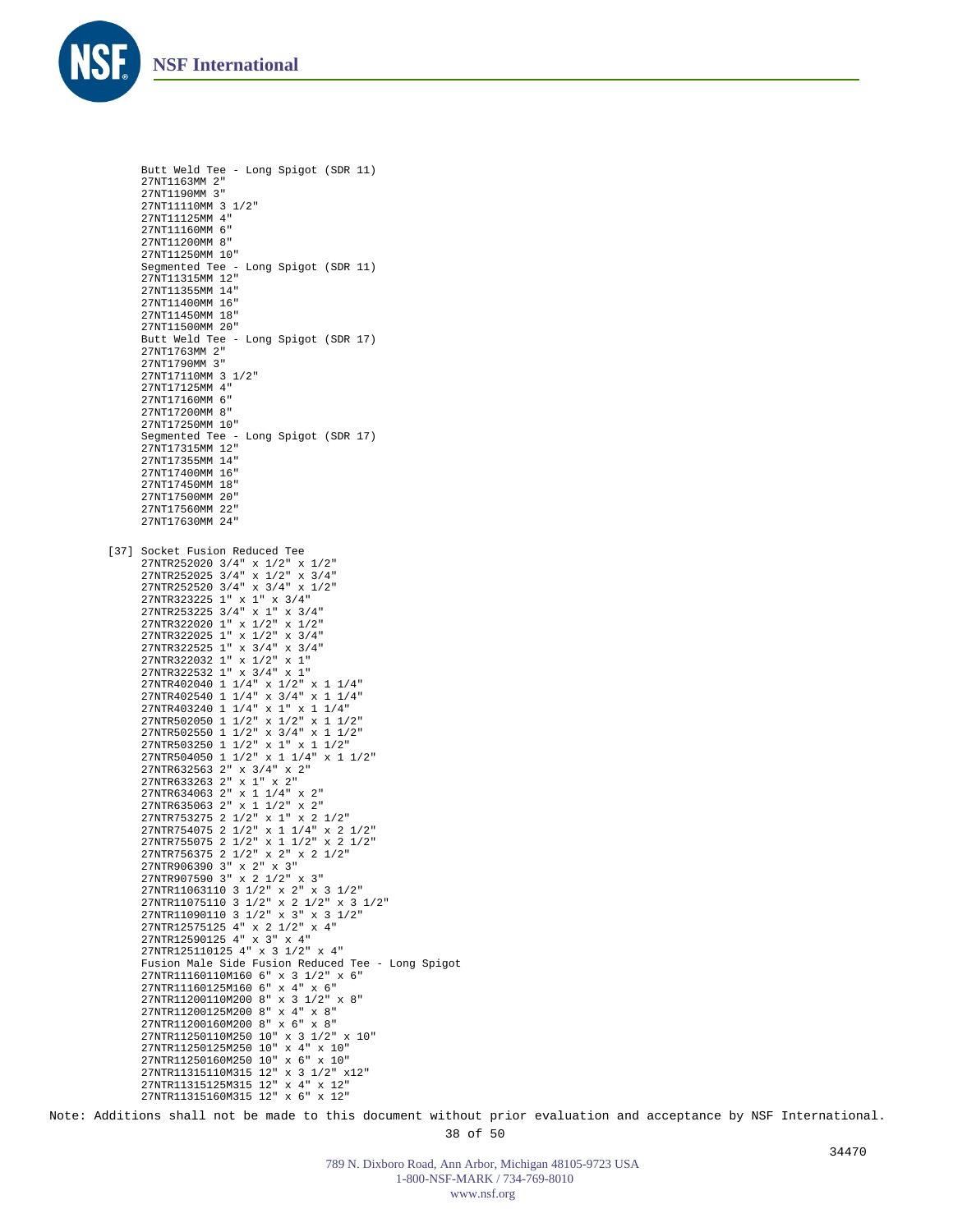![](_page_38_Picture_0.jpeg)

```
27NTR11355110M355 14" x 3 1/2" x 14"
     27NTR11355125M355 14" x 4" x 14"
27NTR11355160M355 14" x 6" x 14"
     Fusion Female Side Fusion Reduced Tee - Long Spigot
     27NTR119040F90 3" x 1 1/4" x 3"
     27NTR119050F90 3" x 1 1/2" x 3"
27NTR119063F90 3" x 2" x 3"
     27NTR1111040F110 3 1/2" x 1 1/4" x 3 1/2"
     27NTR1111050F110 3 1/2" x 1 1/2" x 3 1/2"
     27NTR1111063F110 3 1/2" x 2" x 3 1/2"
     27NTR1112540F125 4" x 1 1/4" x 4"
     27NTR1112550F125 4" x 1 1/2" x 4"
     27NTR1112563F125 4" x 2" x 4"
     27NTR1112575F125 4" x 2 1/2" x 4"
     27NTR1112590F125 4" x 3" x 4"
27NTR1116040F160 6" x 1 1/4" x 6"
     27NTR1116050F160 6" x 1 1/2" x 6"
27NTR1116063F160 6" x 2" x 6"
     27NTR1116075F160 6" x 2 1/2" x 6"
     27NTR1116090F160 6" x 3" x 6"
     27NTR1120040F200 8" x 1 1/4" x 8"
     27NTR1120050F200 8" x 1 1/2" x 8"
     27NTR1120063F200 8" x 2" x 8"
     27NTR1120075F200 8" x 2 1/2" x 8"
     27NTR1120090F200 8" x 3" x 8"
     27NTR1125040F250 10" x 1 1/4" x 10"
     27NTR1125050F250 10" x 1 1/2" x 10"
     27NTR1125063F250 10" x 2" x 10"
     27NTR1125075F250 10" x 2 1/2" x 10"
     27NTR1125090F250 10" x 3" x 10"
     27NTR1131540F315 12" x 1 1/4" x 12"
     27NTR1131550F315 12" x 1 1/2" x 12"
     27NTR1131563F315 12" x 2" x 12"
     27NTR1131575F315 12" x 2 1/2" x 12"
     27NTR1131590F315 12" x 3" x 12"
     27NTR1135540F355 14" x 1 1/4" x 14"
     27NTR1135550F355 14" x 1 1/2" x 14"
     27NTR1135563F355 14" x 2" x 14"
     27NTR1135575F355 14" x 2 1/2" x 14"
     27NTR1135590F355 14" x 3 1/2" x 14"
     Socket Fusion Reduced Cross
     27NCR402020 11/4" x 1/2"x 1/2" x 11/4"
27NCR402525 11/4" x 3/4" x 3/4"x 11/4"
     Socket Fusion Side Elbow Three Outlets
     27NCTV20 1/2"
     Socket Fusion Reduced Bushing
     27NR2520 3/4" x 1/2"
     27NR3220 1" x 1/2"
27NR3225 1" x 3/4"
     27NR4020 1 1/4" x 1/2"
27NR4025 1 1/4" x 3/4"
     27NR4032 1 1/4" x 1"
     27NR5020 1 1/2" x 1/2"
     27NR5025 1 1/2" x 3/4"
     27NR5032 1 1/2" x 1"
     27NR5040 1 1/2" x 1"
     27NR6325 2"x 3/4"
     27NR6332 2" x 1"
27NR6340 2" x 1 1/4"
     27NR6350 2" x 1 1/2"
     27NR7520 2 1/2" x 1/2"
     27NR7525 2 1/2" x 3/4"
     27NR7532 2 1/2" x 1"
     27NR7540 2 1/2" x 1 1/4"
     27NR7550 2 1/2" x 1 1/2"
     27NR7563 2 1/2" x 2"
     27NR9063 3" x 2"
27NR9075 3" x 2 1/2"
     27NR11063 3 1/2" x 2"
     27NR11075 3 1/2" x 2 1/2"
     27NR11090 3 1/2" x 3"
     27NR12590 4" x 3"
     27NR125110 4" x 3 1/2"
27NR160110 6" x 3 1/2"
     27NR160125 6" x 4"
[38] Male Concentric Reducer - Long Spigot
     27NR754011MM 2 1/2" x 1 1/4"
```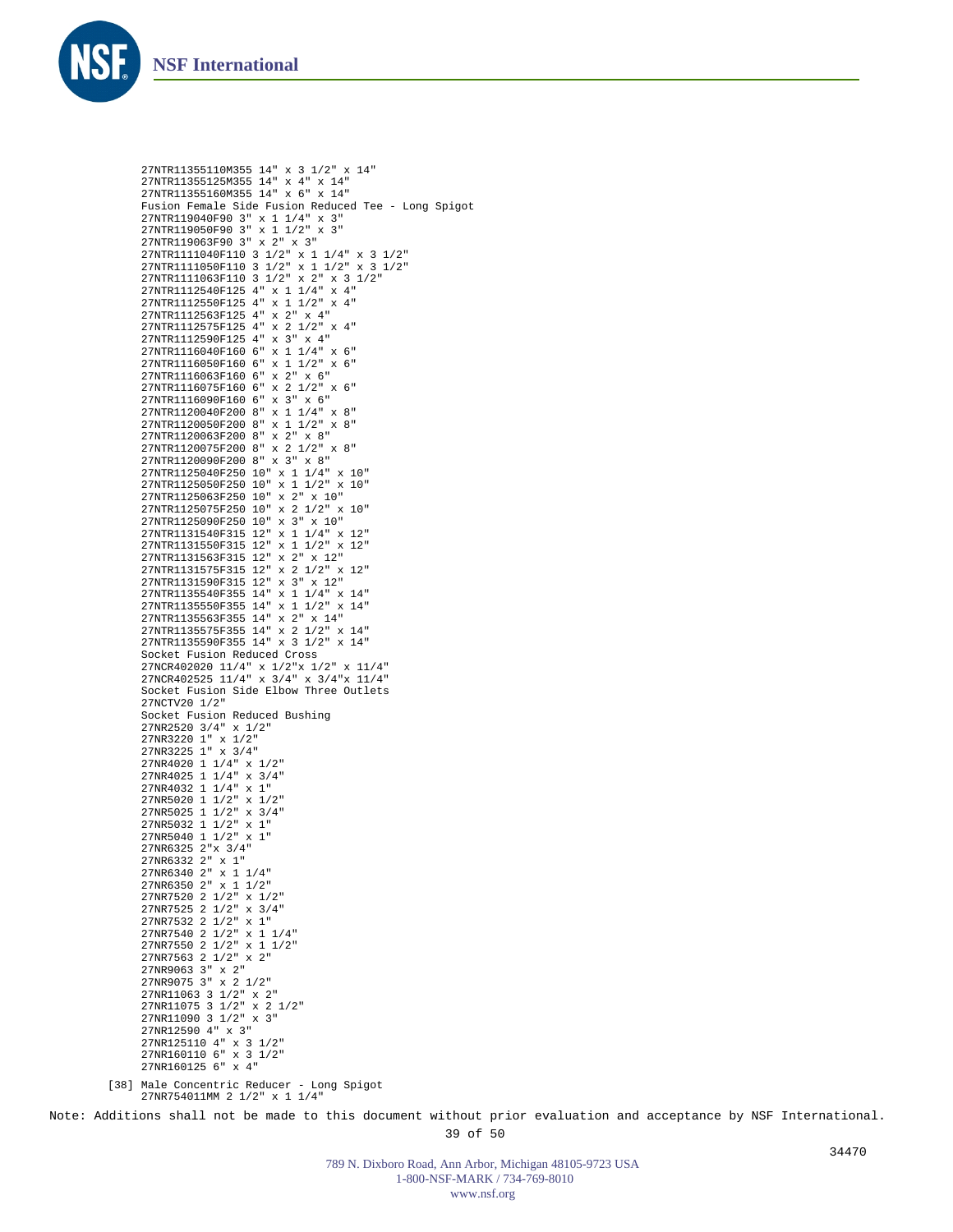![](_page_39_Picture_0.jpeg)

27NR755011MM 2 1/2" x 1 1/2" 27NR756311MM 2 1/2" x 2" 27NR905011MM 3" x 11/2" 27NR906311MM 3" x 2" 27NR907511MM 3" x 2 1/2" 27NR1106311MM 3 1/2" x 2" 27NR1107511MM 3 1/2" x 2 1/2" 27NR1109011MM 3 1/2" x 3" 27NR12511011MM 4" x 3 1/2" 27NR1257511MM 4" x 2 1/2" 27NR1259011MM 4" x 3" 27NR16011011MM 6" x 3 1/2" 27NR16012511MM 6" x 4" 27NR20016011MM 8" x 6" Socket Fusion Coupling 27NMAN20 1/2" 27NMAN25 3/4" 27NMAN32 1" 27NMAN40 1 1/4" 27NMAN50 1 1/2" 27NMAN63 2" 27NMAN75 2 1/2" 27NMAN90 3" 27NMAN110 3 1/2" 27NMAN125 4" Socket Fusion End Cap 27NCC20 1/2" 27NCC25 3/4" 27NCC32 1" 27NCC40 1 1/4" 27NCC50 1 1/2" 27NCC63 2" 27NCC75 2 1/2" 27NCC90 3" 27NCC110 3 1/2" 27NCC125 4" End Cap - Long Spigot (SDR 7.3) 27NCC16074M 6" 27NCC20074M 8" End Cap - Short Spigot (SDR 7.3) 27NCC25074MS 10" 27NCC31574MS 12" 27NCC35574MS 14" 27NCC40074MS 16" 27NCC45074MS 18" End Cap - Long Spigot (SDR 11) 27NCC16011M 6" 27NCC20011M 8" End Cap - Short Spigot (SDR 11) 27NCC25011MS 10" 27NCC31511MS 12" 27NCC35511MS 14" 27NCC40011MS 16" 27NCC45011MS 18" End Cap - Long Spigot (SDR 17) 27NCC16017M 6" 27NCC20017M 8" End Cap - Short Spigot (SDR 17) 27NCC25011MS 10" 27NCC31511MS 12" 27NCC35511MS 14" 27NCC40011MS 16" 27NCC45011MS 18" Stub Flange - Long Spigot 27NCRT3211 1" 27NCRT4011 1 1/4" 27NCRT5011 1 1/2" 27NCRT6311 2" 27NCRT7511 2 1/2" 27NCRT9011 3" 27NCRT11011 3 1/2" 27NCRT12511 4" 27NCRT16011 6" 27NCRT20011 8" 27NCRT25011 10" Stub Flange - Short Spigot 27NCRT31511S 12" 27NCRT35511S 14"

Note: Additions shall not be made to this document without prior evaluation and acceptance by NSF International.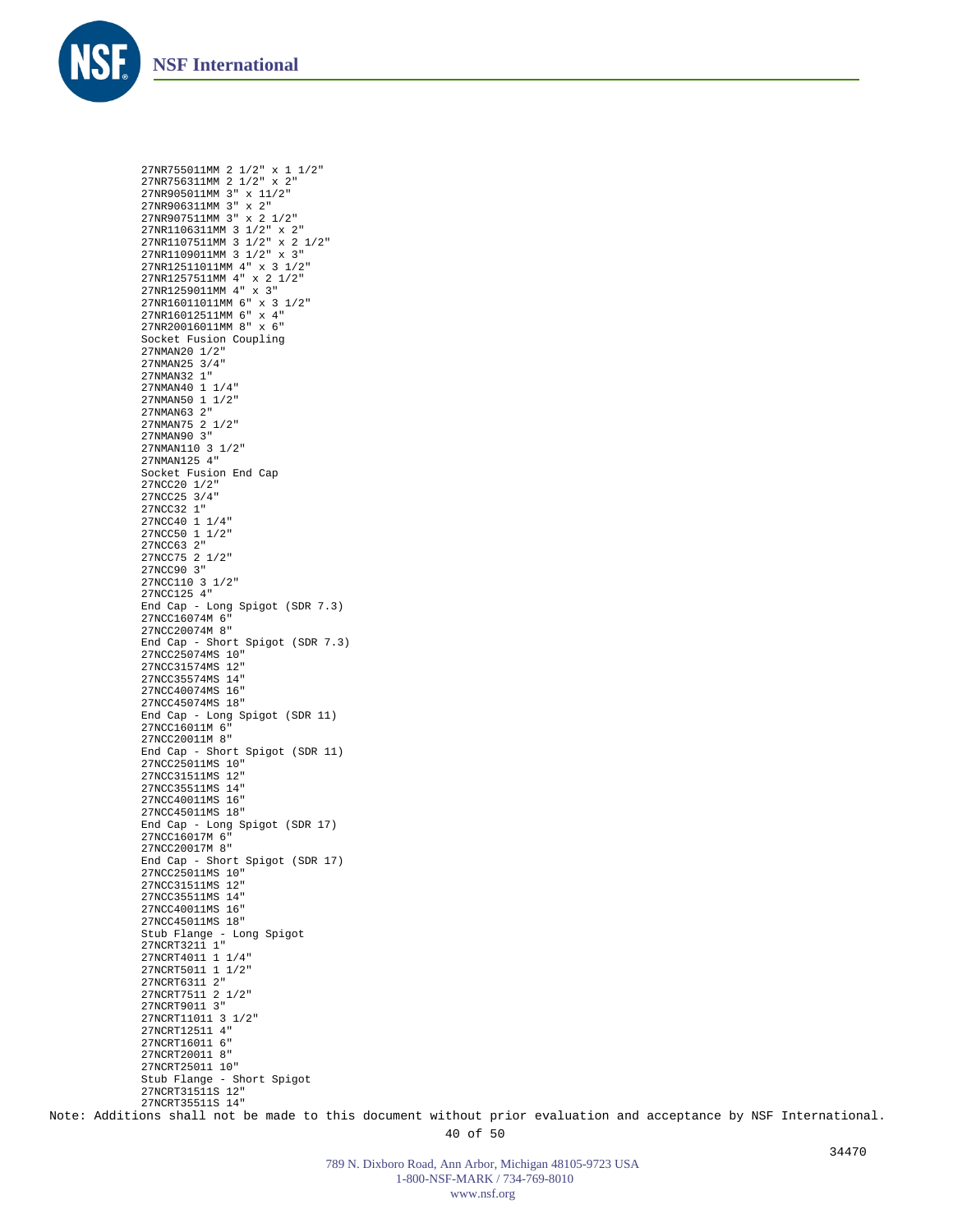![](_page_40_Picture_0.jpeg)

27NCART40011S 16" 27NCRT45011S 18" 27NCRT50011S 20" Electrofusion Coupling 27NME2073 1/2" 27NME2573 3/4" 27NME3273 1" 27NME4073 1 1/4" 27NME5073 1 1/2" 27NME6373 2" 27NME7573 2 1/2" 27NME9011 3" 27NME11011 3 1/2" 27NME12511 4" 27NME16011 6" 27NME20011 8" 27NME25011 10" 27NME31511 12" Electrofusion Reducer 27NRDE3225 1/2" x 3/4" 27NRDE4032 1 1/4" x 1" 27NRDE5032 1 1/2" x 1" 27NRDE5040 1 1/2" x 1 1/4" 27NRDE6332 2" x 1" 27NRDE6340 2" x 1 1/4" 27NRDE6350 2" x 1 1/2" 27NRDE7563 2 1/2" x 2" 27NRDE9063 3" x 2" 27NRDE1163 3 1/2" x 2" 27NRDE1190 3 1/2" x 3" Electrofusion 90° Elbow 27NGEM20 1/2" 27NGEM25 3/4" 27NGEM32 1" 27NGEM4073 1 1/4" 27NGEM50 1 1/2" 27NGEM63 2" 27NGEM75 2 1/2" 27NGEM90 3" 27NGEM110 3 1/2" Electrofusion 45° Elbow 27NCEM32 1" 27NCEM40 1 1/4" 27NCEM50 1 1/2 '' 27NCEM63 2" 27NCEM75 2 1/2" 27NCEM90 3" 27NCEM110 3 1/2" Electrofusion Tee 27NTCE20 1/2" 27NTCE25 3/4" 27NTCE32 1" 27NTCE40 1 1/4" 27NTCE50 1 1/2" 27NTCE63 2" 27NTCE75 2 1/2" 27NTCE90 3" 27NTCE110 3 1/2" 27NTCE160 6" [39] Item # Description All-Plastic Unions with Socket Fusion Ends 27NBRF20 1/2" x 1/2" 27NBRF25 3/4" x 3/4" 27NBRF32 1" x 1" 27NBRF40 1 1/4" x 1 1/4" 22.5° 3" Long Elbow 27NC2251190MML PP-RCT SDR 11 45° Elbow - Long Spigot 27NC457363MM 2" SDR 7.3 27NC4573125MM 4" SDR 7.3 27NC451175MM 2 1/2" SDR 11 27NC4511125MM 4" SDR 11

27NC4511160MM 6" SDR 11 27NC4511200MM 8" SDR 11 27NC4511250MM 10" SDR 11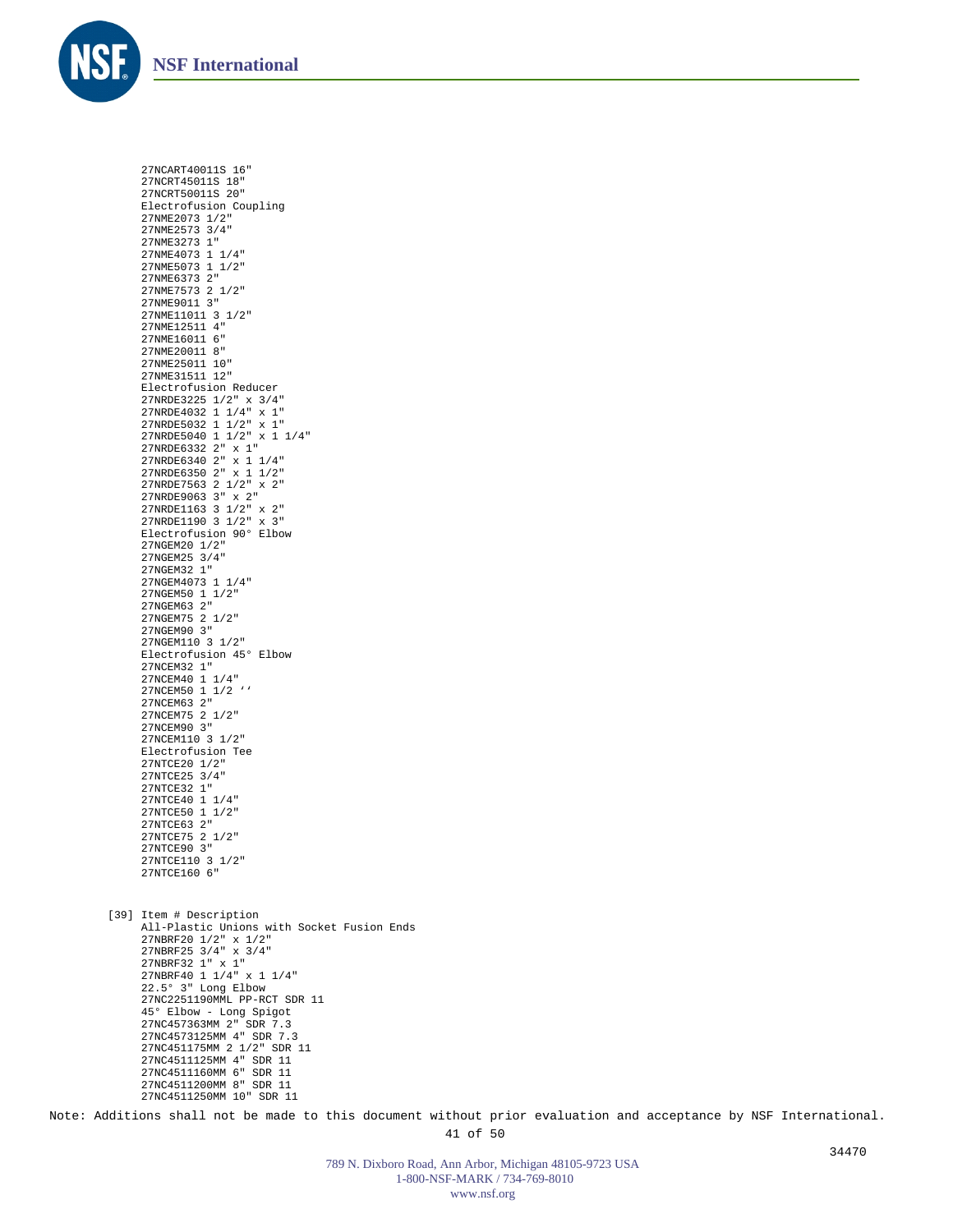![](_page_41_Picture_0.jpeg)

27NC4511315MMA 12" SDR 11 27NC451763MM 2" SDR 17 27NC451775MM 2 1/2" SDR 17 27NC4517110MM 3 1/2" SDR 17 27NC451790MM 3" SDR 17 27NC4517125MM 4" SDR 17 27NC4517160MM 6" SDR 17 27NC4517200MM 8" SDR 17 27NC4517250MM 10" SDR 17 27NC4517315MMA 12" SDR 17 45° Elbow-Long Spigot (2 Segmented Fitt) 27NC4573315MM2 12" SDR 7.3 27NC4511355MM2 14" SDR 11 45° Elbow - Long Spigot (Segmented Fitt) 27NC4511250MM2 10" SDR 11 27NC4511315MM2 12" SDR 11 27NC4511315MMB 12" SDR 11 27NC4511355MMB 14" SDR 11 27NC4511400MMB 16" SDR 11 27NC4517315MMB 12" SDR 17 27NC4517355MMB 14" SDR 17 27NC4517400MMB 16" SDR 17 27NC4517500MMB 20" SDR 17 27NC4517560MMB 22" SDR 17 27NC4517630MMB 24" SDR 17 27NC4573160MMB 6" SDR 7.3 27NC4573200MMB 8" SDR 7.3 27NC4573250MMB 10" SDR 7.3 27NC4573315MMB 12" SDR 7.3 45°Elbow-Long Spigot(Injected Alongated) 27NC4517355MMC 14" SDR 17 27NC4517400MMC 16" SDR 17 Street 45° Elbow - Socket Fusion 27NC45MF20 1/2" 27NC45MF25 3/4" 27NC45MF32 1" End Cap - Long Spigot 27NCC6373M 2" SDR 7.3 27NCC12573M 4" SDR 7.3 27NCC6311M 2" SDR 11 27NCC7511M 2 1/2" SDR 11 27NCC9011M 3" SDR 11 27NCC11011M 3 1/2" SDR 11 27NCC12511M 4" SDR 11 27NCC6317M 2" SDR 17 27NCC7517M 2 1/2" SDR 17 27NCC9017M 3" SDR 17 27NCC11017M 3 1/2" SDR 17 27NCC12517M 4" SDR 17 27NCC25011M 10" SDR 17 End Cap - Short Spigot 27NCC16073MS 6" SDR 7.3 27NCC20073MS 8" SDR 7.3 27NCC25073MS 10" SDR 7.3 27NCC31573MS 12" SDR 7.3 27NCC50011MS 20" SDR 11 27NCC25017MS 10" SDR 17 27NCC31517MS 12" SDR 17 27NCC35517MS 14" SDR 17 27NCC40017MS 16" SDR 17 27NCC45017MS 18" SDR 17 27NCC50017MS 20" SDR 17 27NCC56017MS 22" SDR 17 27NCC63017MS 24" SDR 17 Electrofusion 45° Elbow 27NCEMUV50 1 1/2" 27NCEMUV63 2" 27NCEMUV75 2 1/2" 27NCEMUV90 3" 27NCEMUV110 3 1/2" 27NCEMUV160 6" 27NCEM160 6" 27NCEM200 8" 27NCEMUV200 8" Stub Flange - Socket Fusion 27NCOSA32 1" 27NCOSA40 1 1/4" 27NCOSA50 1 1/2"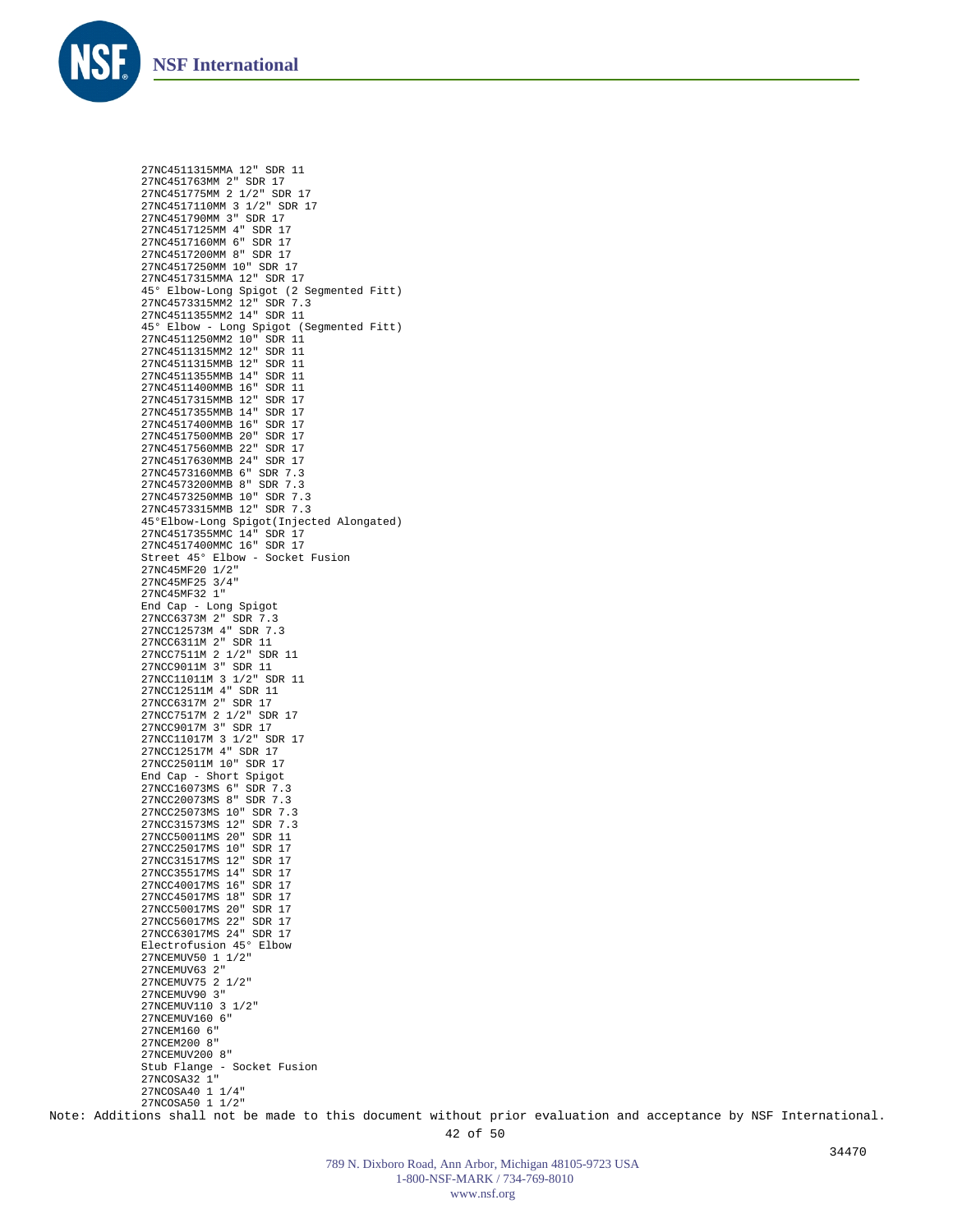![](_page_42_Picture_0.jpeg)

27NCOSA63 2" 27NCOSA75 2 1/2" 27NCOSA90 3" 27NCOSA110 3 1/2" 27NCOSA125 4" Stub Flange - Long Spigot 55° Beveled 27NCRT6373 2" SDR 7.3 27NCRT9073 3" SDR 7.3 27NCRT16073 6" SDR 7.3 27NCRT20073 8" SDR 7.3 27NCRT25073 10" SDR 7.3 27NCRT3211 1" SDR 11 27NCRTUV5011 1 1/2" SDR 11 27NCRT6317 2" SDR 17 27NCRT7511 2 1/2" SDR 11 27NCRT9011 3" SDR 11 27NCRT11011 3 1/2" SDR 11 27NCRT12511 4" SDR 11 27NCRT12517 4" SDR 17 27NCRT16011 6" SDR 11 27NCRT20011 8" SDR 11 27NCRT25011 10" SDR 11 27NCRT31511 12" SDR 11 27NCRT3217 1" SDR 17 27NCRT4017 1 1/4" SDR 17 27NCRT5017 1 1/2" SDR 17 27NCRT7517 2 1/2" SDR 17 27NCRT9017 3" SDR 17 27NCRT11017 3 1/2" SDR 17 27NCRT16017 6" SDR 17 27NCRT20017 8" SDR 17 27NCRT25017 10" SDR 17 27NCRT31517 12" SDR 17 Stub Flange - Short Spigot 55° Beveled 27NCRT11073S 3 1/2" SDR 7.3 27NCRT12573S 4" SDR 7.3 27NCRT31573S 12" SDR 7.3 Stub Flange - Short Spigot Beveled 27NCRT12511A5 125-4" SDR 11 27NCRT12517A5 125-4" SDR 17 Stub Flange - Short Spigot 27NCRT35511S 14" SDR 11 27NCRT35517S 14" SDR 17 27NCART40011S 16" SDR 11 27NCRT40017S 16" SDR 17 27NCRT45011S 18" SDR 11 27NCRT45017S 18" SDR 17 27NCRT50011S 20" SDR 11 27NCRT50017S 20" SDR 17 27NCRT56017S 22" SDR 17 27NCRT63017S 24" SDR 17 Stub Flange Spacer 27NCRTSPACER160 6" 27NCRTSPACER200 8" 27NCRTSPACER250 10" 27NCRTSPACER315 12" 27NCRTSPACER355 14" 27NCRTSPACER400 16" Union with Brass Nuts and Socket Ends 27NCSJ2020 1/2" - 1/2" 27NCSJ2525 3/4" - 3/4" 27NCSJ3232 1" - 1" 27NCSJ4040 1 1/4" - 1 1/4" 27NCSJ5050 1 1/2" - 1 1/2" 27NCSJ6363 2" - 2" 90° Elbow - Socket Fusion 27NG110 3 1/2" 90° Elbow - Long Spigot 27NG9011110MM 3 1/2" SDR 11 [40]27NG9011125MM 4" SDR 11 27NG9011160MM 6" SDR 11 27NG9011200MM 8" SDR 11 27NG9011250MM 10" SDR 11 27NG9011315MMA 12" SDR 11 27NG901163MM 2" SDR 11 27NG901175MM 2 1/2" SDR 11 27NG901190MM 3" SDR 11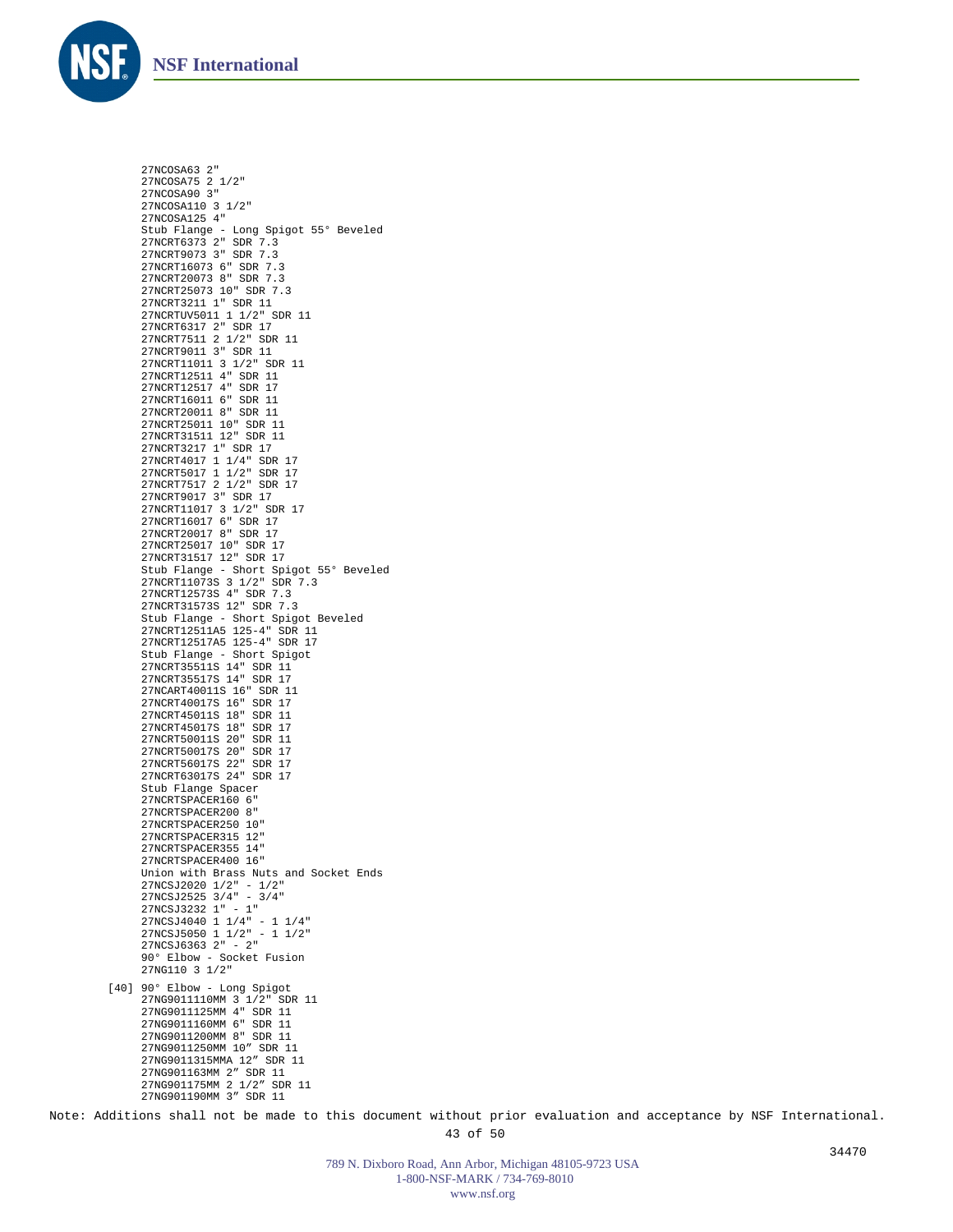![](_page_43_Picture_0.jpeg)

27NG9017110MM 3 1/2" SDR 17 27NG9017125MM 4" SDR 17 27NG9017160MM 6" SDR 17 27NG9017315MMA 12" SDR 17 27NG901763MM 2" SDR 17 27NG901775MM 2 1/2" SDR 17 27NG901790MM 3" SDR 17 27NG9073125MM 4" SDR 7.3 27NG907363MM 2" SDR 7.3 27NG907390MM 3" SDR 7.3 27NG9011250MM3 10" SDR 11 27NG9011315MM3 12" SDR 11 27NG9011355MM3 14" SDR 11 27NG9011400MM3 16" SDR 11 27NG9073250MM3 10" SDR 7.3 27NG9073315MM3 12" SDR 7.3 90°Elbow-Long Spigot(Segmented Fitt) 27NG9011315MMB 12" SDR 11 27NG9011355MMB 14" SDR 11 27NG9011400MMB 16" SDR 11 27NG9011500MMB 20" SDR 11 27NG9017315MMB 12" SDR 17 27NG9017355MMB 14" SDR 17 27NG9017400MMB 16" SDR 17 27NG9017500MMB 20" SDR 17 27NG9017560MMB 22" SDR 17 27NG9017630MMB 24" SDR 17 27NG9073125MMB 4" SDR 7.3 27NG9073160MMB 6" SDR 7.3 27NG9073200MMB 8" SDR 7.3 27NG9073250MMB 10" SDR 7.3 27NG9073315MMB 12" SDR 7.3 90°Elbow-Long Spigot(Injected Alongated) 27NG9017355MMC 14" SDR 17 27NG9017400MMC 16" SDR 17 Coupling - Socket Fusion 27NMAN110 3 1/2" 27NMAN125 4" 27NMAN20 1/2" 27NMAN25 3/4" 27NMAN32 1" 27NMAN40 1 1/4" 27NMAN50 1 1/2" 27NMAN63 2" 27NMAN75 2 1/2" 27NMAN90 3" Electrofusion 90° Elbow 27NGEM160 6" 27NGEM200 8" 27NGEMUV110 3 1/2" 27NGEMUV160 6" 27NGEMUV200 8" 27NGEMUV50 1 1/2" 27NGEMUV63 2" 27NGEMUV75 2 1/2" 27NGEMUV90 3" 27NMEUV50 1 1/2" 27NMEIN63 2" 27NMEUV75 2 1/2" 27NMEUV90 3" Electrofusion Coupling 27NME12511 4" SDR 11 27NME16011 6" SDR 11 27NME16017 6" SDR 17 27NME2073 1/2" SDR 7.3 27NME20017 8" SDR 17 27NME20073 8" SDR 7.3 27NME2573 3/4" SDR 7.3 27NME25017 10" SDR 17 27NME31517 12" SDR 17 27NME31573 12" SDR 7.3 27NME3273 1" SDR 7.3 27NME35511 14" SDR 11 27NME35517 14" SDR 17 27NME4073 1 1/4" SDR 7.3 27NME40011 16" SDR 11 27NME40017 16"SDR 17 27NME45017 18"SDR 17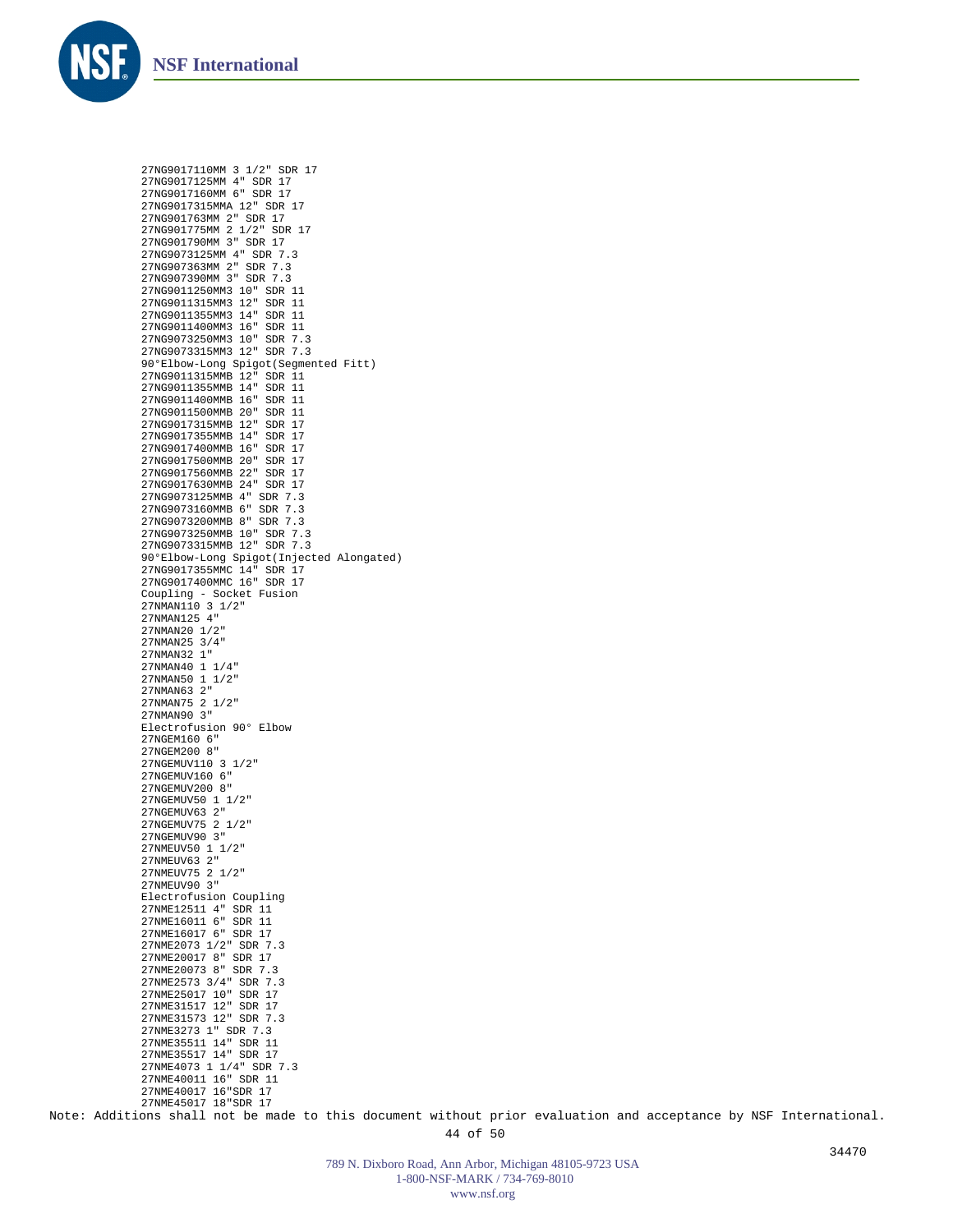![](_page_44_Picture_0.jpeg)

27NME5073 1 1/2" SDR 7.3 27NME50017 20"s 27NME56017 22"s 27NME6373 2" SDR 7.3 27NME63017 24"s 27NME7573 2 1/2" SDR 7.3 27NME9011 3" SDR 11 27NMEUV110 3 1/2" 27NMEUV125 4" 27NMEUV160 6" 27NMEUV200 8" 27NMEUV250 10" 27NPH250 Niron Pull Head for 10" SDR 11 pipe 27NPH250S Niron Pull Head for 10" SDR 11 pipe Short Male Concentric Reducer-Long Spigot 27NR634011MM 2" x 1 1/4" SDR 11 27NR634017MM 2" x 1 1/4" SDR 17 27NR634073MM 2" x 1 1/4" SDR 7.3 27NR635011MM 2" x 1 1/2" SDR 11 27NR635017MM 2" x 1 1/2" SDR 17 27NR635073MM 2" x 1 1/2" SDR 7.3 27NR754011MM 2 1/2" x 1 1/4" SDR 11 27NR754017MM 2 1/2" x 1 1/4" SDR 17 27NR755017MM 2 1/2" x 1 1/2" SDR 17 27NR756317MM 2 1/2" x 2" SDR 17 27NR905017MM 3" x 1 1/2" SDR 17 27NR906317MM 3" x 2" SDR 17 27NR907517MM 3" x 2 1/2" SDR 17 27NR1106317MM 3 1/2" x 2" SDR 17 27NR1107511MM 3 1/2" x 2 1/2" SDR 11 27NR1109011MM 3 1/2" x 3" SDR 11 27NR1109017MM 3 1/2" x 3" SDR 17 27NR1109073MM 3 1/2" x 3" SDR 7.3 27NR12511011MM 4" x 3 1/2" SDR 11 27NR12511017MM 4" x 3 1/2" SDR 17 27NR1256373MM 4" x 2" SDR 7.3 27NR1257511MM 4" x 2 1/2" SDR 11 27NR1257517MM 4" x 2 1/2" SDR 17 27NR1259011MM 4" x 3" SDR 11 27NR1259017MM 4" x 3" SDR 17 27NR16011011MM 6" x 3 1/2" SDR 11 27NR16011017MM 6" x 3 1/2" SDR 17 27NR16012511MM 6" x 4" SDR 11 27NR16012517MM 6" x 4" SDR 17 27NR1609011MM 6" x 3" SDR 11 27NR1609017MM 6" x 3" SDR 17 27NR20016011MM 8" x 6" SDR 11 27NR20016017MM 8" x 6" SDR 17 27NR20016073MM 8" x 6" SDR 7.3 27NR25020011MM 10" x 8" SDR 11 27NR25020017MM 10" x 8" SDR 17 [41] Male Concentric Reducer Short Spig 27NRCC16011073MM 6" x 3 1/2" SDR 7.3 27NRCC25016011MM 10"x 6" SDR 11 27NRCC25016017MM 10" x 6" SDR 17 27NRCC25020011MM 10" x 8" SDR 11 27NRCC25020017MM 10" x 8" SDR 17 27NRCC31511017MM 12" x 3 1/2" SDR 17 27NRCC31511073MM 12" x 3 1/2" SDR 7.3 27NRCC31516011MM 12" x 6" SDR 11 27NRCC31516017MM 12" x 6" SDR 17 27NRCC31520011MM 12" x 8" SDR 11 27NRCC31520017MM 12" x 8" SDR 17 27NRCC31520073MM 12"x 8" SDR 7.3 27NRCC31525011MM 12" x 10" SDR 11 27NRCC31525017MM 12" x 10" SDR 17 27NRCC31525073MM 12" x 10" SDR 7.3 27NRCC35520011MM 14" x 8" SDR 11 27NRCC35520017MM 14" x 8" SDR 17 27NRCC35525011MM 14" x 10" SDR 11 27NRCC35525017MM 14" x 10" SDR 17 27NRCC35531511MM 14" x 12" SDR 11 27NRCC35531517MM 14" x 12" SDR 17 27NRCC40025011MM 16" x 10" SDR 11 27NRCC40025017MM 16" x 10" SDR 17 27NRCC40031511MM 16" x 12" SDR 11 27NRCC40031517MM 16" x 12" SDR 17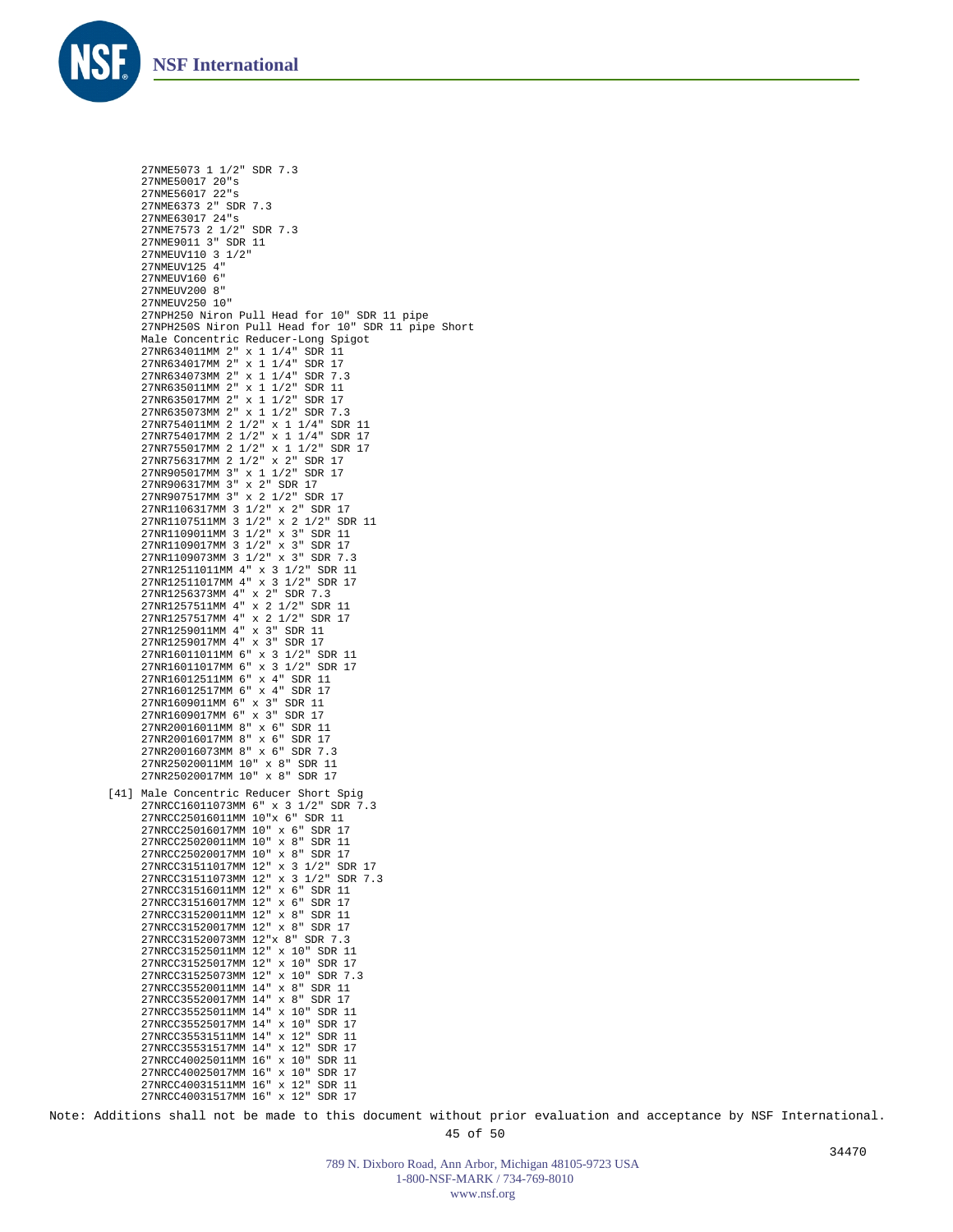![](_page_45_Picture_0.jpeg)

27NRCC40035511MM 16" x 14" SDR 11

![](_page_45_Picture_1.jpeg)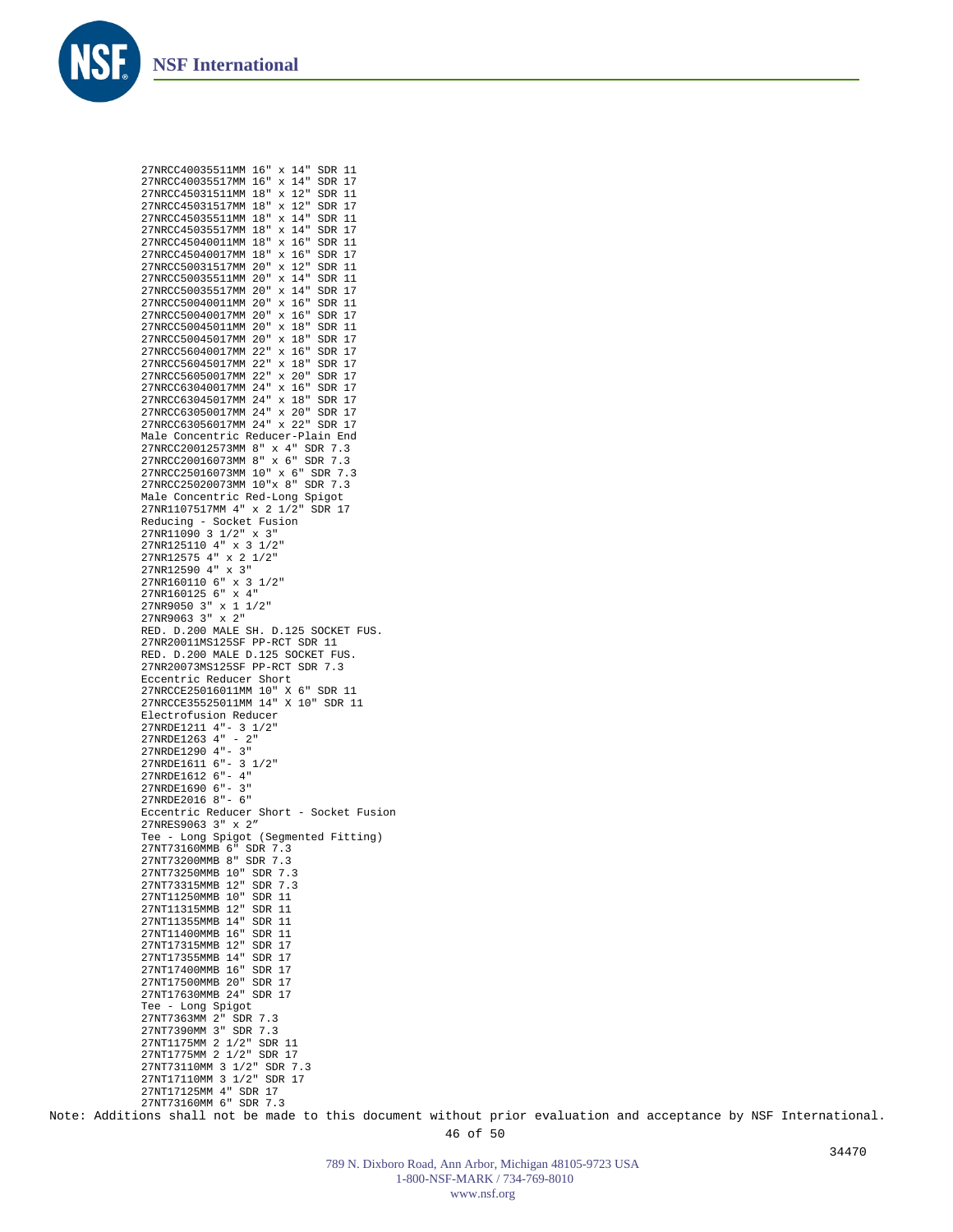![](_page_46_Picture_0.jpeg)

```
27NT17160MM 6" SDR 17
      27NT17200MM 8" SDR 17
      27NT17250MM 10" SDR 17
      27NT17315MMA 12" SDR 17
      27NT11315MMA 12" SDR 11
     Single Wire Electr Equal Tee w/Spigot End
      27NTCE020 1/2"
      27NTCE025 3/4"
      27NTCE032 1"
     27NTCE040 1 1/4"
      27NTCE050 1 1/2"
      27NTCE063 2"
     27NTCE075 2 1/2"
      27NTCE110 3 1/2"
     27NTCE160 6"
     Double Wire Electrofusion Equal Tee
     27NTCE90 3" SDR 11
     Fem Side Fus RedTee-LongSpigot 3"
      27NTR119040F90 3" x 3" x 1 1/4" SDR 11
27NTR119050F90 3" x 3" x 1 1/2" SDR 11
      27NTR119063F90 3" x 3" x 2" SDR 11
      FemSideFus RedTee-Long Spigot6"
27NTR1116075F160 6"x 6" x 2 1/2" SDR 11
      27NTR1116090F160 6"x 6" x 3" SDR 11
[42] Male Side Fus Red Tee-Long Spigot
      27NTR1116075M160 6" x 6" x 2½" SDR 11
27NTR17160125M160 6" x 6" x 4" SDR 17
      27NTR1716075M160 6" x 6" x 3" SDR 17
27NTR1716090M160 6" x 6" x 3" SDR 17
      27NTR1120090M200 8"x 8" x 3" SDR 11
      27NTR17200110M200 8" x 8" x 3½" SDR 17
      27NTR17200125M200 8"x 8" x 4" SDR 17
      27NTR17200160M200 8" x 8" x 6" SDR 17
      27NTR1720075M200 8" x 8" x 2½" SDR 17
     27NTR1720090M200 8" x 8" x 3" SDR 17
      27NTR11250200M250 10" x 10" x 8" SDR 11
      27NTR1125090M250 10" x 10" x 3" SDR 11
      27NTR17250110M250 10" x 10" x 3½" SDR 17
27NTR17250125M250 10" x 10" x 4" SDR 17
      27NTR17250160M250 10" x 10" x 6" SDR 17
      27NTR11315200M315 12" x 12"x 8" SDR 11
      27NTR11315250M315 12" x 12" x 10" SDR 11
      27NTR1131590M315 12" x 12" x 3" SDR 11
27NTR17315110M315 12" x 12" x 3½" SDR 17
      27NTR1731590M315 12" x 12" x 3" SDR 17
27NTR11355160M355 14" x 14" x 6" SDR 11
27NTR11355250M355 14" x 14" x 10" SDR 11
     27NTR11355315M355 14" x 14" x 12" SDR 11
      27NTR17355110M355 14" x 14" x 3½" SDR 17
     27NTR17355125M355 14" x 14" x 4" SDR 17
      27NTR17355200M355 14" x 14" x 8" SDR 17
      27NTR17355250M355 14" x 14" x 10" SDR 17
      27NTR17355315M355 14" x 14" x 12" SDR 17
      27NTR1735575M355 14" x 14" x 2½" SDR 17
      27NTR1735590M355 14" x 14" x 3" SDR 17
      27NTRS11160125MM 6" x 6" x 4" SDR 11
      27NTRS1116063MM 6" x 6" x 2" SDR 11
      27NTRS1116075MM 6" x 6" x 2½" SDR 11
      27NTRS1116090MM 6" x 6" x 3" SDR 11
      27NTRS11200110MM 8" x 8" x 3½" SDR 11
      27NTRS11200125MM 8" x 8" x 4" SDR 11
      27NTRS11200160MM 8" x 8" x 6" SDR 11
      27NTRS1120063MM 8" x 8" x 2" SDR 11
      27NTRS1120075MM 8" x 8" x 2½" SDR 11
      27NTRS1120090MM 8" x 8" x 3" SDR 11
      27NTRS11250110MM 10" x 10" x 3½" SDR 11
27NTRS11250125MM 10" x 10" x 4" SDR 11
      27NTRS11250160MM 10" x 10" x 6" SDR 11
      27NTRS11250200MM 10" x 10" x 8" SDR 11
      27NTRS1125090MM 10" x 10" x 3" SDR 11
27NTRS116332MM 2" x 2" x 1" SDR 11
      27NTRS116350MM 2" x 2" x ½" SDR 11
      27NTRS119040MM 3" x 3" x 1¼" SDR 11
      27NTRS119050MM 3" x 3" x 1½" SDR 11
      27NTRS119063MM 3" x 3" x 2" SDR 11<br>27NTRS119075MM 3" x 3" x 2½" " SDR 11
      27NTRS119075MM 3" x 3" x 2½"
      27NTRS1711050MM 3½" x 3 ½" x 1 ½" SDR 17
```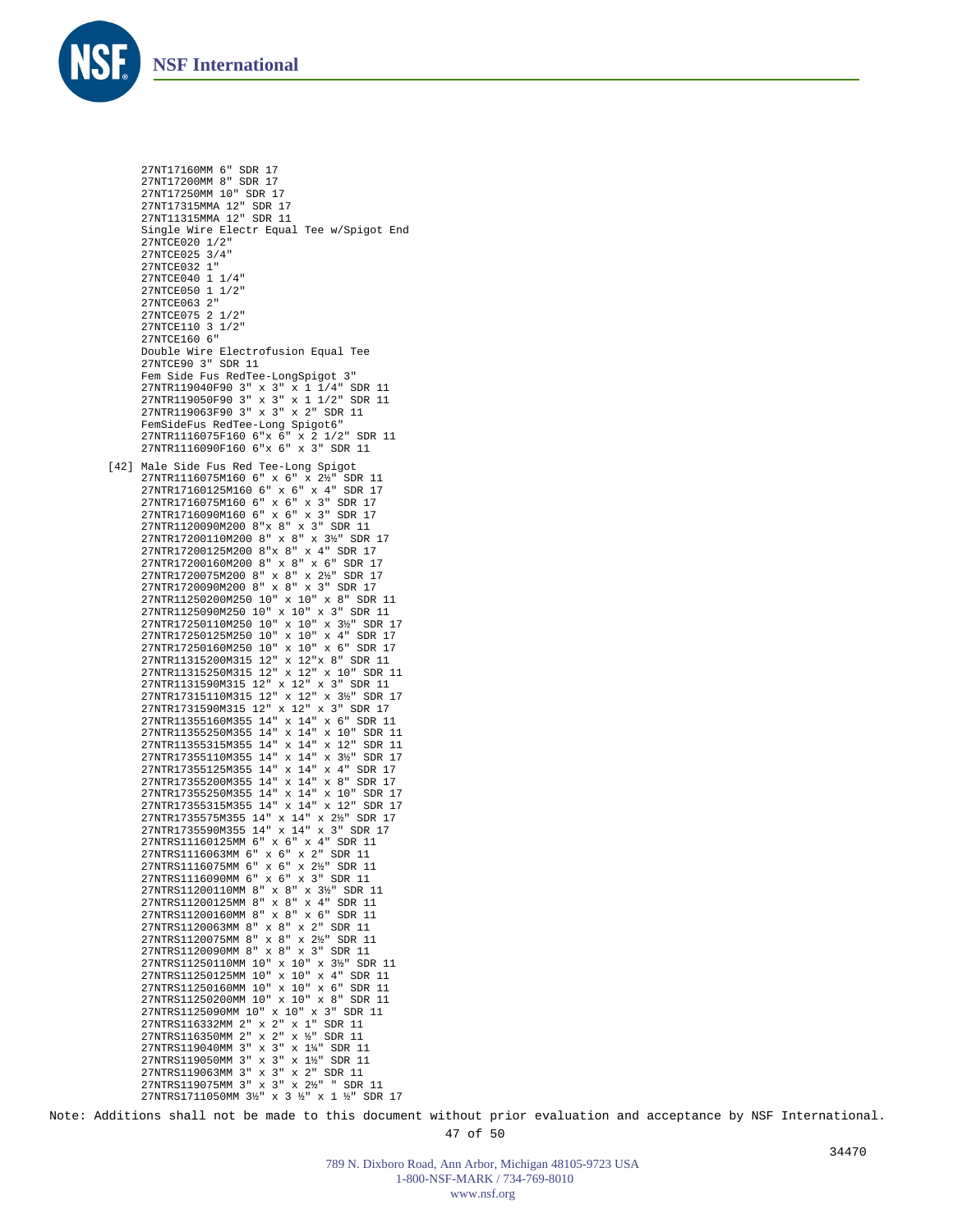![](_page_47_Picture_0.jpeg)

```
27NTRS1711063MM 3½" x 3½" x 2" SDR 17
27NTRS1711075MM 3½" x 3½" x 2½" SDR 17
      27NTRS1711090MM 3 ½" x 3 ½" x 3" SDR 17
      27NTRS17125110MM 4" x 4" x 3½" SDR 17
      27NTRS1712550MM 4" x 4" x 1½" SDR 17
      27NTRS1712563MM 4" x 4" x 2" SDR 17
      27NTRS1712575MM 4" x 4" x 2½" SDR 17
      27NTRS1712590MM 5" x 5" x 3" SDR 17
      27NTRS17160110MM 6" x 6" x 3½" SDR 17
      27NTRS17160125MM 6" x 6" x 4" SDR 17
      27NTRS1716063MM 6" x 6" x 2" SDR 17
      27NTRS1716075MM 6" x 6" x 2½" SDR 17
      90° Reducing Tee - Long Spigot
      27NTRS1111040MM 3½" x 3½" x 1¼" SDR 11
27NTRS1111050MM 3½" x 3½" x 1½" SDR 11
27NTRS1111063MM 3½" x 3½" x 2" SDR 11
      27NTRS1111075MM 3½" x 3½" x 2½" SDR 11
27NTRS1111090MM 3½" x 3½" x 3" SDR 11
     27NTRS11125110MM 4" x 4" x 3½" SDR 11
      27NTRS1112550MM 4" x 4" x 1½" SDR 11
      27NTRS1112563MM 4" x 4" x 2" SDR 11
     27NTRS1112575MM 4" x 4" x 2½" SDR 11
      27NTRS1112590MM 3½" x 4" x 3" SDR 11
     27NTRS11160110MM 6" x 6" x 3½" SDR 11
      27NTRS1716090MM 6" x 6" x 3" SDR 17
      27NTRS17200110MM 8" x 8" x 3½" SDR 17
      27NTRS17200125MM 8" x 8" x 4" SDR 17
27NTRS17200160MM 8" x 8" x 6" SDR 17
      27NTR11400200M400 16" x 16" x 8" SDR 11
      27NTR11400250M400 16" x 16" x 10" SDR 11
      27NTR17500315M500 20" x 20" x 12" SDR 17
      27NTR17500355M500 20" x 20" x 14" SDR 17
      27NTR17630125M630 24" x 24" x 4" SDR 17
      27NTR17630160M630 24" x 24" x 6" SDR 17
      27NTR17630355M630 24" x 24" x 14" SDR 17
     27NTR17630400M630 24" x 24" x 16" SDR 17
      Reduced Tee - Socket Fusion
27NTR12563125 4" x 4" x 2"
      27NTR252020 ¾" x ½" x ½"
27NTR252025 ¾" x 3/4" x ½"
27NTR252520 ¾" x ½" x ¾"
      27NTR253225 ¾" x ¾" x 1"
27NTR322020 1" x ½" x ½"
      27NTR322025 1" x ¾" x ½"
      27NTR322032 1" x 1" x ½"
      27NTR322525 1" x ¾" x ¾"
     27NTR322532 1" x 1" x ¾"
      27NTR323225 1" x ¾" x 1"
     27NTR403232 1¼" x 1" x 1"
      27NTR635040 2" x 1½" x 1¼"
     Male Side Fusion Red Tee
      27NTR73315200M315 12" x 12" x 10" SDR 7.3
27NTR73315250M315 12" x 12" x 10" SDR 7.3
      27NTR73355250M355 14" x 14" x 10" SDR 7.3
90° Reducing Tee - Long Spigot
27NTRS1720090MM 8" x 8" x 3" SDR 17
[43]
      27NTRS17250110MM 10" x 10" x 4" SDR 17
      27NTRS17250125MM 10" x 10" x 5" SDR 17
      27NTRS17250160MM 10" x 10" x 6" SDR 17
      27NTRS17250200MM 10" x 10" x 8" SDR 17
      27NTRS1725090MM 10" x 10" x 3" SDR 17
      27NTRS179032MM 3" x 3" x 1" SDR 17
      27NTRS179040MM 3" x 3" x 1 1/4" SDR 17
      27NTRS179050MM 3" x 3" x 1 1/2" SDR 17
      27NTRS179063MM 3" x 3" x 2" SDR 17
27NTRS179075MM 3" x 3" x 2 1/2" SDR 17
27NTRS7312563MM 5" x 5" x 2" SDR 7.3
     Wye lateral 45° - SDR 17 Segmented
      27NWYE17110 4"
     27NWYE17160 6"
      27NWYE17200 8"
      27NWYE17315 12"
[44] Configurations include:
      Socket Female Threaded 90° Elbow w/NPT Lead Free Brass
     1/2" x 1/2"NPT (27NGF2012NPT)
     3/4" x 1/2"NPT (27NGF2512NPT)
      3/4" x 3/4"NPT (27NGF2534NPT)
```
Note: Additions shall not be made to this document without prior evaluation and acceptance by NSF International.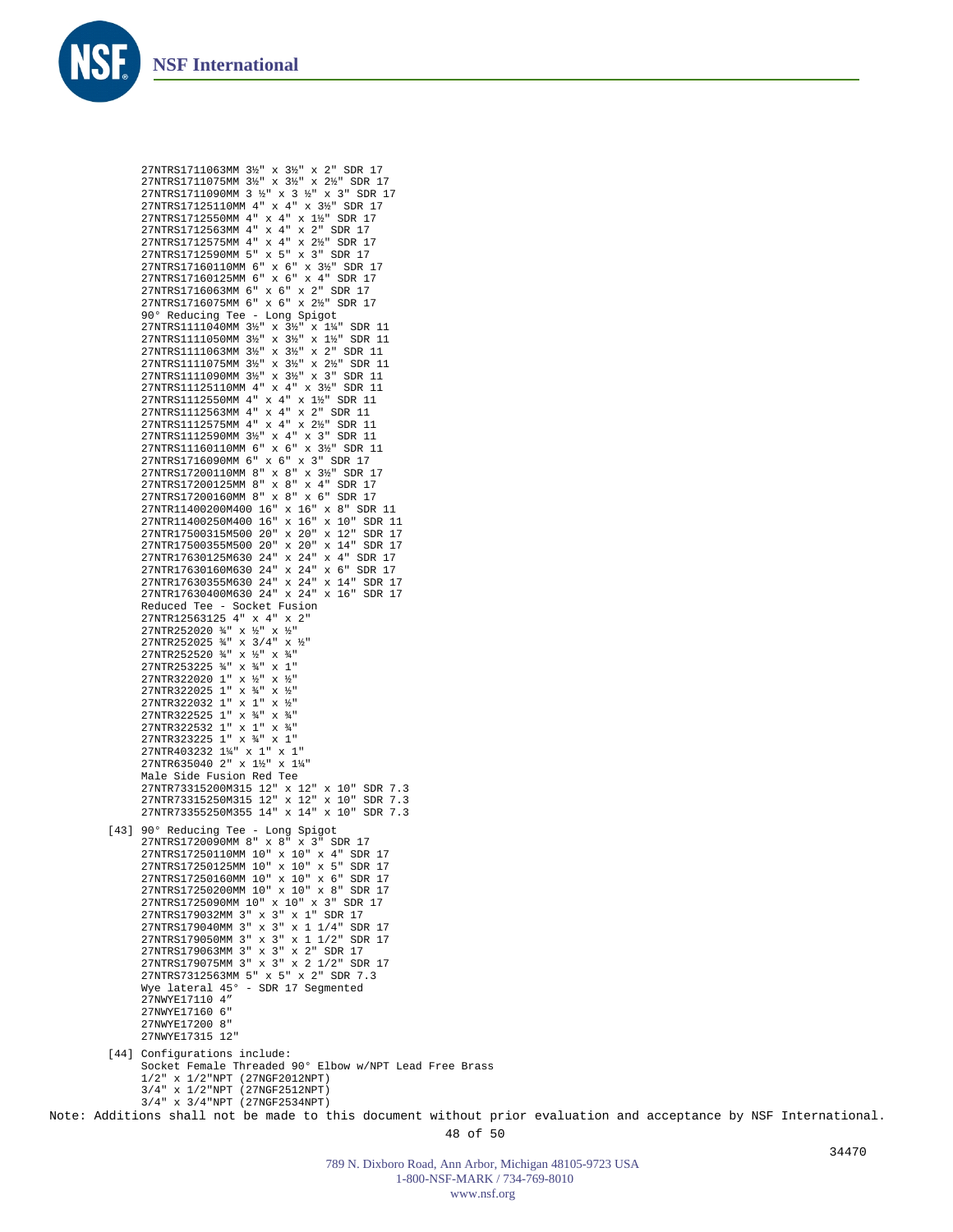![](_page_48_Picture_0.jpeg)

1" x 1/2"NPT (27NGF3212NPT) 1" x 3/4"NPT (27NGF3234NPT) 1" x 1"NPT (27NGF321NPT) 1 1/4" x 1"NPT (27NGF401NPT) 1 1/2" x 1 1/4"NPT (27NGF50114NPT) 1 1/2" x 1 1/2"NPT (27NGF50112NPT) 2" x 1"NPT (27NGF63112NPT) 2" x 2"NPT (27NGF632NPT) Socket Male Threaded 90° Elbow w/NPT Lead Free Brass 1/2" x 1/2"NPT (27NGM2012NPT) 3/4" x 1/2"NPT (27NGM2512NPT) 3/4" x 3/4"NPT (27NGM2534NPT) 1" x 1/2"NPT (27NGM3212NPT) 1" x 3/4"NPT (27NGM3234NPT) 1" x 1"NPT (27NGM321NPT) Socket Female Threaded Back Plate 90° w/NPT Lead Free Brass 1/2" x 1/2"NPT (27NTER2012NPT) Female Threaded Winged 90° w/NPT Lead Free Brass 1/2" x 3/8"NPT (27NGTF2038NPT) 1/2" x 1/2"NPT (27NGTF2012NPT) Socket Fusion Male Threaded Winged 90° w/NPT Lead Free Brass 1/2" x 3/8"NPT (27NGTM2038NPT) 1/2" x 1/2"NPT (27NGTM2012NPT) Female Threaded 90° Elbow for Template with NPT Lead Free Brass 1/2" x 3/8"NPT (27NG0F2012NPT) 3/4" x 1/2"NPT (27NG0F2512NPT) Male Threaded 90° Elbow for Template with NPT Lead Free Brass 1/2" x 1/2"NPT (27NG0M2012NPT) Female Threaded Street 90° Elbows w/NPT Lead Free Brass 1/2" x 1/2"NPT (27NGMFF2012NPT) Female Threaded Tee w/NPT Lead Free Brass 1/2" x 1/2"NPT (27NTF2012NPT) 3/4" x 1/2"NPT (27NTF2512NPT) 3/4" x 3/4"NPT (27NTF2534NPT) 1" x 1/2"NPT (27NTF3212NPT) 1" x 3/4"NPT (27NTF3234NPT) 1" x 1"NPT (27NTF321NPT) Male Threaded Tee w/NPT Lead Free Brass 1/2" x 1/2"NPT (27NTM2012NPT) 3/4" x 1/2"NPT (27NTM2512NPT) 3/4" x 3/4"NPT (27NTM2534NPT) 1" x 1/2"NPT (27NTM3212NPT) 1" x 3/4"NPT (27NTM3234NPT) 1" x 1"NPT (27NTM321NPT) Female Threaded Adapter w/NPT Lead Free Brass 1/2" x 1/2"NPT (27NRFF2012NPT) 1/2" x 3/4"NPT (27NRFF2034NPT) 3/4" x 1/2"NPT (27NRFF2512NPT) 3/4" x 3/4"NPT (27NRFF2534NPT) 1" x 3/4"NPT (27NRFF3234NPT) 1" x 1"NPT (27NRFF321NPT) 1 1/4" x 1"NPT (27NRFF401NPT) 1 1/4" x 1 1/4"NPT (27NRFF40114NPT) 1 1/2" x 1 1/4"NPT (27NRFF50114NPT) 1 1/2" x 1 1/2"NPT (27NRFF50112NPT) 2" x 1 1/2"NPT (27NRFF63112NPT) 2" x 2"NPT (27NRFF632NPT) 2 1/2" x 2"NPT (27NRFF752NPT) 2 1/2" x 2 1/2"NPT (27NRFF75212NPT) 3" x 3"NPT (27NRFF903NPT) 3 1/2" x 4"NPT (27NRFF1104NPT) 4" x 4"NPT (27NRFF1254NPT) Male Threaded Adapter w/NPT Lead Free Brass 1/2" x 1/2"NPT (27NRFM2012NPT) 1/2" x 3/4"NPT (27NRFM2034NPT) 3/4" x 1/2"NPT (27NRFM2512NPT) 3/4" x 3/4"NPT (27NRFM2534NPT) 1" x 3/4"NPT (27NRFM3234NPT) 1" x 1"NPT (27NRFM321NPT) 1 1/4" x 1"NPT (27NRFM401NPT) 1 1/4" x 1 1/4"NPT (27NRFM40114NPT) 1 1/2" x 1 1/4"NPT (27NRFM50114NPT) 1 1/2" x 1 1/2"NPT (27NRFM50112NPT) 2" x 1 1/2"NPT (27NRFM63112NPT) 2" x 2"NPT (27NRFM632NPT) 2 1/2" x 2"NPT (27NRFM752NPT) 2 1/2" x 2 1/2"NPT (27NRFM75212NPT) 3" x 3"NPT (27NRFM903NPT)